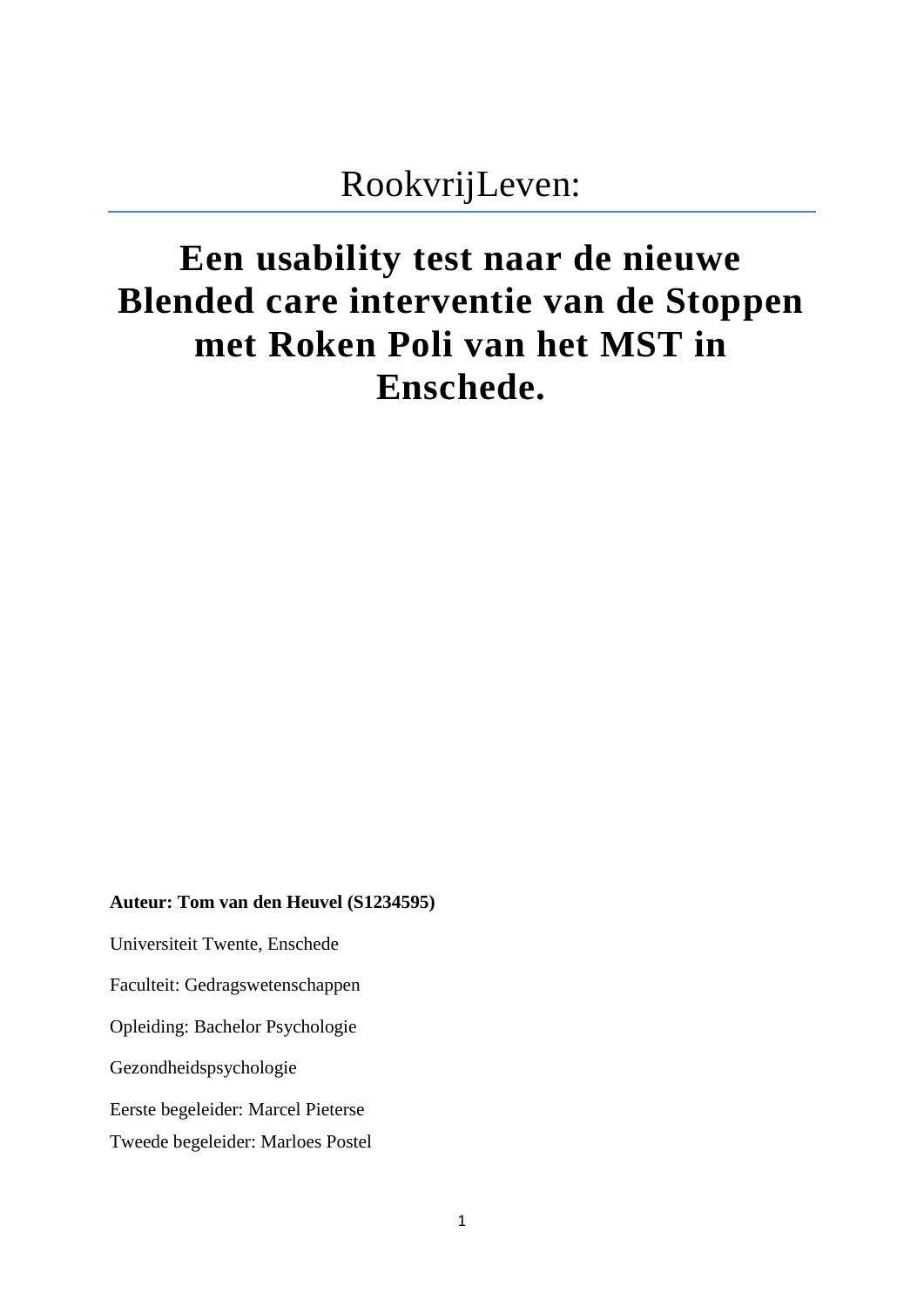#### **Samenvatting**

*Inleiding:* Roken zorgt voor veel gezondheidsproblemen (o.a. hart- en vaatziekten, long- en keelkanker en COPD), daarom zijn er verschillende interventies opgezet om mensen te laten stoppen met roken. Verschillende studies hebben laten zien dat interventies afgestemd op het individu het meest efficiënt zijn. Zowel het MST ziekenhuis in Enschede (face-to-face behandeling) als 'Tactus verslavingszorg' (online behandeling) hebben een interventie waarbij individuele ondersteuning wordt verleend. Samen hebben ze recentelijk een nieuwe blended care interventie (zowel face-to-face als online) ontwikkeld. In dit onderzoek wordt naar deze interventie een usability test gedaan met als doel de volgende onderzoeksvragen te beantwoorden: 1) 'Wat zijn de gebruikerservaringen met de blended care software' en 2) 'Wat zijn de verwachtingen (bv. performance en effort expectancy uit het UTAUT model) van de counselors van het MST ten aanzien van de nieuwe blended care interventie?'

*Methode:* Om deze vraag te beantwoorden zijn er usability testen voorgelegd aan alle drie de counselors die werkzaam zijn bij de Stoppen met Roken Poli van het MST. De counselors kunnen worden aangemerkt als intermediar-users omdat ze als intermediar voor de end-useres (patiënten) met de blended care software werken. De usability test bestond uit een think aloud protocol en een daaropvolgend semi-gestructureerd interview. De usability test is in samenwerking met een expert van Tactus opgesteld. De verkregen data is vervolgens getranscribeerd en zijn er incidenten gelabeld aan de hand van de determinanten "service-", "system-" en "information/content quality" uit het D&M IS Success Model. Vervolgens heeft de onderzoeker relevante subthema's gemaakt aan de hand van de verkregen data. Als toelichting zijn de incidenten ook voorzien van een lading (neutraal, negatief of positief).

*Resultaten:* De resultaten laten zien dat er in totaal 164 incidenten waren op te merken waarvan 78 positief, 16 neutraal en 70 negatief. De consensus onder de counselors was dat de software gebruiksvriendelijk is. De meeste negatieve incidenten kwamen vooral voort uit kleine usability aspecten en kunnen worden toegedicht aan gebrek aan ervaring met de software. Niet exact weten waar men een huiswerk opdracht ('anders doen') kan vinden is een voorbeeld van een negatief incident. Het vergroten van de flexibiliteit voor de end-user (ze kunnen vanuit huis of vanaf hun werk bezig zijn met stoppen met roken zonder daarvoor naar de Poli te hoeven komen) en een meer gestructureerd programma zijn positieve kanten van de blended care interventie.

*Conclusies:* Er kan geconcludeerd worden dat de indruk vanuit de intermediar-users over het algemeen positief is. De voordelen wegen zwaarder dan de eventuele nadelen, mits er een goede selectie op end-users gemaakt wordt. De counselors beschikken over voldoende self-efficacy en zijn gemotiveerd om met de interventie aan de slag te gaan . Het Delone & McLean model is beter geschikt voor dit soort onderzoek indien de "service- en system quality" worden samengevoegd tot één soort "quality". Tot slot is het aan te raden om één jaar na het starten van de interventie een eindevaluatie te houden zodat er ook uitspraken gedaan kunnen worden over de generaliseerbaarheid van de interventie in andere ziekenhuizen.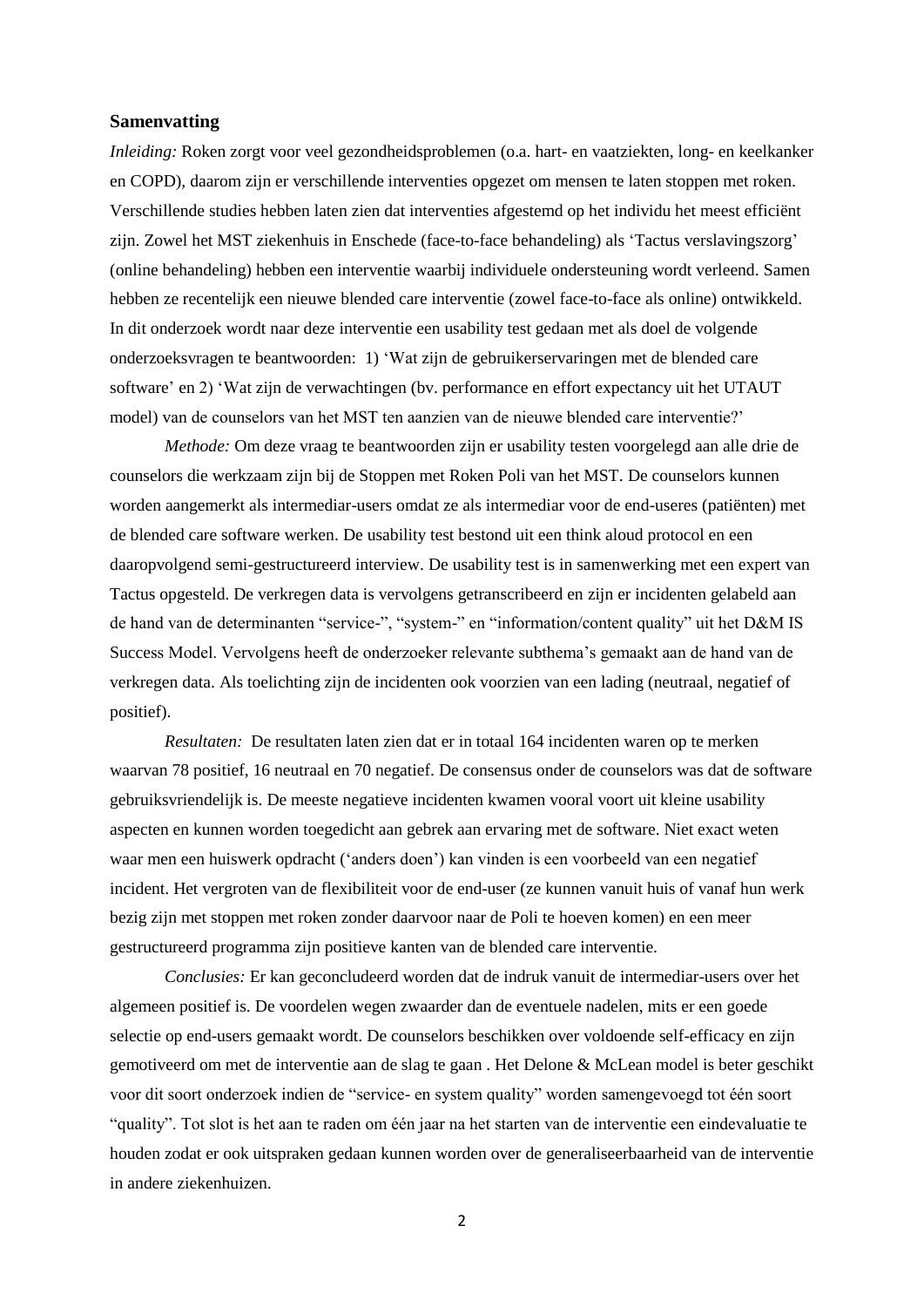#### **Abstract**

*Introduction:* Smoking causes health problems such as: cardiovascular diseases, lung – and throat cancer and COPD. Because of the risks there are a lot of smoking cessation interventions. Different studies show that interventions which are tailored to individual needs are the most successful. Both the MST hospital at Enschede (face-to-face treatment) and Tactus addiction care (online treatment) use individually tailored interventions to treat their clients. Recently they developed a new innovative blended care intervention together, a combination of online and face-to-face treatment. The usability of the intervention method is the subject of the study and the goal of the study is the answer the following questions: 1) 'How do the counselors of the MST hospital rate their experience with the blended care software' and 2) 'What are the expectations (e.g. performance en effort expectancy from the UTAUT model) regarding the new blended care intervention'.

*Method:* To answer this question the counselors had to take a specially designed usability test. This test consists of a think-aloud protocol followed by a semi-structured interview. The test was developed in collaboration with an expert from Tactus. In this setting the counselors was labeled as a intermediar-user in the sense of being a intermediator with the software for the end-user (patient). The data gathered was transcribed and incidents were labeled following the specific determinants of softwar use (service-", "system-" en "information/content quality") from the D&M IS Success Model. The researcher then constructed relevant subtopics to clarify the data. As an addition the incidents were also labeled positive, negative or neutral to further illustrate the incidents.

*Results:* There were 164 incidents, 78 of them were positive, 14 were neutral and 70 were negative. The was a consensus between the intermediar-users that the intervention was easy to use. Most negative incidents that occurred were minor usability issues and could be attributed to a lack of experience in utilizing the software. Not excatly knowing where to find an homework assignment ('anders doen') is an example of a negative incident. The increase in flexibilty for the end-users (they can work on their cessation at home or at work) and a more structured program are benefits of the intervention.

*Conslusions:* The advantages outweigh the disadvantages. Both from the intermediar-user and presumably (measured trough the eyes of the counselors) also for the end-users point of view point of view. The intermediar-users have enough self-efficacy and are motivated to work with the new blended intervention. The Delone & McLean model is beter for this kind of research when "serviceand system quality" are shaped into one "quality", because they are to similar. Finally, it is advised to run a end-evaluation one year after the start of the intervention, because in that way you can make any statements about the generalizability of the intervention for other hospitals.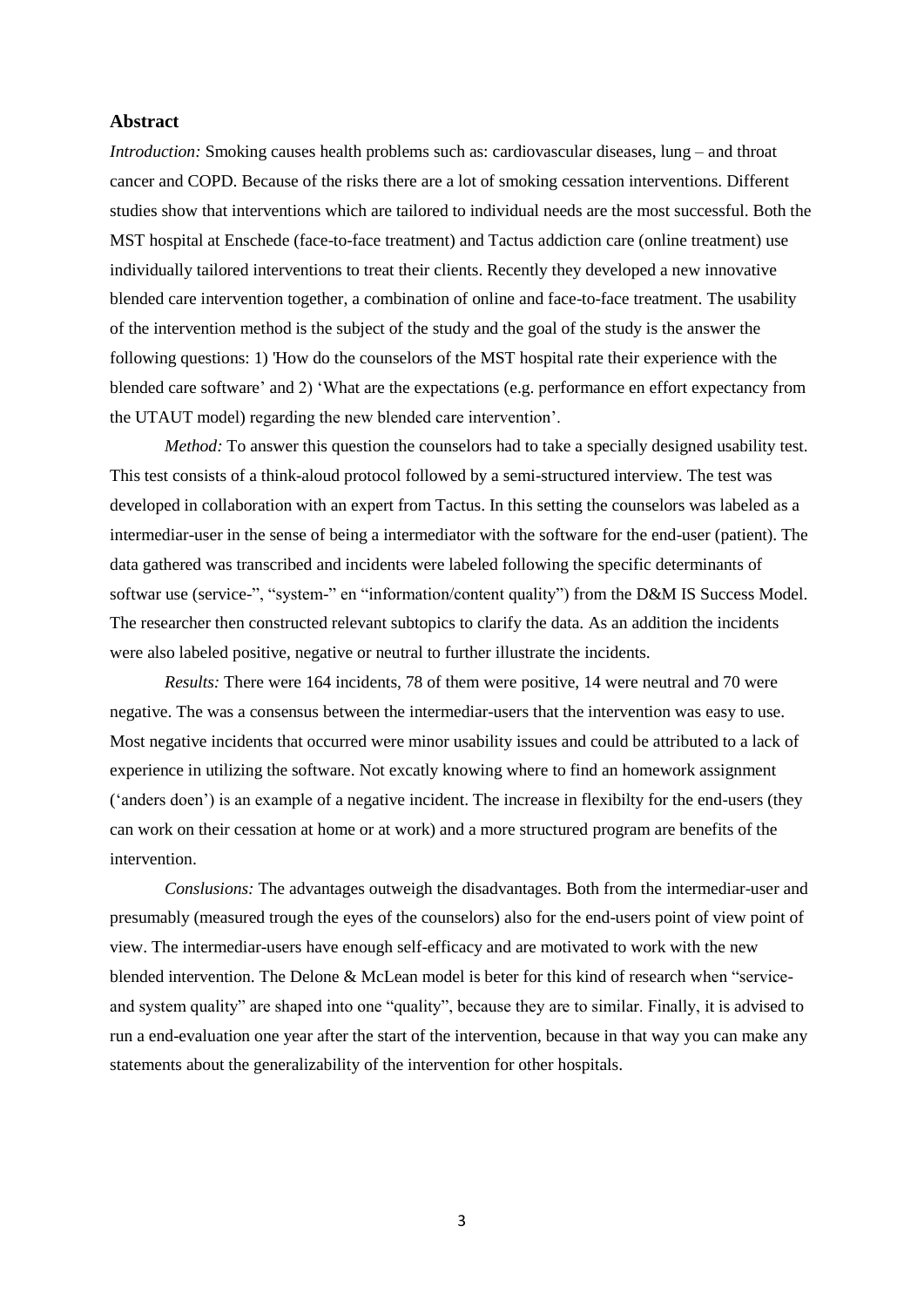# Inhoudsopgave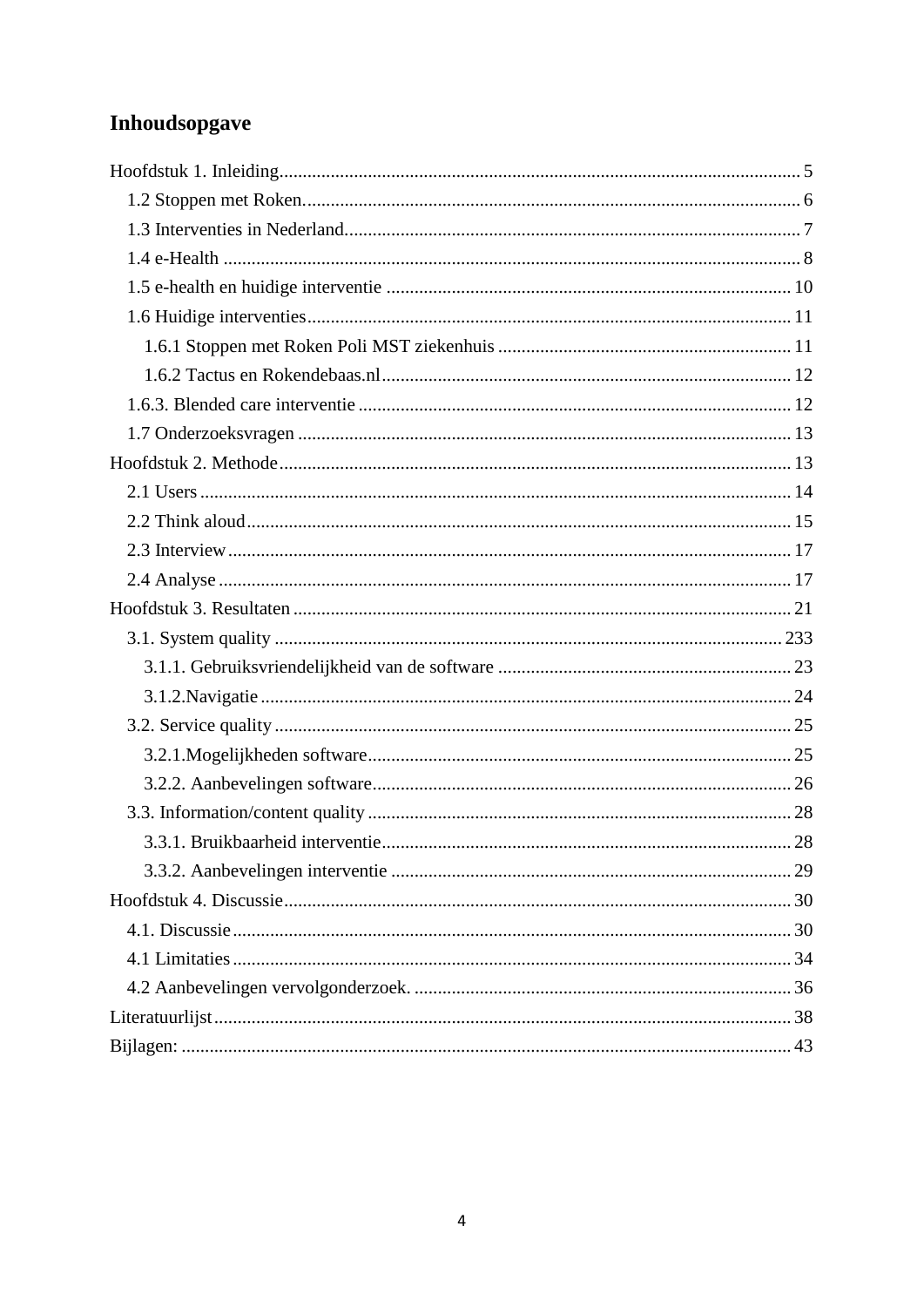#### <span id="page-4-0"></span>**Hoofdstuk 1. Inleiding**

Roken blijft een veel voorkomend probleem, zo werd er in 2010 in Nederland 2,8 miljard euro besteed aan de zorg ten gevolge van roken (In 't Panhuis-Plasmans, Luijben, Hoogenveen., 2012). Het stoppen met roken is daarbij een moeilijke opgave.

In Nederland is het aantal rokende volwassenen de afgelopen jaren fors gedaald. In 1958 rookt 60 % van de Nederlanders, in 1980 daalt dit naar 37 % van de Nederlanders. Na deze daling wordt er een stagnatie geconstateerd tussen 1991 en 2001, waarbij het aantal rokers in 2001 35 % is (Pieterse, Seydel, De Vries, Mudde & Kok, 2001).Vervolgens is er weer een daling te zien. In 2012 rookt 23 % van de Nederlanders van 12 jaar en ouder wel eens en 18 % rookt dagelijks (COR, 2012). Dit betekent dat er in 2013 3,4 miljoen Nederlands roken.

Ondanks dat het aantal rokers achteruit gaat, vooral in de ontwikkelde landen, sterven er in Nederland per jaar 20.000 mensen aan gevolgen die toe te schrijven zijn aan het gebruik van tabak (CBS Doodsoorzakenstatistiek, 2012). Ook nu het aantal rokers is gedaald in 2013 valt op dat minder dan de helft van de mensen die probeert te stoppen dit ook echt voor elkaar krijgt en dat terwijl 70 tot 80 % aangeeft echt te willen stoppen. Pogingen blijken vaak onsuccesvol. Eén derde van de rokers geeft aan minstens drie serieuze stoppogingen gedaan te hebben (WHO, 1998).

Dat roken een probleem in de huidige samenleving is onderstrepen de volgende cijfers. Uit onderzoek van RIVM (2012) blijkt dat, onder mannen en vrouwen in Nederland van 20 jaar en ouder, een sterke correlatie tussen roken en longkanker bestaat. In 86 % van de longkanker gevallen blijkt het overlijden van de patiënt toe te schrijven aan de gevolgen van roken.

Andere veel voorkomende aandoeningen zijn COPD (Chronic Obstructive Pulmonary Disease) en slokdarmkanker. Voor COPD patiënten is stoppen met roken zelfs de enige bewezen behandeling (Fletcher & Peto, 1977). Rokers kunnen last krijgen van coronaire hartziekten, per jaar sterven 1500 coronaire hartpatiënten aan de gevolgen van het roken. Jaarlijks overlijden er 20.000 mensen uit de onderzoeksgroep aan de directe gevolgen van roken (In 't Panhuis-Plasmans et al., 2012). Hierbij zijn de sterfte gevallen van niet-rokers die benadeeld worden door middel van meeroken niet meegeteld, geschat wordt dat nog eens één op de honderd sterfgevallen toe te schrijven is aan het meeroken. Hier zijn de doodsoorzaken vooral hartziekten, luchtwegeninfecties, astma en longkanker.

Het RIVM berekent de ziektelast op basis van DALY's (Disability-Adjusted Life-Year). Dit is een maat voor de totale hoeveelheid gezondheid die verloren gaat in een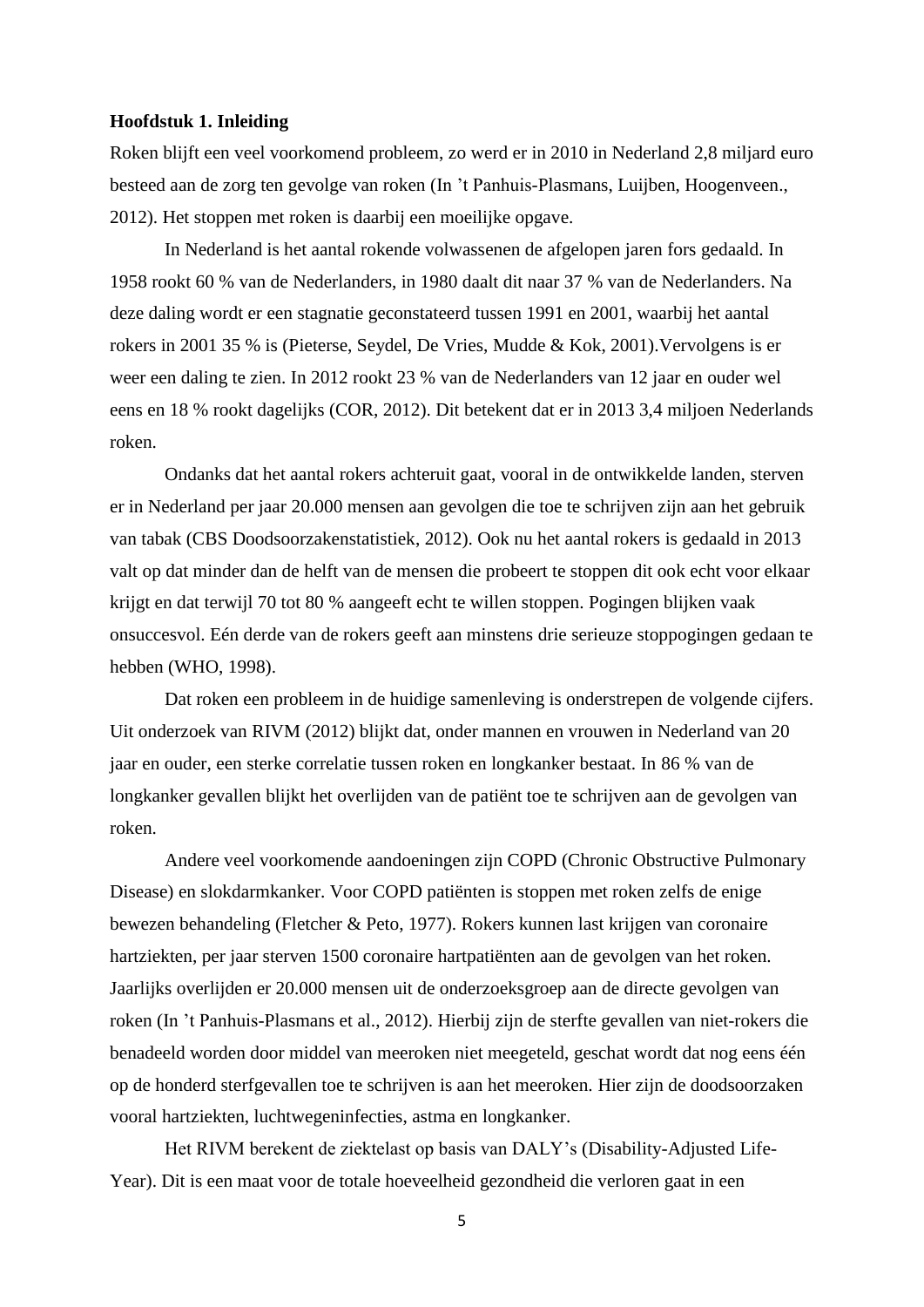bevolking door ziekte (Murray & Lopez, 1996). Ruim 13 % van alle ziektelast die uitgedrukt wordt in DALY's is toe te schrijven aan roken. Hiermee is roken veruit de belangrijkste risicofactor. Wanneer een roker stopt met roken gaat de gezondheid er vrijwel direct, binnen 20 minuten daalt de bloeddruk en hartslag al, op vooruit. Eén jaar nadat de roker niet meer rookt is het verhoogde risico op coronaire hartziekten gehalveerd en nadat een roker 15 jaar niet meer rookt is het risico op hart- en vaatziekten ongeveer gelijk aan dat van een niet-roker aldus het WHO (2014).

Naast de wettelijke regelgeving, zoals de leeftijdsgrens en het niet in openbare ruimtes roken, die er voor zou moeten zorgen dat men niet begint met roken, wordt er veel aandacht besteed aan de stopboodschap door ondermeer KWF kankerbestrijding en andere instellingen. Een voorbeeld van een van deze aandacht is de actie 'Stoptober'. Bij deze actie wordt via de (sociale) media aandacht gevraagd voor de stopboodschap. In Engeland heeft deze actie als gevolg gehad dat 9,1 % van de rokers geprobeerd heeft om te stoppen in de maand oktober 2012. In vergelijking met het jaar ervoor, is dit met bijna 3 % gestegen, in 2011 was dat 6,3 % (Brown, Kotza, Michie, Stapleton, Walmsley, West. 2014).

Om dit aantal nog verder omhoog te krijgen zijn er daarnaast ook veel interventies opgezet. Zo bestaan er speciale rookpoli's op ziekenhuizen en ook de verslavingszorg besteed er aandacht aan.

#### <span id="page-5-0"></span>**1.2 Stoppen met Roken.**

Er bestaat bewijs dat korte interventies geleid door een professional goed werken, zo kan een summier advies van een huisarts er al voor zorgen dat 3 % stopt met roken (Stead, Lancaster, Bergson, 2008). Als de behandeling nog intensiever wordt uitgevoerd, wanneer er groepstherapie wordt toegevoegd, dan heeft dit meer voordelen en wordt de kans groter om succesvol te stoppen (OR=2,17) (Stead & Lancaster, 2005). Overigens kan er geen bewijs gevonden worden dat groepstherapie beter werkt dan intensieve individuele therapie. De stijging in het aantal mensen dat stopt zou dus ook kunnen liggen aan het feit dat er intensieve therapie wordt aangeboden (Stead & Lancaster, 2005). Individuele therapie laat goede resultaten zien (OR=1,7) (Lancaster & Stead, 2005).

Onderzoek heeft uitgewezen dat, ondanks dat de verschillen nog klein zijn (OR=1,36), individuele therapieën meer effect hebben dan niet op maat gemaakte interventies (Lancaster & Stead, 2002). Dit wil zeggen dat een interventie die op maat gemaakt is voor een individu beter werkt dan wanneer de interventie van te voren al vast staat. Via internet bestaat de mogelijkheid om veel mensen te bereiken op een individueel, één-op-één, niveau, via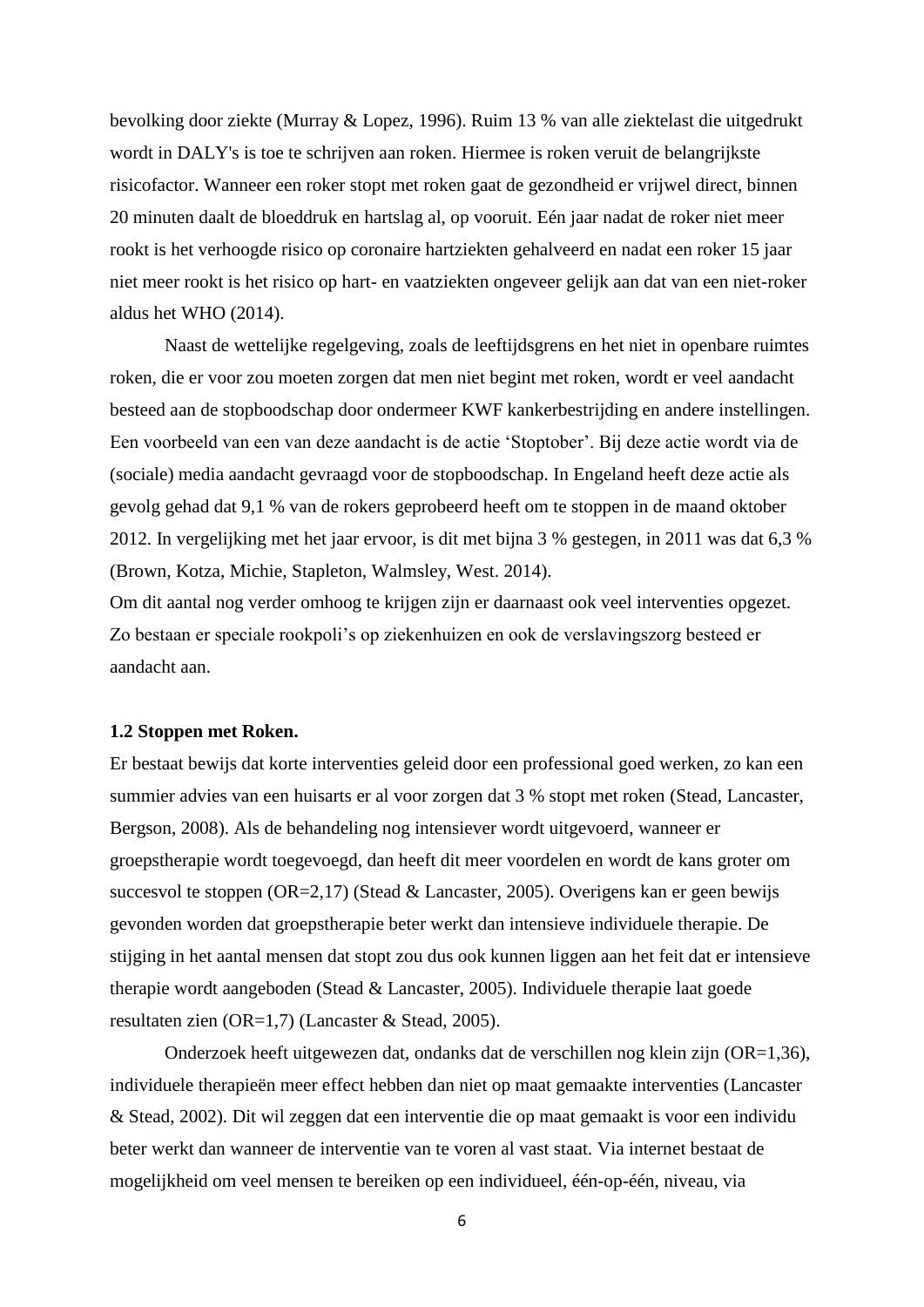bijvoorbeeld email. Door de grote bereikbaarheid van het internet liggen hier grote mogelijkheden. Internet maakt het mogelijk om relevante informatie van de gebruiker binnen te krijgen en hier een op maat gemaakte interventie aan te meten.

Op maat gemaakte interventies tonen aan dat er hogere resultaten worden gehaald door op maat gemaakte interventies bij nicotinepleister gebruikers (22,8 %), dan wanneer de interventie niet op maat is (Strecher, Shiffman & West, 2005).

Onderzoek van Dijkstra, De Vries & Roijackers (1999) naar een beschikbare zelfhulpgids voor stoppen met roken uit Nederland bleek niet effectief te zijn. De gids telde 46 pagina's en was gebaseerd op een gids uit de Verenigde Staten, aangepast naar de Nederlandse populatie en taal. Er kwam uit hetzelfde onderzoek wel naar voren dat wanneer de interventie via de computer op maat gemaakt zou zijn, dit een goed middel zou kunnen zijn om te kunnen communiceren over roken en het stoppen met roken (Dijkstra, De Vries & Roijackers, 1999).

#### <span id="page-6-0"></span>**1.3 Interventies in Nederland.**

Er zijn verschillende interventies gedaan in Nederland, die gericht waren op het stoppen met roken. Een aantal zullen hieronder behandeld worden, de resultaten en bevindingen van deze interventies hebben deels bijgedragen aan de behandeling die aan de Stoppen met Roken Poli in het MST wordt gegeven.

Pieterse et al., (2001) hebben onderzoek gedaan bij huisartsen. Na een follow-up onderzoek bleek dat 8,3 % van de deelnemers nog succesvol gestopt was met roken. In deze interventie kwam het er op neer dat aansporing vanuit de huisartsen in combinatie met het gebruik van nicotinepleisters (9,3 % van de gevallen gebruikte de patiënten nicotinepleisters) al kan leiden tot een succes. Uit dit onderzoek blijkt dat met relatief weinig inspanning resultaat behaald kan worden. Op het gebied van nicotinepleisters is nog meer winst te behalen, want uit onderzoek is gebleken dat dit een effectief middel is (Fiore, 2000 & Silagy, 1999).

Christenhusz , Prenger, Pieterse, Seydel, & van der Palen, (2012) hebben een onderzoek gedaan naar het stoppen met roken onder COPD patiënten. Dit is een lastige groep omdat ze een lange geschiedenis met roken hebben en vaak ook al vele stop pogingen gedaan hebben omdat het roken hun ziekte ernstig verslechterd (Tashkin, et al.2001). Ze hebben bij dit onderzoek twee verschillende methoden getest en met elkaar vergeleken. Simpel gezegd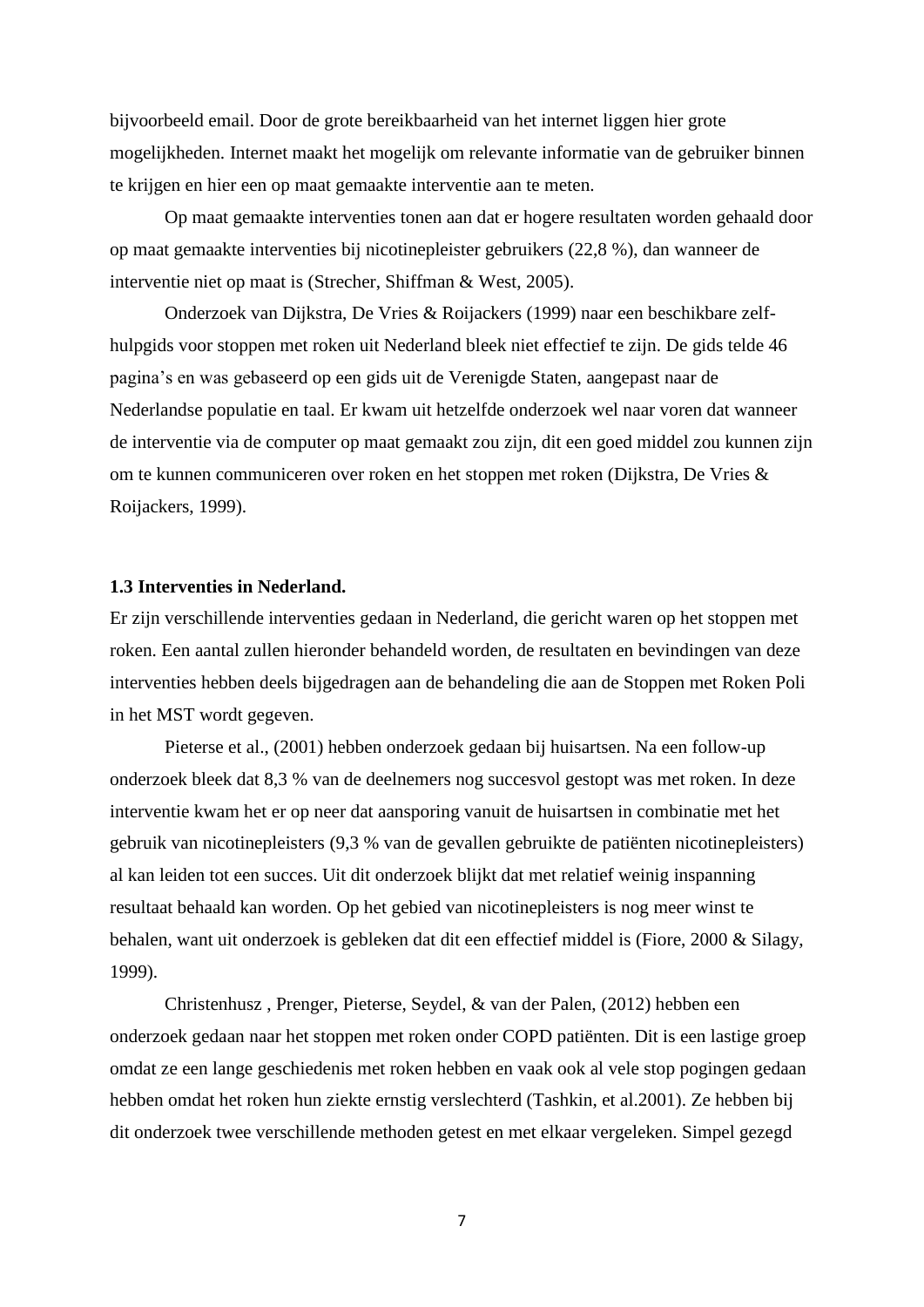de 'medium-intensive' (Minimal Intervention Strategy for Lung patients-LMIS) en de 'highintensive' (SmokeStop Therapy-SST).

Bij de LMIS waren er drie individuele therapiesessies die bestonden uit een sessie van 60 minuten en twee sessies van 45 minuten en drie telefoongesprekken van tien minuten. Bij de SST waren er 4 individuele therapie sessies, die bestonden uit een sessie van 60 minuten en daarna drie sessies van 45 minuten, vier telefoongesprekken van tien minuten en vier kleine groepstherapie sessies van 90 minuten per keer.

Ze hebben een gerandomiseerd onderzoek gedaan naar de effectiviteit van de twee methoden. Vervolgens is er gekeken naar de ziektekosten die gemiddeld per persoon gemaakt werden, het aantal exacerbaties (verergering van de ziekte) en de opgenomen dagen in het ziekenhuis. In alle gevallen waren de resultaten voor de SST interventie beter. Het percentage gestopte rokers bij de SST groep was 19 % en bij de LMIS groep was dit 9 % (Christenhusz et al. 2012).

In de volgende paragraaf zal aandacht worden besteed aan e-health in het algemeen maar ook met betrekking tot stoppen met roken interventies.

#### <span id="page-7-0"></span>**1.4 e-Health**

De grote meerderheid van de Nederlandse bevolking maakt tegenwoordig gebruik van internet. Ook voor gezondheidsinformatie wordt het internet veelvuldig geraadpleegd. Zo blijkt dat 67 % van de Nederlanders die internet gebruiken maandelijks of vaker op zoek gaan naar informatie die betrekking heeft op zijn of haar gezondheid (van Deursen & van Dijk, 2011). Eysenbach beschreef in 2001 e-health als volgt "*het gebruik van uiteenlopende informatie- en communicatietechnologieën in de gezondheidssector*".

Door de toenemende vergrijzing zal de gezondheidssector in Nederland de komende jaren alleen maar verder onder druk komen te staan. Er moet meer zorg geleverd worden in minder werkuren en de kwaliteit van de zorg moet vooruit blijven gaan. e-health is een van de middelen die ingezet zal gaan worden om dit te bewerkstelligen.

Oosterik (2014) stelt dat "*Kansen en verbeteringen door e-health in de gezondheidszorg zijn onder andere dat de zelfredzaamheid en patiënt-empowerment bij de patiënt worden versterkt, de zorg en relevante gezondheidsinformatie worden toegankelijker, de kwaliteit van zorg wordt versterkt, de efficiëntie en continuïteit van zorg wordt vergroot en het moedigt de gebruiker aan om gezond gedrag te adopteren*." Al deze punten zijn positief te noemen en spreken in het voordeel van e-health.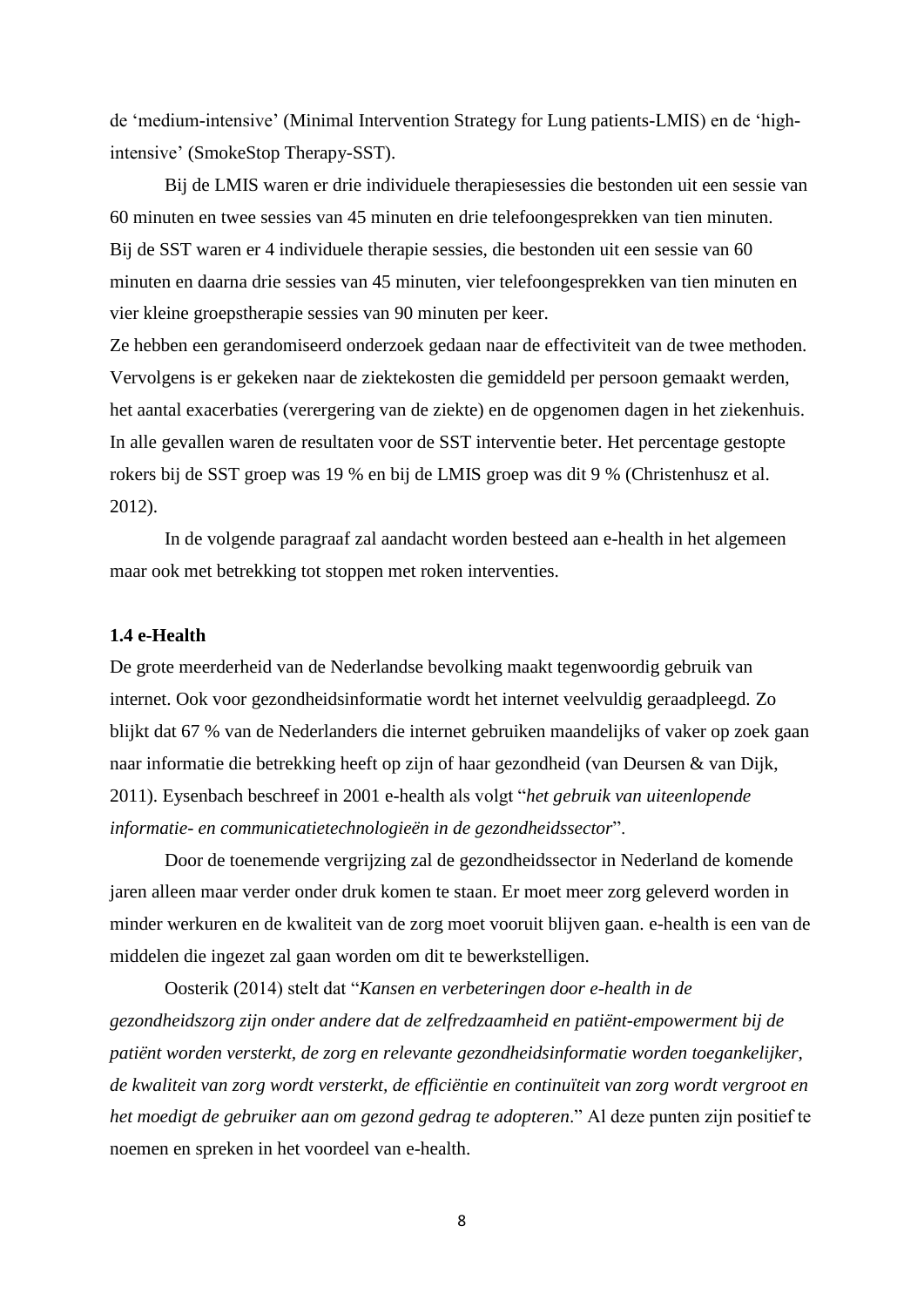Uit onderzoek van Barak, Hen, Boniel-Nissim en Shapira (2008) is gebleken dat er geen significant verschil in effectiviteit bestaat tussen internet-based interventies en face-toface interventies. Zij hebben onderzoek gedaan naar interventies om het psychologisch welbevinden te verbeteren. Een van de dingen die naar voren kwam is dat één-op-één aandacht effectiever is dan een groepsinterventie via internet (Barak et al., 2008). Mede door de onderzoeken van Barak et al (2008) over internet-based en face-to- face interventies spreken Krijgsman, Burghouts, De Jong, Cath, Van Gennip & Friele, (2013) de verwachting uit dat e-health door de voordelen en toepassingsmogelijkheden veelbelovend is voor de Nederlandse zorgsector.

In het geval van interventies met betrekking tot het stoppen met roken moet de kanttekening geplaatst worden dat er maar een klein aantal studies zijn gedaan die de lange termijn effecten van internet en face-to-face interventies met elkaar vergelijken. De resultaten uit deze studies zijn niet eenduidig, wat aangeeft dat er weinig bewijs is gevonden dat interventies, gericht op het stoppen met roken, op de lange termijn succesvol zijn via het internet (Civljak, Sheikh, Stead & Car (2014). Bij een studie naar een interventie waarbij een op maat gemaakte interventie vergeleken werd met een niet op maat gemaakte interventie bleken er tijdens een follow-up na zes maanden wel voordelen te zijn voor de op maat gemaakte interventie (Civljak et al,. 2014).

Bij deze interventie die gericht was op mensen die willen stoppen met roken werd er 6 maanden na afloop van de interventie gevraagd of de deelnemers gerookt hadden. Eerst werd er gevraagd of er in de afgelopen 24 uur gerookt was en vervolgens of er de afgelopen 7 dagen gerookt was. In deze interventie werden er wel of niet op maat gemaakte e-mails verstuurd naar de deelnemers. Bij de deelnemers die op maat gemaakte e-mails hadden ontvangen was het percentage dat gestopt was met roken na 24 uur 21,5 % en na 7 dagen 20,4 %. Voor de groep die niet op maat gemaakte e-mails ontving waren deze percentages respectievelijk 9,8 % en 7,8 %. Niet alleen de percentages qua stopaantallen waren hoger maar ook werden de e-mails beter begrepen, werden ze als geloofwaardiger beoordeeld en waren ze relevanter (Poel, Bolman, Reubsaet & de Vries, 2009)

Ondanks de voornamelijk positieve verwachtingen over e-health zijn er nog wel drempels te nemen om tot een gebruiksvriendelijk en efficiënt eindproduct te komen. Te vaak wordt de uiteindelijke doelgroep, in dit onderzoek de rokers of de counselors, buitenspel gezet tijdens de ontwikkeling van de software. De software ontwikkelaars in samenwerking met de vakgebied professionals bepalen hoe het eruit komt te zien en hoe men er gebruik van dient te maken (Van Limburg, van Gemert-Pijnen, Nijland, Ossebard, Hendrix & Seydel, 2011).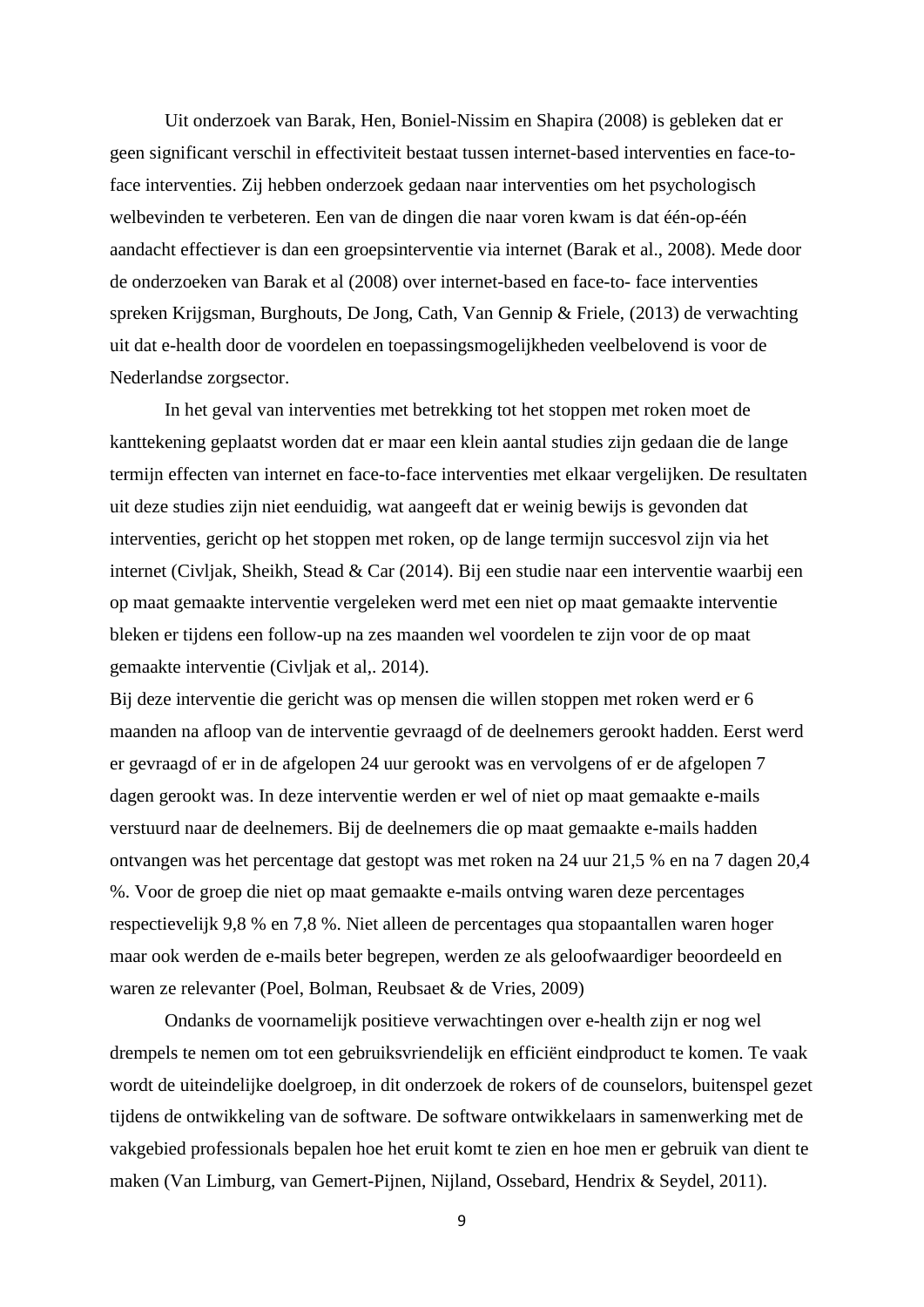De problemen die deze manier van ontwikkelen met zich meebrengen zitten vooral in het feit dat men geen of te weinig rekening houdt met de vaardigheden van de gebruikers van de software, hierbij kan gedacht worden aan intelligentie van de gebruikers en ervaring met de computer of het internet. Het is van belang dat de software overeenkomt met deze vaardigheden van de eindgebruikers. Als hier geen overeenstemming is, zal het risico van non-usage op de loer liggen.

Bij een interventie van Kelders et al. (2011) (waarin de motieven en needs van de gebruikers onderzocht werden in een onderzoek naar gezond eet gedrag en lichamelijke beweging) kwam naar voren dat door het gebrek aan overeenkomst tussen de doelen van de deelnemers (gewicht verliezen) en de doelen van de ontwikkelaars (specifiek niet het afvallen) ervoor zorgde dat de interventie mislukte. Als er meer aandacht aan de doelgroep was besteed tijdens de ontwikkeling van de interventie zou non-usage en een grote discrepantie in doelen voorkomen kunnen worden. Raadzaam zou zijn geweest om te werken met een meer user-centered design

#### <span id="page-9-0"></span>**1.5 e-health en huidige interventie**

Het internet en de mogelijkheden van het internet groeien zo sterkt dat er vraag naar een usability test is die de beschikbare interventies doorlicht. In dit onderzoek zal gekeken worden naar de interventie 'Blended Care' aan de hand van een usability test. De ontwikkelde blended care interventie van het MST in samenwerking met Tactus zal worden onderworpen aan een usability test bestaande uit een think aloud test met een daarop volgend semi-gestructureerd interview. In het onderzoek staat het in acht nemen van de uiteindelijke gebruiker en het effect hiervan op de interventie centraal. Er zal daarom gebruik worden gemaakt van een user centered design. Een user centered design zorgt er in dit geval voor dat er tijdens het doorlichten van de blended care versie nadruk blijft liggen op de eindgebruiker (patiënt) en de intermediar-users (counselors) . Er is ruimte voor suggesties, aanvullingen en aanbevelingen vanuit de gebruiker. Dit heeft een positief effect op de tevredenheid en het aansluiten bij de behoeftes van de eindgebruiker, in dit geval een zogenoemde counselor (Van Gemert-Pijnen, Kelders, Kulyk, Van Limburg, Nijhof, Nijland,.et al, 2013).

Het think aloud protocol is samengesteld in samenwerking met een expert/ontwerper van Tactus zodat de meest belangrijke aspecten van de software aan bod zullen komen.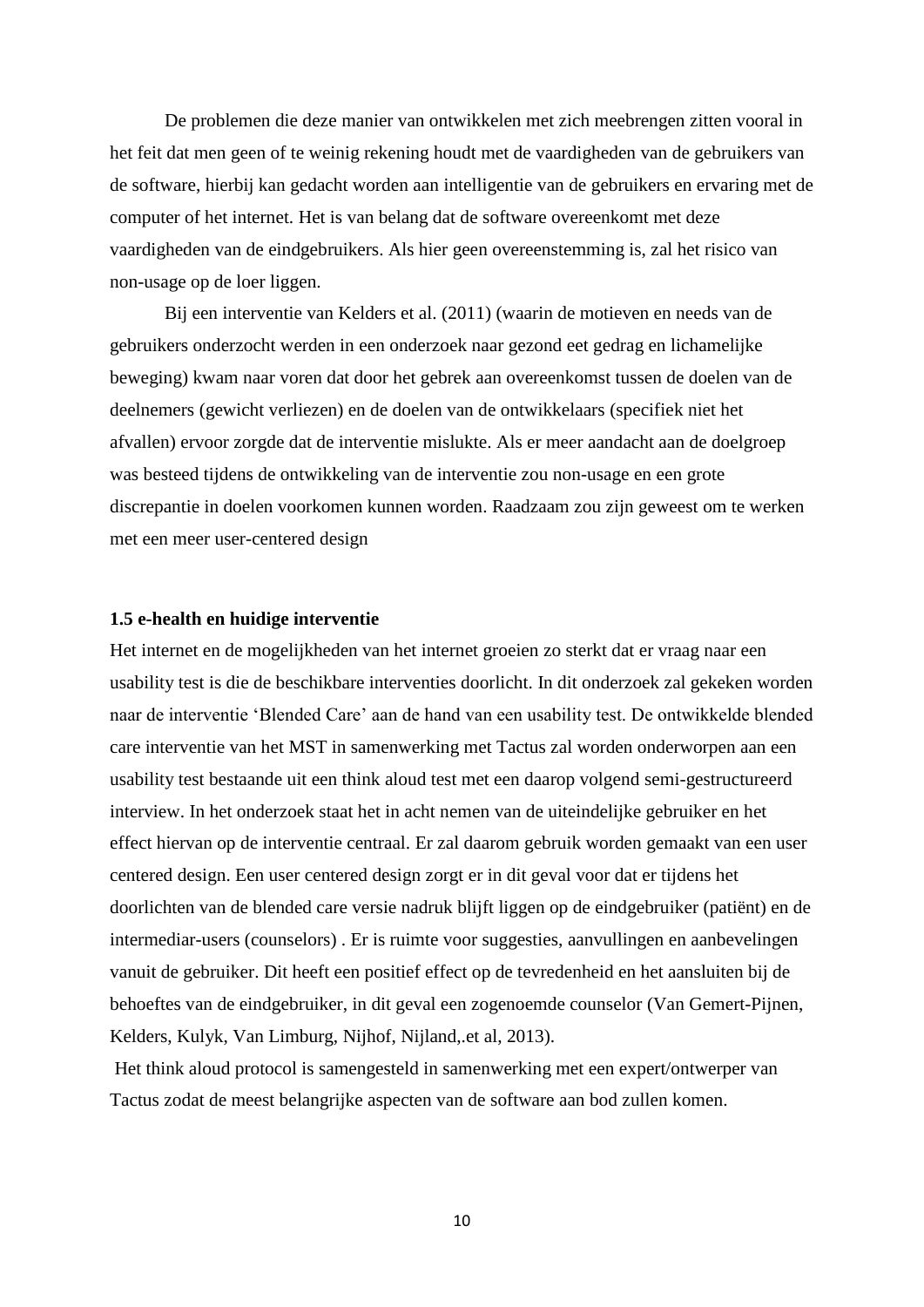De vragen die gesteld worden in het semi-gestructureerde interview zijn gebaseerd op werk van Fleuren et al. (2004) en het UTAUT model (Venkatesh, Morris, Davis, & Davis, 2003) met eigen aanvullingen om het specifiek en relevant (voor dit onderzoek) te laten zijn.

Zo is er in het semi gestructureerde interview naar voorbeeld van het UTAUT model onder andere gevraagd naar de performance en effort expectancy. ('Wat zijn uw verwachting wat betreft de resultaten van de nieuwe blended care behandeling? ' en 'Wat vindt u van de gebruiksvriendelijkheid van de behandeling?'). Volgens het UTAUT model beïnvloeden dit soort vragen de gedragsintentie en deze beïnvloedt vervolgens het gebruikersgedrag. Ook zijn er vragen gesteld die betrekking hebben tot de adoptie, implementatie en 'self efficacy' (Fleuren et al.,2004). Vragen als 'Heeft u het idee dat u in staat bent de behandeling succesvol te laten verlopen?', 'Verwacht u moeilijkheden bij specifieke taken die u uit moet gaan voeren?' en 'Heeft u het gevoel dat u genoeg toegereikt hebt gekregen om deze behandeling succesvol te laten zijn?' zijn hier voorbeelden van. Daarnaast heeft de onderzoeker zelf ook vragen toegevoegd aan het interview, een voorbeeld hiervan is 'Als u de blended care behandeling moet beoordelen; Welke punten vindt u sterk en welke punten vindt u minder sterk ?'. Deze vraag is opgesteld met het idee dat er concrete verbeterpunten of juist sterkepunten opgemerkt kunnen worden zodat er aanbevelingen gedaan kunnen worden.

#### <span id="page-10-0"></span>**1.6 Huidige interventies**

In deze paragraaf zullen de huidige interventies die lopen bij de Stoppen met Roken Poli aan het MST en op rokendebaas.nl van Tactus besproken worden, vervolgens zal er aandacht worden besteed aan de nieuwe blended care interventie die gebaseerd is op de eerder genoemde interventies.

#### <span id="page-10-1"></span>**1.6.1 Stoppen met Roken Poli MST ziekenhuis**

Bij de stoppen met Roken Poli aan het MST in Enschede werkt men momenteel met een interventie die gebaseerd is op het SST model van Christenhusz et al. (2012). Bij deze Poli bestaat het team uit een longarts en drie speciaal opgeleide counselors. Elke cliënt wordt doorverwezen door de longarts en dan volgt een intakegesprek met een van de counselors. Vervolgens krijgt de cliënt een op maat gemaakt programma hoe hij of zij het beste kan stoppen met roken. De counselors zullen deze programma's uitvoeren in samenwerking met de cliënt. De behandeling is voor elke cliënt anders omdat ze aan de wensen en benodigdheden worden aangepast. De behandeling vindt plaats op de Poli in de werkkamer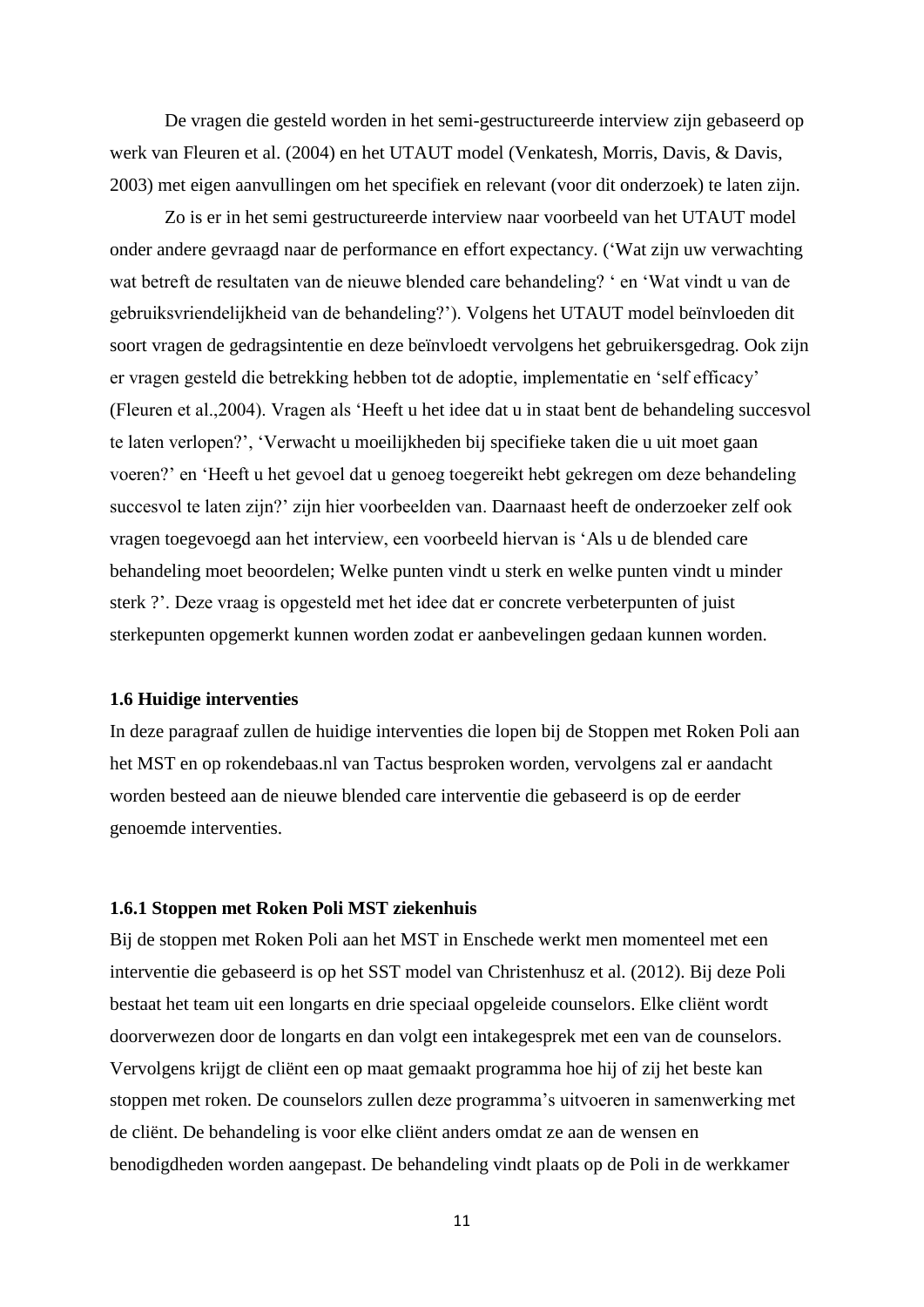van de counselors, de cliënten komen naar het MST toe voor een face-to-face behandeling. Naast de face-to-face ontmoetingen moet er het nodige huiswerk gedaan. Buiten deze contactmomenten om is er verder geen contact met de counselors.

#### <span id="page-11-0"></span>**1.6.2 Tactus en Rokendebaas.nl**

Tactus Verslavingszorg heeft via Tactive een aantal online interventies die al jaren ingezet worden. Een van die interventies wordt gedaan via rokendebaas.nl . : De software van deze interventie is bewezen stabiel en bruikbaar..

De behandeling zorgt ervoor dat er plezierig en persoonlijk contact tot stand komt tussen cliënt en professional (Siemer, 2013).

Mensen kunnen zich vrijwillig online inschrijven via internet. Als ze zich hiervoor aanmelden kunnen ze kiezen voor een intensieve en korte behandeling. Tijdens deze behandeling krijgen ze online therapie van de medewerkers van Tactus. De korte behandeling duurt 6 weken en de lange intensieve behandeling duurt 12 tot 18 weken (Siemer, 2013).

#### <span id="page-11-1"></span>**1.6.3. Blended care interventie**

De nieuwe interventie, blended care, is een combinatie van de hierboven genoemde interventies. De korte behandeling van zes weken van Tactus zal gecombineerd worden met de face-to-face behandeling (gebaseerd op SST-model) die nu op de Stoppen met Roken Poli van het MST wordt ingezet. Dit houdt in dat de cliënt online zes sessies volgt. Daarnaast zal de cliënt huiswerk moeten maken, bestaande uit het dagelijks up-to-date houden van het rookschrift en het maken van opdrachten welke op maat gemaakt zijn voor elke cliënt. Ook zijn er zes face-to-face sessies die plaats zullen vinden op de poli (Siemer, 2013). De precieze invulling van het programma kan per cliënt verschillen.

De interventie is gebaseerd op evidence-based technieken die hieronder kort benoemd zullen worden (Siemer, 2013).

*Pharmacotherapie;* Hierbij kan gedacht worden aan nicotinepleisters, bupropion en andere middelen die helpen bij het stoppen met roken.

*Cognitieve gedrags therapie:* Hierbij kan gedacht worden aan goals and planning, reinforcement, het in acht nemen van helpend gedrag, het identificeren van beslismomenten en het maken van een actie plan.

*Motivational interviewing:* Dit soort interviews worden gehouden met als doel een gedragsverandering op te wekken/ aan te wakkeren. De gespreksleider, in dit geval de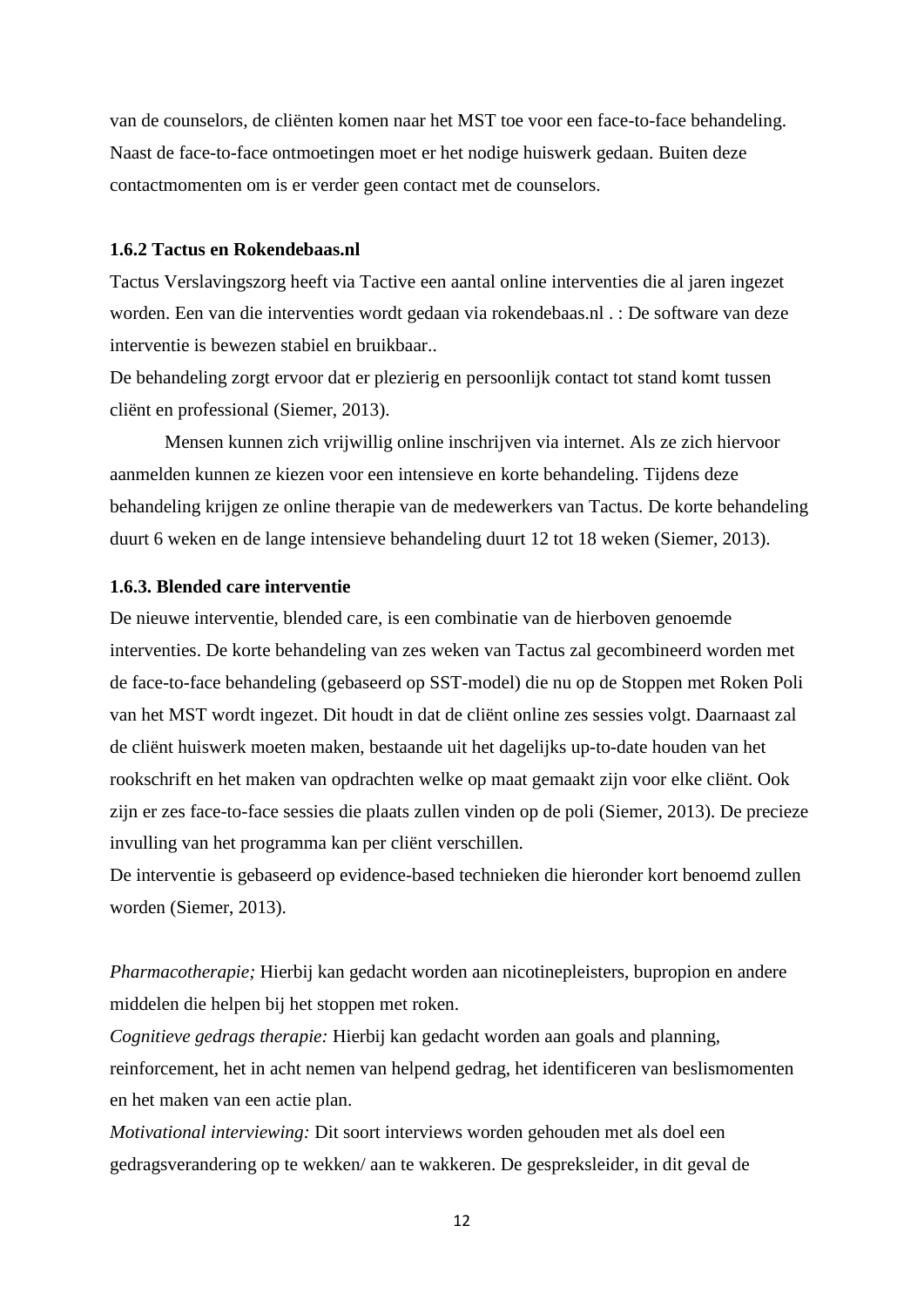counselor, stelt open vragen, probeert af en toe samen te vatten wat de cliënt zegt (waardoor zijn/haar gedrag voor de cliënt duidelijker wordt) en hij probeert de cliënt zelf in te laten zien dat verandering gewenst is. Hij probeert het self-belief van de client omhoog te halen *Zelfredzaamheid/zelfcontrole technieken*

Een van de opdrachten die hiervoor belangrijk zijn is het noteren van het rookgedrag in een dagboek. Daarnaast zijn er nog andere opdrachten die van belang zijn zoals zelf bedenken en opschrijven van het volgende ; rewards and threats, de momenten wanneer de drang naar sigaretten hoog is, het erkennen van risicovolle situaties en uiteindelijk het stoppen als einddoel. Dit einddoel kan ook bereikt worden door eerst als tussendoel in te stellen dat er minder gerookt wordt, het zo genoemde 'minderen', om vervolgens door te gaan tot het definitief stoppen.

*Terugval preventie door middel van social support:*Bij dit onderdeel probeert men vanzelfsprekend te voorkomen dat de cliënten terugvallen in hun oude gedrag. De cliënten hebben allemaal een traject doorlopen waar ze verschillende technieken hebben geleerd welke ervoor zouden moeten zorgen dat ze de vicieuze cirkel hebben doorbroken en niet weer zullen terugvallen in hun oude gedrag.

#### <span id="page-12-0"></span>**1.7 Onderzoeksvragen**

Het doel van dit onderzoek is duidelijk te krijgen waar de knelpunten en de sterkepunten in de blended care interventie liggen. Gezocht zal worden naar eventuele verbeterpunten, maar ook positieve punten zullen benadrukt worden zodat deze ten volle benut kunnen gaan worden.

Dit leidt tot de volgende onderzoeksvragen: 1) 'Wat zijn de gebruikerservaringen met de blended care software' en 2) 'Wat zijn de verwachtingen (bv. performance en effort expectancy, self-efficacy) van de counselors van het MST ten aanzien van de nieuwe blended care interventie?' De eerste onderzoeksvraag zal voornamelijk beantwoord worden naar aanleiding van het think aloud protocol en de tweede onderzoeksvraag zal voornamelijk aanbod komen bij het semi-gestructureerd interview.

#### <span id="page-12-1"></span>**Hoofdstuk 2. Methode**

In dit onderzoek werd gebruik gemaakt van een mixed methode opzet. De data werd verzameld door het filmen van een think aloud opdracht gevolgd door een semigestructureerd interview, naar voorbeeld van Oosterik (2014). Het interview werd aangepast op de specifieke situatie en doelen van dit onderzoek, zoals vermeld in de onderzoeksvraag.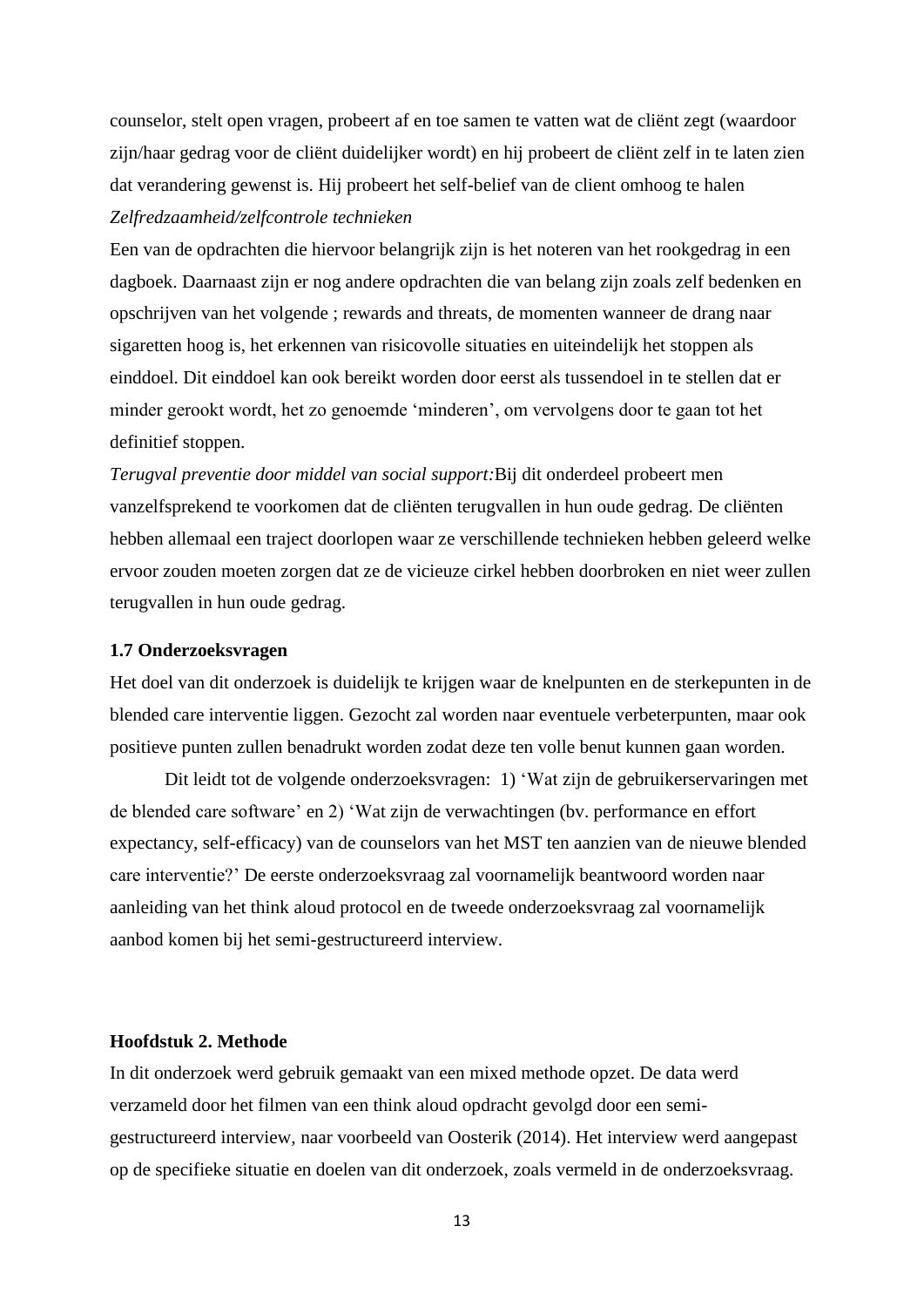In het onderzoek van Oosterik (2014) werd er ook een think aloud test met een semigestructureerd interview gehouden.

Om de huidige blended care versie te beoordelen had men ervoor gekozen om een usability test af te nemen. In deze onderzoeksopzet werd gekozen voor een test die gebaseerd is op de 'discount usability engineering' methode van Nielsen (1994). Deze discount methode zorgde ervoor dat er een kleinere en goedkopere usability test kon worden uitgevoerd.

De methode is voornamelijk gebaseerd op twee technieken: thinking aloud en heuristic evaluation. Het voordeel van deze aanpak is dat het eenvoudig is en dat het goed toe te passen is in praktische situaties. Er is maar een klein aantal test-users nodig en er wordt geen gebruik gemaakt van statistische analyses. Dit soort usability tests zijn er niet voor bedoeld om generaliseerbare conclusies te trekken maar zijn er voor bedoeld om specifieke problemen aan het licht te brengen met als uiteindelijke doel het verbeteren van een programma of applicatie (Gemert-Pijnen et al,. 2013).

Van groot belang bij een usability test is dat de analyse van de verzamelde data op een wetenschappelijke manier gebeurd. Na afloop van de analyse heeft men de bevindingen gepresenteerd aan de users zodat ze zoveel mogelijk betrokken worden bij het onderzoek, zoals gewenst in een usability test. Tijdens deze presentatie was er ruimte voor discussie en/of aanvullingen vanuit de user kant. Dit was om te waarborgen dat de user straks goed aan het werk kan met de (eventueel) aangepaste software.

#### <span id="page-13-0"></span>**2.1 Users**

Het onderzoek heeft zich gericht op drie vrouwelijke counselors van de rookpoli van het MST in Enschede. De drie medewerkers waren reeds enkele jaren werkzaam bij de Poli en zijn ervaren in het verlenen van ondersteuning bij het proces van het stoppen met roken. Alle drie de counselors hebben een cursus afgerond waarin geleerd werd hoe er met het nieuwe programma/software gewerkt moest worden. Desondanks werd er tussen de drie counselors een verschil in ervaring met de te gebruiken software verwacht. Dit verschil kwam mede door het feit dat één van de counselors wat nauwer betrokken was bij het ontwikkelen van de interventie. Een andere oorzaak kan zijn dat er lang niet meer met de software gewerkt is. Op het moment van de afname van de usability test was het plus minus zes maanden geleden dat de counselors de cursus hadden afgerond.

Voorafgaand aan de blended care behandeling werkten de counselors enkel in een face-to-face setting. Er gaat binnenkort (precieze datum onbekend) een blended care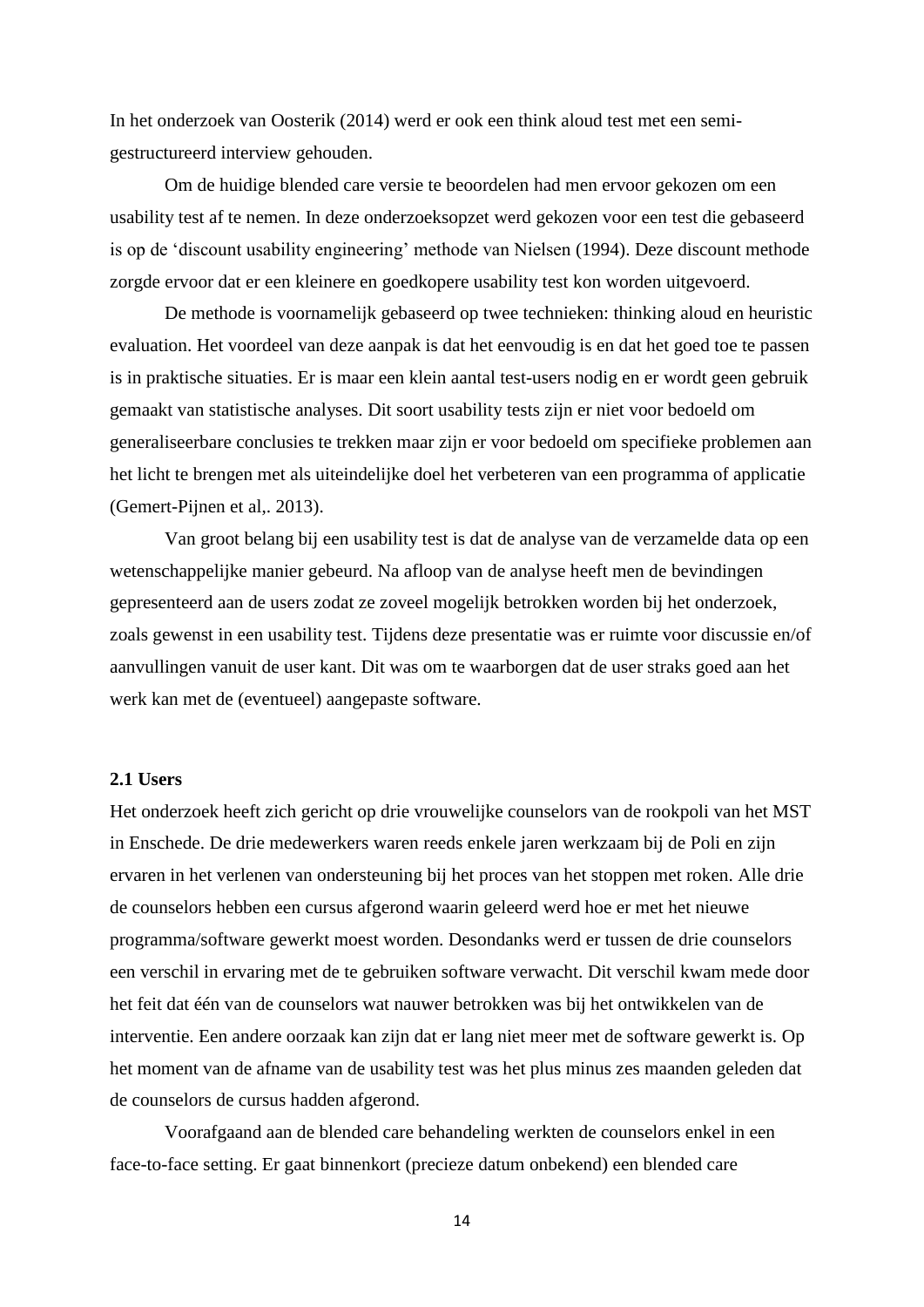behandeling van start waarbij er zowel een deel face-to-face als een deel e-health/online zal plaatsvinden.

De counselors zullen worden aangemerkt als intermediar-users, daarmee wordt bedoeld dat ze als intermediar werken voor de patiënten (end-users) en daardoor zelf ook gebruik maken van de software om de patiënten te begeleiden dus in die zin zijn het zelf ook users, vandaar intermediar-users.

Tijdens de usability test werd onderzocht hoe goed ze het eerder geleerde nog onder de knie hadden en waar nog eventuele knelpunten zaten. Deze knelpunten konden ook softwarematig van aard zijn. Vooraf werd om toestemming gevraagd aan de counselors door middel van het voorleggen en laten ondertekenen van een informed consent brief (zie bijlage B) en daarnaast werden er maatregelen genomen ter bescherming van de persoonsgegevens (anonimiseren e.d.).

#### <span id="page-14-0"></span>**2.2 Think aloud**

Er werd voor het think aloud protocol (zie bijlage A) gekozen omdat deze methode geschikt is om verschillende facetten van de interventie te beoordelen. Een scenario-based think aloud protocol was de beste methode omdat het een directe manier is om goed inzicht te krijgen in de problemen waar de users tegen aanliepen als ze werkten met de software (Jaspers, 2009). In dit geval dus de counselors met de website rokendebaas.nl .

De counselors kregen een 8-tal stappen voorgelegd met daarop instructies die ze uit moesten voeren. De stappen zijn ontwikkeld op basis van verwachtingen waar de meeste problemen zouden ontstaan. De eerste zeven stappen zijn ontwikkeld in samenwerking met een expert/ontwerper van de software die werkzaam is bij Tactus. De laatste stap is ontwikkeld in samenwerking met een expert van het MST. Door deze acht stappen te doorlopen wordt alle kennis bevraagd die nodig wordt geacht om succesvol met de software te werken. Het soort stappen varieerde en de stappen hadden een oplopende moeilijkheidsgraad. Er werd begonnen met redelijk eenvoudige stappen (stap 1,2,3) waarbij gevraagd werd om naar de betreffende website te gaan, in te loggen en het dossier van de betreffende cliënt te openen (*Stap 2. Log in op de hier bovengenoemde website waar ook uw testcliënt staat met de onderstaande inlognaam en het bijbehorende wachtwoord. Inlognaam: Counselor Wachtwoord\*\*\*\*\*)*. Deze stappen dienden ter controle van de basiskennis. Vervolgens werd inhoudelijke kennis over de cliënt opgevraagd. Om deze vragen te beantwoorden was de nodige kennis van de software voor nodig om te weten wat men waar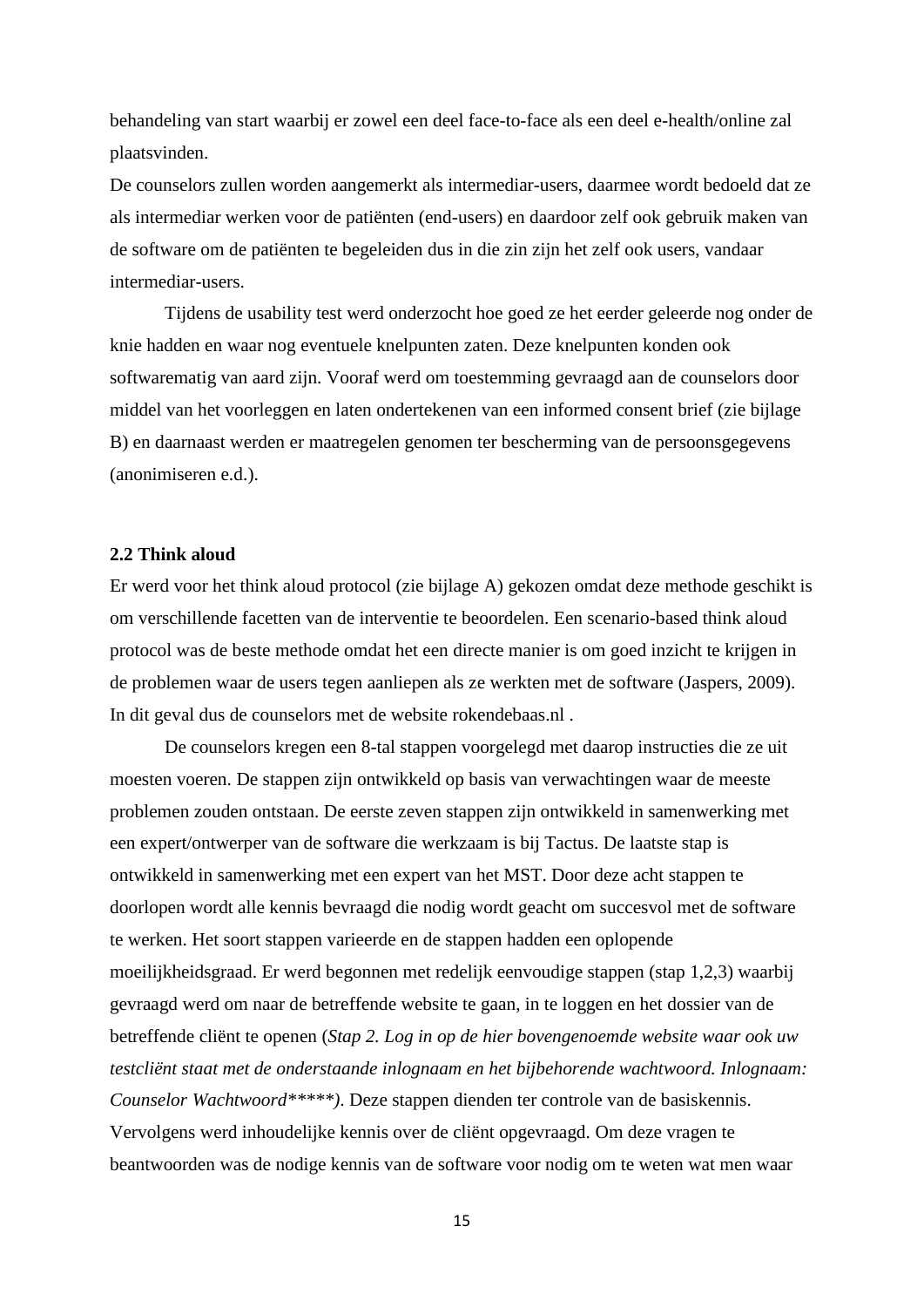kon vinden (*. De volgende vragen gaan over de casus van de cliënt. Om deze vragen te beantwoorden zult u in het dossier van de cliënt op zoek moeten gaan naar de informatie die de cliënt heeft ingevuld. Stap 4.Vraag 1 Hoe oud is de cliënt?Vraag 2 Gebruikt de cliënt op dit moment medicijnen? Zo ja, welke medicijnen? Vraag 3 Wat is zijn depressiescore?)*. De vijfde stap had betrekking tot een unieke functie van de software, een zelfmonitoring functie genaamd 'het rookschrift'. De stap was bedoeld om inzicht te krijgen over het beheersen van deze functie (*Stap 5. Open het rookschrift van de cliënt en vertel me zo volledig mogelijk wat de cliënt heeft opgeschreven bij zijn laatste registratie.).*Stap zes en zeven hadden betrekking op wat ingewikkeldere (maar noodzakelijke) aspecten van de software. Waarbij een combinatie van kennis en handigheid gevraagd werd (*Stap 7.*

*Nu wilt u de cliënt de opdracht 'anders doen' toesturen. Hoe zou u dat aanpakken?).* Als laatste stap in het think aloud protocol was de stap opgenomen die betrekking had tot de samenwerking tussen de twee softwaresystemen van Tactus (rokendebaas website) en het MST ziekenhuis (X-care database met informatie over de cliënten). Het doel van deze vraag was om te kijken welke manier de counselors zouden kiezen om informatie over te brengen van het ene systeem (rokendebaas) naar het andere systeem (X-care). Er waren verschillende opties mogelijk, daarom was het interessant welke gekozen werd (*Stap 8. Open in X-CARE patiënt Test, B man (01-01-1962) en ga naar DSV. Vervolgens opent u de samenvatting van de intake van rokendebaas.nl. Haal uit de samenvatting de informatie die u nodig heeft en zet deze informatie in de DSV database. Als u klaar bent kunt u afsluiten, u hoeft de informatie niet op te slaan.)*.De te doorlopen stappen (zie bijlage A) moesten de counselors vanaf een vel papier voorlezen, doorlopen en beantwoorden. De vragen konden alleen beantwoord worden als de counselors de juiste stappen doorliepen.

De counselors werden elk gevraagd om hardop na te denken tijdens het verrichten van de handelingen die ze normaal gesproken in hun werk ook zouden moeten doen. Het was van belang dat de onderzoeker zich zo veel mogelijk op de achtergrond hield. Omdat hardop denken als raar en onnatuurlijk gevoeld kan worden door de counselor (van Someren et al., 1994) werd er voorafgaand aan de echte werkzaamheden eerst een testvraag (stap 1) afgenomen. In deze testvraag werd men gevraagd om de website van rokendebaas.nl te beschrijven, dit werd gedaan zodat de counselor zich meer op haar gemak zou voelen.

De werkzaamheden van de counselors werden gefilmd. De camera was zo opgesteld dat zowel de counselor als het computerscherm in beeld was. Zowel de camera als de onderzoeker bevonden zich niet in het gezichtsveld van de counselor, om eventuele afleiding zo minimaal mogelijk te maken. Doordat ook de onderzoeker niet in het gezichtsveld van de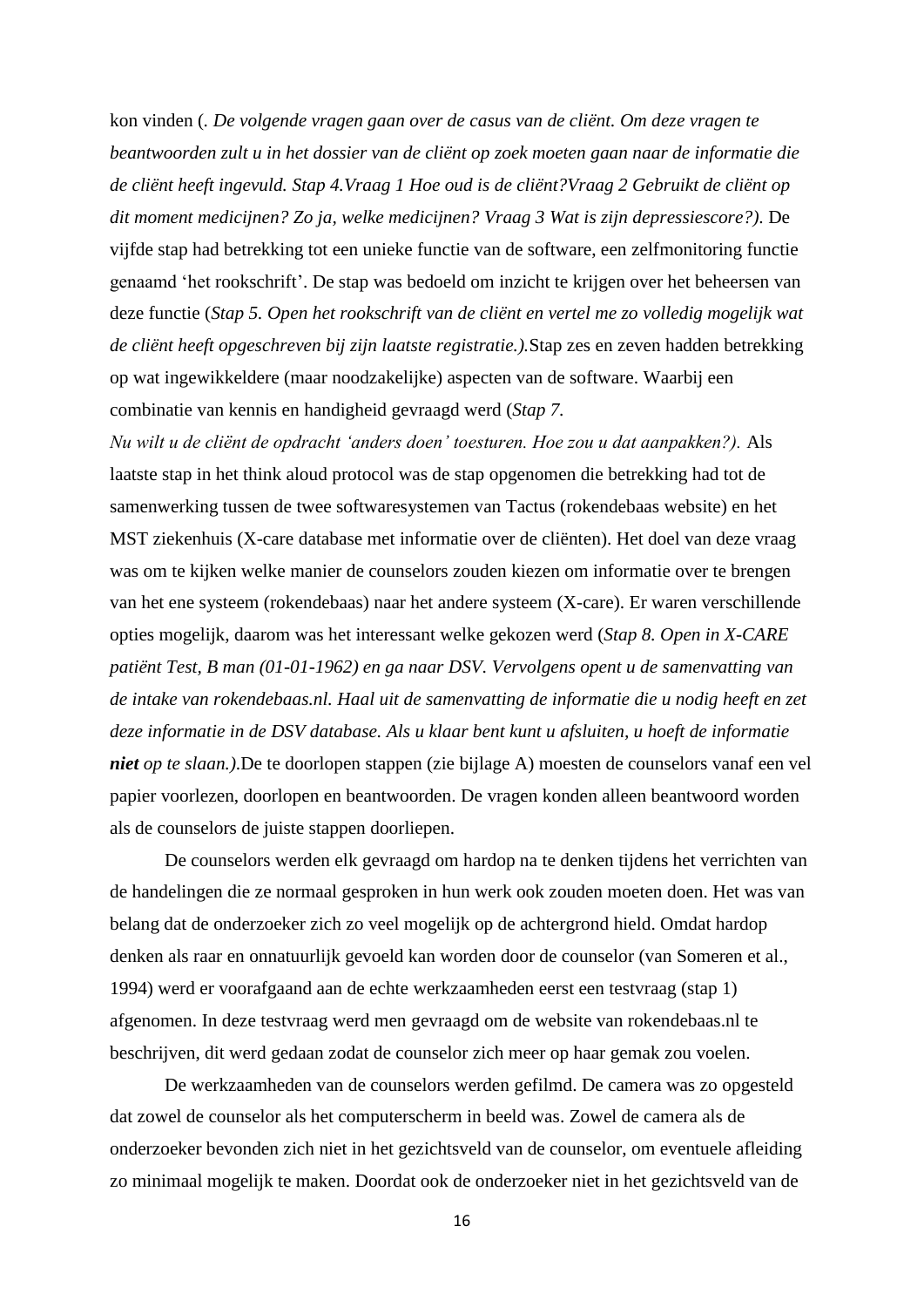counselor zat kon deze aantekeningen maken zonder daarbij te storen. Deze aantekeningen kwamen later in het interview van pas. Mogelijk sprak de onderzoeker af en toe een bemoedigend woordje richting de counselor zodat deze gestimuleerd werd in het hardop nadenken. Gedacht kan worden aan zinnen als 'kunt u vertellen wat u momenteel aan het doen bent' of 'probeer hard op te denken'.

De counselors kregen diverse taken voorgelegd waarin ze een cliënt van begeleiding moesten voorzien. Ondanks dat de counselors op de hoogte waren van het feit dat ze deelnamen aan een usability test werd er geprobeerd om er zoveel mogelijk voor te zorgen dat de werkzaamheden overeenkwamen met de werkelijkheid door middel van een simulatie.

#### <span id="page-16-0"></span>**2.3 Interview**

Het interview werd, aansluitend aan het think aloud protocol afgenomen. De vragen uit het interview zijn deels van te voren zijn opgesteld en deels tijdens de think aloud procedure. In dit laatste geval ging het om vragen aan de hand van aantekeningen of observaties. Door de vragen aan te laten sluiten bij de gemaakte aantekeningen werd gepoogd bepaalde situaties die zich voor deden tijdens het think aloud protocol verder uit te diepen.

Daarnaast was er ruimte gelaten voor inbreng van de counselors zelf door vragen te stellen waarbij de counselors zelf met suggesties, verbeterpunten of andere opmerkingen konden komen.

#### <span id="page-16-1"></span>**2.4 Analyse**

De resultaten van de usability tests zullen als geheel besproken worden en er zal geen onderscheid gemaakt worden tussen het think aloud protocol en het semi-gestructureerd interview. De citaten die verwerkt zijn, worden *schuin* gedrukt afgebeeld en staan tussen 'aanhalingstekens'. Niet alle quotes uit het interview zijn verwerkt er is door de onderzoeker een selectie gemaakt waarbij gekeken is naar relevantie en importantie. Zo zal in de resultaten bijvoorbeeld niet elke navigatie fout behandeld worden, maar er zal vermeld worden dat het vaker voorkwam dat er bij de navigatie zich problemen voordeden.

Alle vermelde percentages zijn afgeronde percentages.

Het beeldmateriaal dat verzameld is tijdens de usability test bleek helaas niet scherp genoeg te zijn om de muisbewegingen van de counselor te volgen. Wel was de audio van goede kwaliteit en in combinatie met de observaties van de onderzoeker zijn deze gegevens getranscribeerd. Tijdens de test maakte de onderzoeker aantekeningen van observaties en van de commentaren van de counselor. Aan de hand hiervan werden er vragen toegevoegd of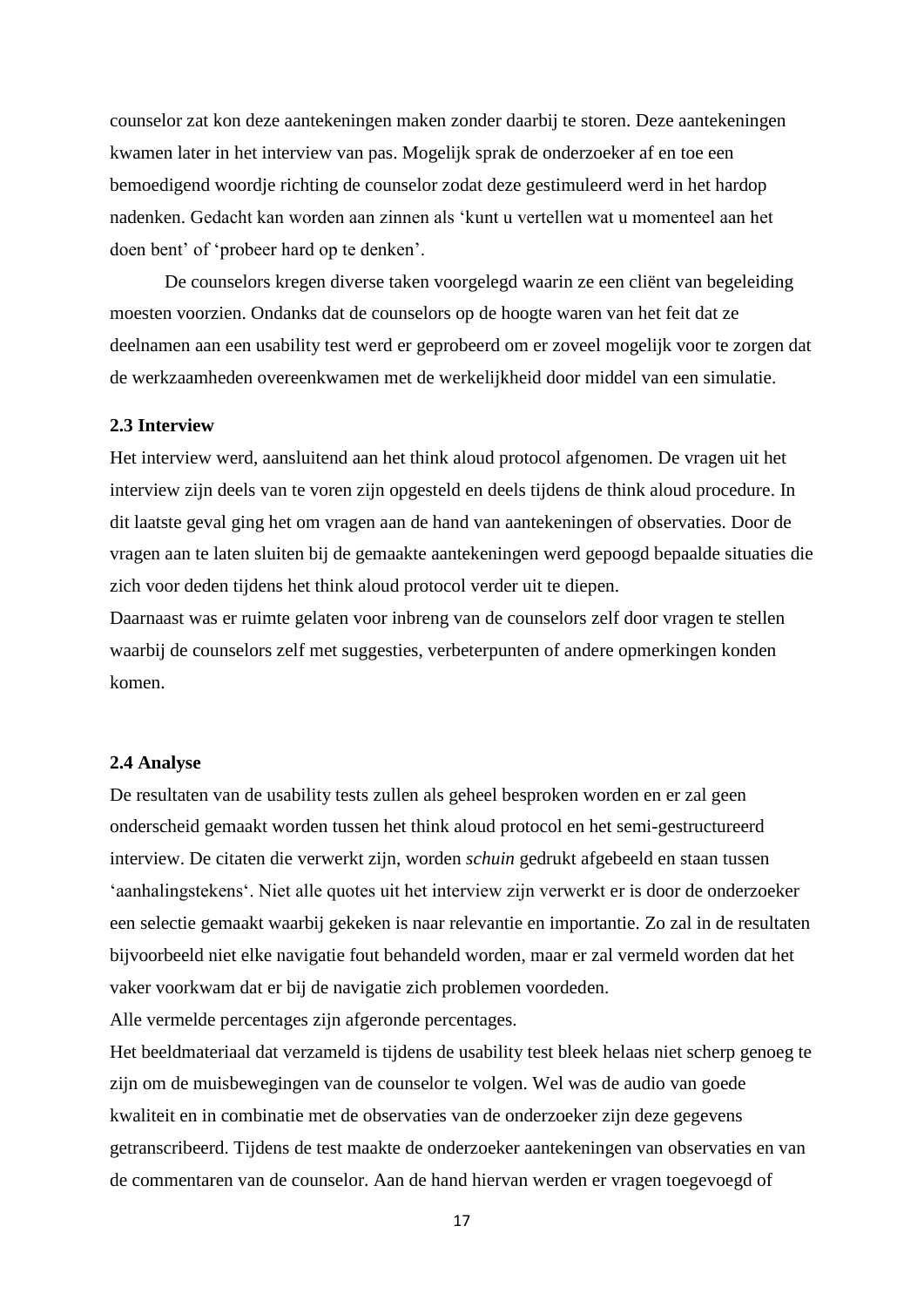aangepast, zoals in het voorbeeld in figuur 1. In deze afbeelding is te zien dat de onderzoeker aantekeningen heeft gemaakt, tijdens het interview is hij terug gekomen op de 'momentbeschrijving'.

tructureerd Interview dina think aloud arder?  $adinae<sub>0</sub> =$ 

Figuur 1. In deze afbeelding is te zien dat de onderzoeker aantekeningen heeft gemaakt, tijdens het interview is hij terug gekomen op de 'momentbeschrijving'.

Om de getranscribeerde data vervolgens te analyseren werd het artikel van DeLone en McLean (2003) geraadpleegd. Dit artikel gaat over het analyseren van informatie systemen. Daarnaast werd er ook gebruik gemaakt van het eerder genoemde UTAUT-model en was er ook oog voor een belangrijke determinanten van innovatie uit het onderzoek van Fleuren et al,. (2004) zoals bijvoorbeeld "self-efficacy" en "adoptie" in de analyse. Deze modellen en constructen vulden elkaar goed aan omdat ze zowel over de inhoud van de software als over de implementatie van de interventie gaan. Ondanks dat er overlap was tussen de modellen en dit ook is terug te zien in de thema's heeft dit geen/weinig invloed gehad op de onderzoeksresultaten. Het ging er immers om dat de incidenten benoemd worden, onder welk thema ze dan vallen is van minder groot belang. Toch werd er gepoogd om zo veel mogelijk onderscheid te maken tussen de verschillende (sub)constructen.

Uiteindelijk werd er een onderscheid gemaakt tussen de volgende drie hoofd thema's; "information/content quality", "system quality" en "service quality". Al deze thema's beïnvloeden het gebruik van het programma, de intentie om het programma te gebruiken en de tevredenheid van de gebruiker (DeLone &McLean,2003). Het gebruik en de tevredenheid beïnvloeden de "net benefits" over het systeem (figuur 2). Dit kon worden gezien als een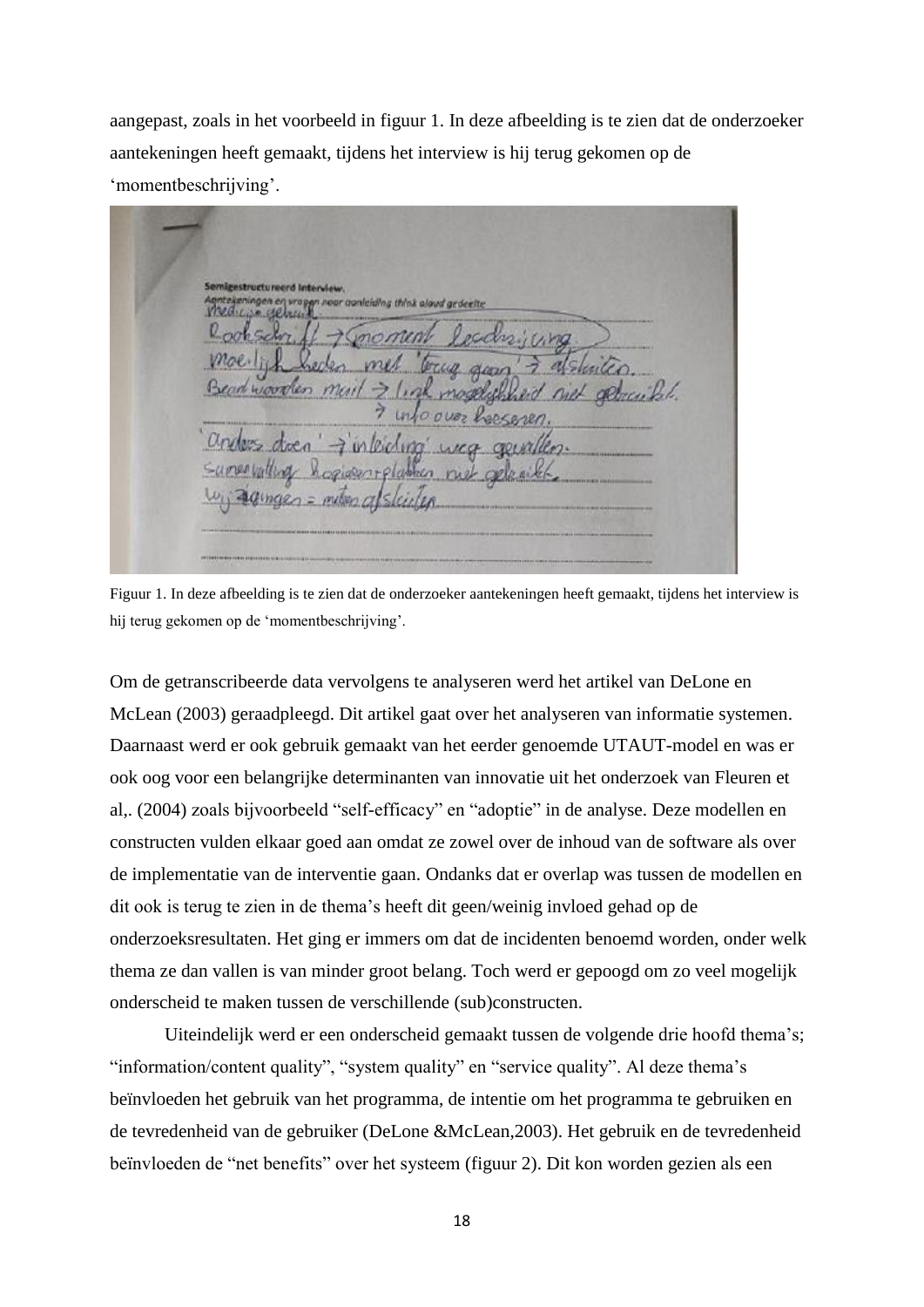algemeen beeld over het programma, en dit beeld beïnvloedde op zijn beurt ook weer het gebruik en de tevredenheid (figuur 2).



Figuur 2: Updated D&M IS Success Model (Delone & McLean, 2003)

Om de informatie meer op maat te maken voor deze specifieke usability test werd ervoor gekozen om de thema's te interpreteren aan de hand van voorkomende en relevante en subthema's. samenvattend kwam het er op neer dat er voor de "system quality" en de "service quality" voornamelijk gekeken zal worden naar het technische softwarematige aspect van de interventie. En bij "information/content quality" werd er voornamelijk gekeken naar de toepassingsmogelijkheden maar ook naar de beperkingen van de interventie in de praktijk.

Bij "system quality" is specifiek gekeken naar de gebruiksvriendelijkheid van de software. Daarmee werd bedoeld of de software doet wat het moet doen (bijvoorbeeld: wanneer men op verzenden drukt verzend het bericht dan ook daadwerkelijk). Ook wordt er gekeken naar de navigatie in de software (bijvoorbeeld: weet men waar men de opdracht 'anders doen' kan vinden?). Als laatste wordt er gekeken of er makkelijk met de software te werken viel. Daarbij kon gedacht worden aan de overzichtelijkheid van de lay-out maar ook aan de functionaliteit, (is het een waardevolle toevoeging ) van de verschillende opties (mail beantwoorden, rookschrift inzien etc).

Onder het thema "service quality" werden de mogelijkheden verstaan die de software biedt. Hierbij kan gedacht worden aan self-monitoring (momentbeschrijvingen). Verder zal er ook gekeken worden naar de beperkingen die de software met zich meebrengt en naar de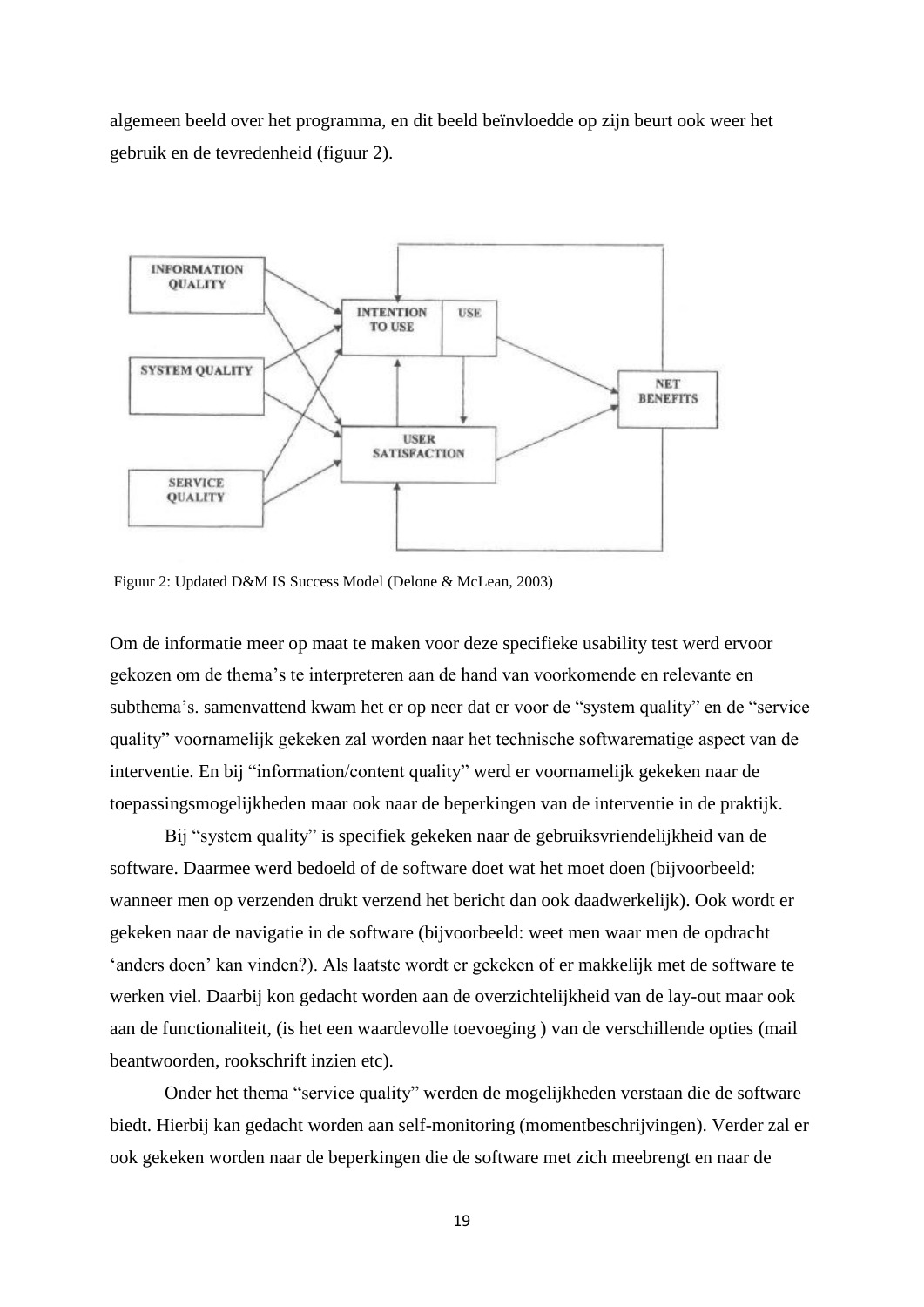eventuele toevoegingen die nog nodig werden geacht. Het onderscheid welke gemaakt moest worden in vergelijking met "system quality" is dat het hier niet ging om de omgang van de gebruiker met de software maar om de software op zich..

Bij "information/content quality" is voornamelijk gekeken naar de blended care interventie in zijn geheel. Wat voegt de interventie toe, maar ook wat zijn de beperkingen? Bijvoorbeeld: Welke cliënten zullen baat hebben bij de blended care interventie en welke cliënten zijn minder geschikt voor een blended care behandeling? Het verschil met de "service quality" en "system quality" zit hem in het feit dat er globaal naar de interventie als geheel wordt gekeken. Het niet meer naar de Poli hoeven komen voor counseling is een voorbeeld van "information/content quality".

De transcripten van de usability test zijn geanalyseerd door incidenten te coderen en te ordenen naar het desbetreffende thema (tabel 1). Een gebeurtenis, handeling of opmerking van een van de counselors werd gezien als een incident. Deze incidenten hadden naast een thema code ook een 'lading' mee gekregen, positief (+),negatief (-), of neutraal (+/-). Toelichting: Als een van de counselors bijvoorbeeld niet wist hoe ze moet inloggen, terwijl ze dit had moeten weten, dan werd het de code SYN- toegewezen, (system quality navigatie negatief) omdat het niet vinden van informatie onder "system quality navigatie" viel en negatief omdat ze iets niet kon vinden wat ze eigenlijk wel zou moeten kunnen vinden.

| <b>Tabel 1</b>       |                                                                         |                                                                                                                                                           |
|----------------------|-------------------------------------------------------------------------|-----------------------------------------------------------------------------------------------------------------------------------------------------------|
|                      | Weergave van hoofd en subthema's en toevoeging van fictieve voorbeelden |                                                                                                                                                           |
| Hoofdthema           | Subthema*                                                               | <b>Uitleg</b> (voorbeeld**)                                                                                                                               |
| System quality (SY)  | Gebruiksvriendelijkheid van<br>$de$ software $(SYG)$                    | Hoe gaat de gebruiker om met de software, merkt<br>men alle informatie op? (Gebruiker merkt<br>momentbeschrijving op wanneer aanwezig)                    |
|                      | Navigatie in de software<br>(SYN)                                       | Weet men wat waar staat op de website?<br>(Gebruiker weet welke knop ze moet gebruiken<br>om in te inloggen)                                              |
| Service quality (SE) | Mogelijkheden software<br>(SEM)                                         | Welke mogelijkheden bied de software de<br>gebruikers (counselors en cliënten). (Gebruiker<br>weet welke informatie in de 'samenvatting intake'<br>staat) |
|                      | Aanbeveling software (SET)                                              | Aanbevelingen waarvan men denkt dat ze de<br>software zal verbeteren. (Gebruiker vindt dat<br>features (opties) bij in of uit de software moeten)         |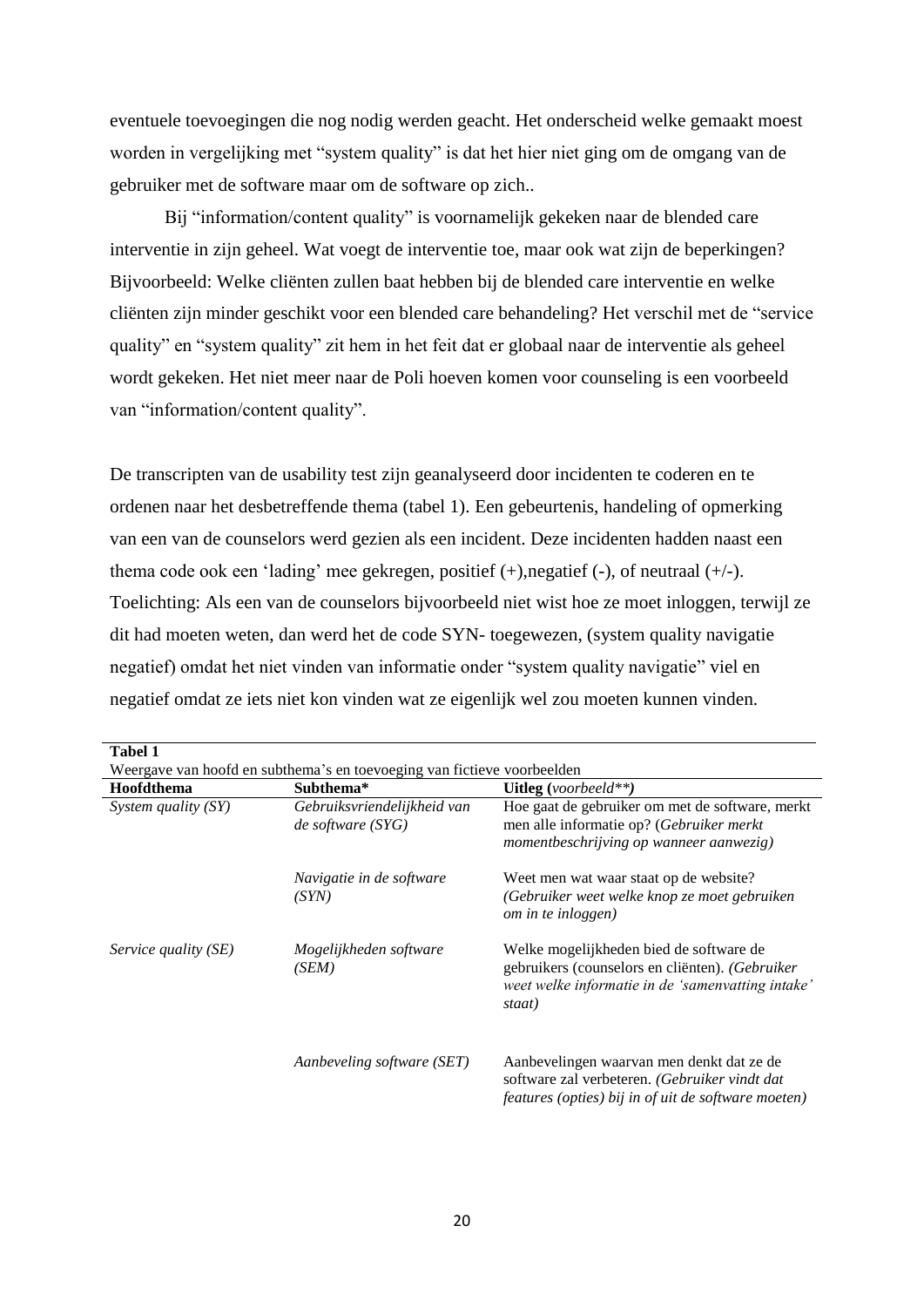| Information/content<br>quality $(IC)$ | Bruikbaarheid interventie<br>(ICBR) | Hoe kijkt men aan tegen de<br>bruikbaarheid/toepasbaarheid van de interventie<br>in de praktijk. (Gebruiker merkt op dat<br>interventie voor iedereen geschikt is)    |  |  |
|---------------------------------------|-------------------------------------|-----------------------------------------------------------------------------------------------------------------------------------------------------------------------|--|--|
|                                       | Aanbeveling interventie<br>(ICBEP)  | Aanbevelingen waarvan men denkt dat ze de<br>interventie zullen verbeteren. (Gebruiker geeft<br>aan dat er inloopspreekuren moeten zijn om<br>vragen te beantwoorden) |  |  |

*\*De lading van het thema wordt bepaald door de symbolen + (positief), - (negatief),+/- (neutraal) (bij aanbevelingen + (iets erbij), – ( iets weg)*

*\*\*Voorbeelden zijn fictief, bedoeld ter verduidelijking*

Om de interbeoordelaarsbetrouwbaarheid te beoordelen is het percentage van overeenstemming berekend. Dit wil zeggen: het aantal keer overeenstemming in de observatie (zelfde labels) gedeeld door het totaal aantal observaties ( Hallgren, 2012). Het transcript is voorgelegd aan een collega onderzoeker. Deze kwam tot 30 keer dezelfde incidenten als de onderzoeker en daarvan waren er 16 hetzelfde gelabeld. In totaal waren er 49 incidenten aangemerkt door de collega tegenover 48 door onderzoeker. Dat komt dus neer op een overeenkomst van 16 op 67 (aantal keer geen overeenstemming = (30- 48=18)+ (30-  $49=19+14=67$ ).  $16/67=24$  %. In 24 procent van de gevallen was er overeenstemming in het gekozen label. 0,24 is een lage mate van overeenstemming.

#### <span id="page-20-0"></span>**Hoofdstuk 3. Resultaten**

In dit hoofdstuk worden de resultaten van het onderzoek besproken.

| <b>Tabel 2</b>   |                                                                |                 |                 |               |  |  |  |
|------------------|----------------------------------------------------------------|-----------------|-----------------|---------------|--|--|--|
|                  | Beoordeling incidenten weergegeven per counselor en per lading |                 |                 |               |  |  |  |
|                  | Lading $*$                                                     |                 |                 |               |  |  |  |
| <b>Counselor</b> | <b>Positief</b>                                                | <b>Neutraal</b> | <b>Negatief</b> | <b>Totaal</b> |  |  |  |
| Counselor 1      | $23(51\%*)$                                                    | $4(9\%)$        | 18 (40 %)       | 45 (27 %)     |  |  |  |
| Counselor 2      | 24 (47 %)                                                      | 4(8%)           | 23 (45 %)       | 51 (31 %)     |  |  |  |
| Counselor 3      | 31 $(46%)$                                                     | 8 (12 %)        | 29 (43 %)       | 68 (42 %)     |  |  |  |
| <b>Totaal</b>    | 78 (51 %)                                                      | 16(5%)          | 70 (44 %)       | 164 (100 %)   |  |  |  |
|                  |                                                                |                 |                 |               |  |  |  |

*\* alle percentages zijn afgeronde getallen*

Er is bij drie verschillende vrouwelijke (C1,C2 &C3) counselors een usability test afgenomen. De afname tijden van de test bedroegen respectievelijk 33, 55 en 56 minuten. De meest ervaren counselor (C1) heeft de kortste afnametijd (33) en de andere twee zijn bijna gelijk (55, 56).Wat verder opvalt, ondanks de kleine verschillen, is dat de meest ervaren counselor ook de minste incidenten heeft en het positiefst 'scoort'. Het totaal aantal gecodeerde incidenten bedraagt op 164 (tabel 2) (respectievelijk 45, 51 en 68 incidenten per counselor). Waarin de percentages van aantal negatieve incidenten onderling weinig van elkaar afwijken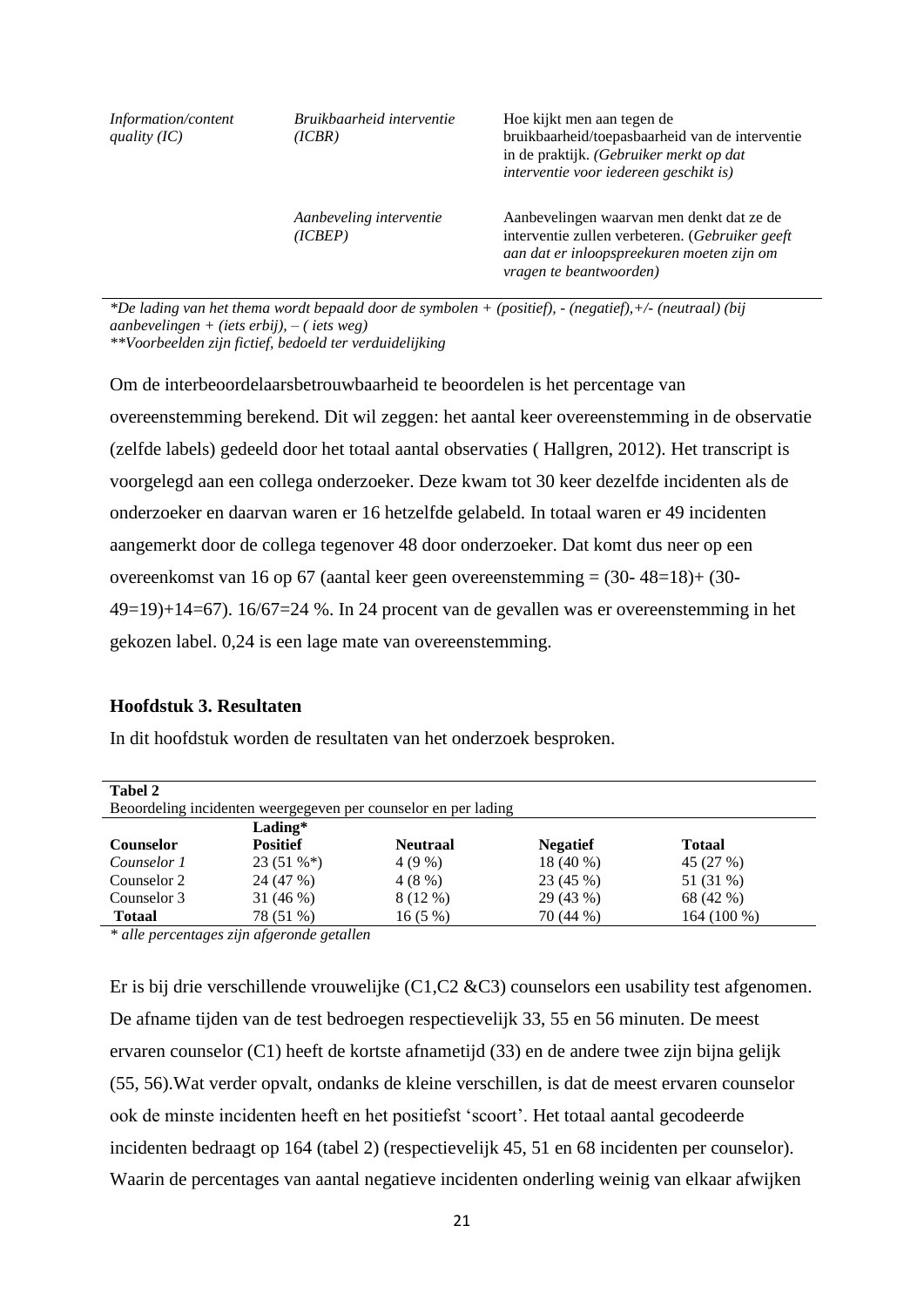(respectievelijk 40, 45, en 43 %). Het percentage neutrale incidenten ligt ook dichtbij elkaar (respectievelijk 9,8 en 12 %) en percentueel gezien zijn er bij de positieve incidenten ook geen grote verschillen op te merken (respectievelijk 51, 47 en 46 %).

Geheel genomen hebben 44 % van de incidenten een negatieve lading, 5 % een neutrale lading en 51 % een positieve lading. Uit de usability test blijkt dus dat het programma voordelen, maar ook nadelen heeft.

| Tabel 3                                                                 |                                        |                             |  |  |  |
|-------------------------------------------------------------------------|----------------------------------------|-----------------------------|--|--|--|
| Beoordeling positieve en negatieve incidenten weergegeven per subschaal |                                        |                             |  |  |  |
| <b>Subthema</b>                                                         | Lading*<br>Aantal negatieve incidenten | Aantal positieve incidenten |  |  |  |
| Gebruiksvriendelijkheid van de<br>software (SYG)                        | 16(23%)                                | 11 $(14\%)$                 |  |  |  |
| <i>Naigatie. software (SYN)</i>                                         | $7(10\%)$                              | 22 (28 %)                   |  |  |  |
| Mogelijkheden software (SEM)                                            | 12(17%)                                | 22 (28 %)                   |  |  |  |
| Aanbeveling software (SET)                                              | 4(6%)                                  | 4(5%)                       |  |  |  |
| Bruikbaarheid interventie (ICBR)                                        | 23 (33 %)                              | 18 (23 %)                   |  |  |  |
| Aanbevelingen interventie (ICBEP)                                       |                                        |                             |  |  |  |
|                                                                         | 8 (11 %)                               | $1(1\%)$                    |  |  |  |
| <b>Totaal</b>                                                           | 70 (100 %)                             | 78 (100 %)                  |  |  |  |

*\* alle percentages zijn afgeronde getallen*

Omdat de negatieve en positieve incidenten het meest interessant zijn voor het verbeteren van de interventie zijn deze nog verder uitgewerkt per thema in tabel 3 hierboven. Wat opvalt is dat er bij de gebruiksvriendelijkheid van de software en de bruikbaarheid van de interventie de meeste negatief gescoorde incidenten zijn waargenomen. De navigatie in de software, mogelijkheden van de software en de bruikbaarheid van de interventie scoorden de meeste positieve incidenten. Tijdens het bespreken van de resultaten per (sub) thema wordt hier dieper op ingegaan.

| <b>Tabel 4</b>                                              |                 |                 |                 |               |  |  |
|-------------------------------------------------------------|-----------------|-----------------|-----------------|---------------|--|--|
| Beoordeling incidenten weergegeven hoofdthema en per lading |                 |                 |                 |               |  |  |
|                                                             | Lading*         |                 |                 |               |  |  |
| <b>Counselor</b>                                            | <b>Positief</b> | <b>Neutraal</b> | <b>Negatief</b> | <b>Totaal</b> |  |  |
| System quality                                              | 33 (56 %)       | $3(5\%)$        | 23 (39 %)       | 59 (36 %)     |  |  |
| Service quality                                             | 26 (58 %)       | 3(7%)           | $16(36\%)$      | 45 (27 %)     |  |  |
| Content/information quality                                 | 19 (32 %)       | 10(17%)         | $31(52\%)$      | 60 (37 %)     |  |  |
| <b>Totaal</b>                                               | 78 (51 %)       | $16(9\%)$       | 70 (40 %)       | 164 (100 %)   |  |  |

<span id="page-21-0"></span>*\* alle percentages zijn afgeronde getallen*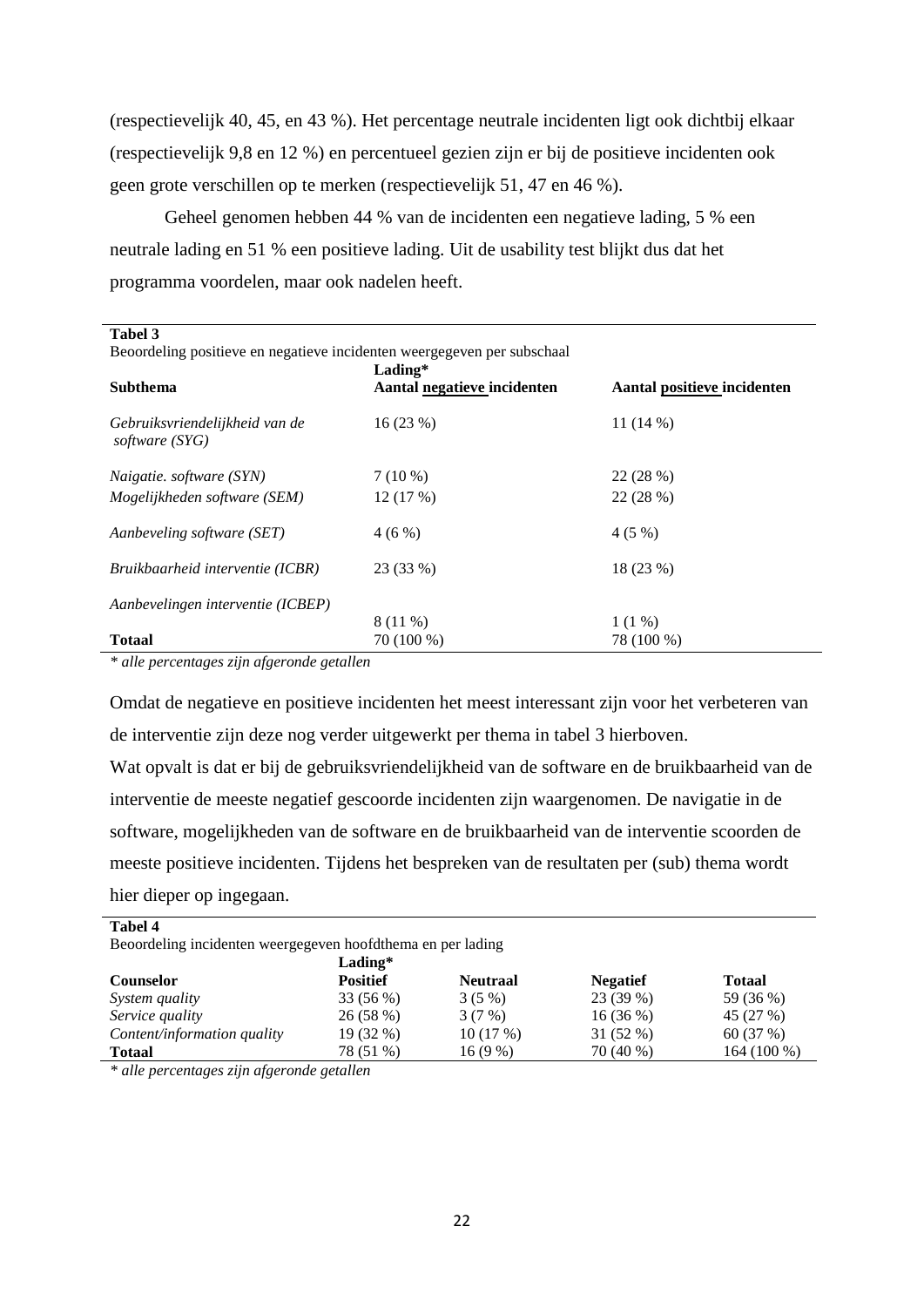#### **3.1. System quality**

In vergelijking met de neutrale en negatieve incidenten zijn er relatief veel positieve (56 %) incidenten op te merken bij de system quality. In 33 van de in totaal 59 incidenten wordt er positief gescoord (tabel 4). Dit duidt erop dat de system quality goed beoordeeld is. Vooral de navigatie in de software scoort positief (zie tabel 5), dit geeft aan dat men goed wist waar men moest zijn in de software (bijvoorbeeld; weten waar men moet inloggen). Er waren daarentegen toch negatieve incidenten op te merken. Deze waren voornamelijk aanwezig bij de gebruiksvriendelijkheid van de software.

| Tabel 5                                                   |                 |                 |                 |                 |  |
|-----------------------------------------------------------|-----------------|-----------------|-----------------|-----------------|--|
| Beoordeling incidenten weergegeven per subthema en lading |                 |                 |                 |                 |  |
|                                                           | $Lading*$       |                 |                 |                 |  |
| <b>System quality</b>                                     | <b>Positief</b> | <b>Neutraal</b> | <b>Negatief</b> | Subthema totaal |  |
| Gebruiksvriendelijkheid van de software                   | 11 $(39%)$      | $1(4\%)$        | 16(57%)         | 28 (47 %)       |  |
| Navigatie in de software                                  | $22(71\%)$      | $2(6\%)$        | 7(23%)          | 31 (53 %)       |  |
| <b>Totaal</b>                                             | 33 (56 %)       | $3(5\%)$        | 23 (39 %)       | 59 (100 %)      |  |

*\* alle percentages zijn afgeronde getallen*

#### <span id="page-22-0"></span>**3.1.1. Gebruiksvriendelijkheid van de software**

Wat opviel tijdens de usability tests is dat er in het think aloud protocol door elke counselor dezelfde feature werd gemist. Op de website van rokendebaas.nl is er de optie voor de counselors om het rookschrift van de cliënt in te zien. Het rookschrift is een self-monitorings optie waarin de cliënt uitgebreid per uur kan bijhouden hoe zijn rookgedrag eruit ziet. Door deze feature krijgen de counselors meer achtergrondinformatie over een specifieke moment op een dag. Geen van de counselors heeft opgemerkt dat er een self-monitoring aanwezig was bij proefpersoon Bert. Tijdens het interview is hier naar gevraagd. ( *'Was u ook nog opgevallen dat er een momentbeschrijving bij zat?')* Het antwoord was bij één van de counselors (*C3* '*Nee, die zat er niet bij*.') en bij de anderen kwam het erop neer dat men wist dat ze bestonden maar dat ze simpelweg over het hoofd gezien waren.

De volgende bevinding die gaat over de '*samenvatting intake'.* Een punt van kritiek welke naar voren kwam was het niet aanwezig zijn van het medicijn (zie figuur 3). Als een cliënt aangeeft dat er medicijnen worden gebruikt dan staat er wel dat er medicijnen worden gebruikt in de 'samenvatting intake' maar er staat vervolgens niet bij welk medicijn er gebruikt wordt. De counselors gingen vaak nog wel verder zoeken, (C1'*Ga ik even elders kijken*') maar kwamen vervolgens niet bij de juiste plek (intake formulier/0-meting). Of men ging er vanuit dat er geen verdere informatie aanwezig is (C2*'Nou ik zou zeggen niet, want het staat er niet in'.)*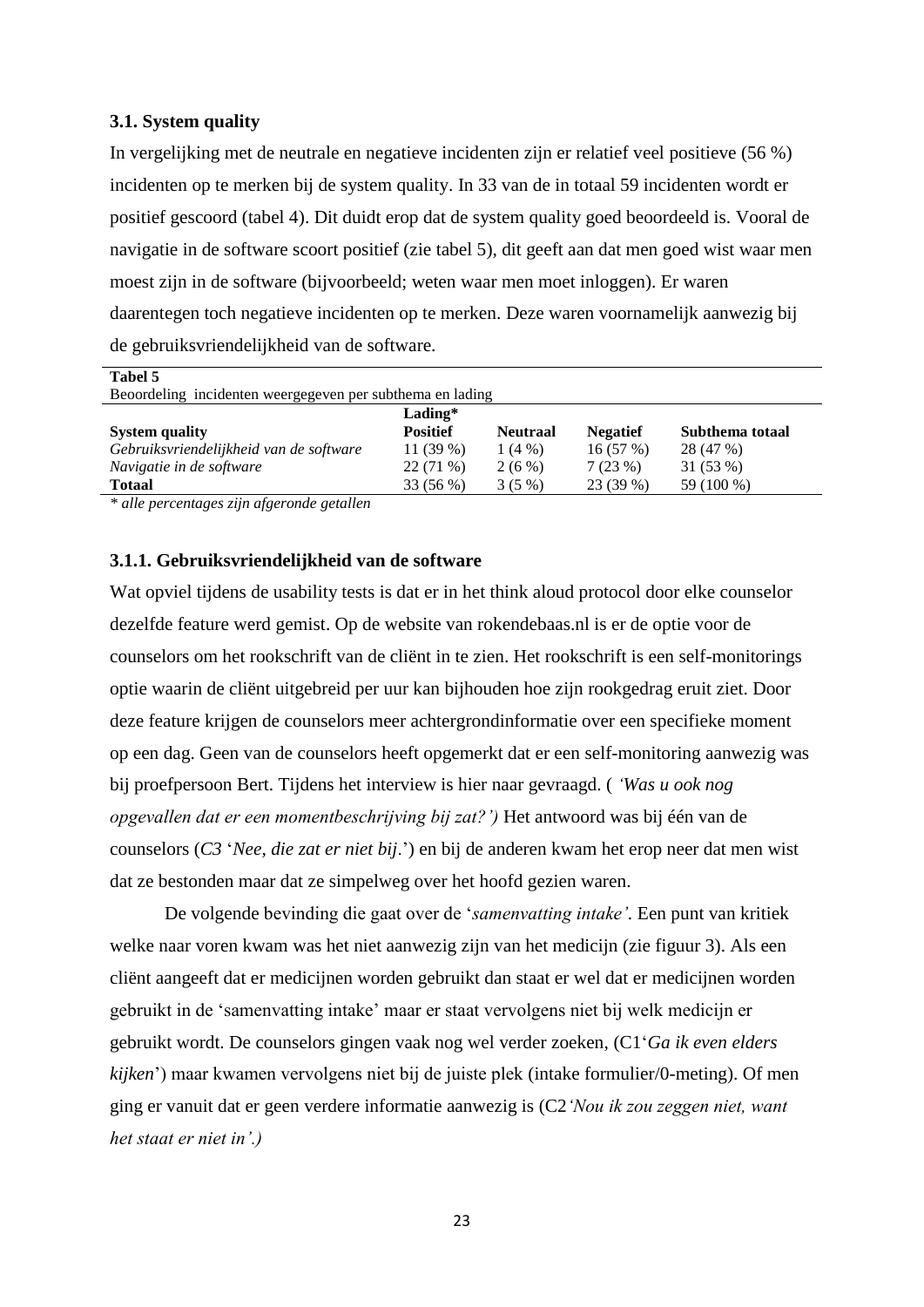| Print Kopiëren                                                                                                                                                                                                                                       |  |
|------------------------------------------------------------------------------------------------------------------------------------------------------------------------------------------------------------------------------------------------------|--|
| <b>INCORPORATION IS COUNTY TO THE MODEL OF A REPORT OF A LIGHT OF A REPORT OF A LIGHT OF A REPORT OF A LIGHT OF A</b>                                                                                                                                |  |
| <b>Bijgebruik</b><br>· Alcohol:<br>- Frequentie alcoholgebruik: 4 keer of vaker per week<br>- Glazen per dag: 1 of 2 glazen                                                                                                                          |  |
| - Cliënt ergert zich wel eens aan mensen die opmerkingen maken over zijn/haar alcoholgebruik: Nee<br>- Client voelt zich wel eens schuldig over zijn/haar drinkgewoonten: Nee<br>- Cliënt drinkt wel eens 's ochtends om de kater te verdrijven: Nee |  |
| • (Soft)drugs:<br>- Geen drugs                                                                                                                                                                                                                       |  |
| Gezondheid<br>• Medicatie: Voor lichamelijke problemen<br>• Klachten (0 = helemaal niet; 1 = zelden; 2 = soms; 3 = vaak; 4 = voortdurend)                                                                                                            |  |
| <del>Vermoeidheid, gebrek aan energie. Vaak (3)</del><br>Kortademigheid, benauwdheid: Vaak (3)<br>Schorre of zware stem: Vaak (3)<br>Kortademigheid bij inspanning: Vaak (3)                                                                         |  |

Figuur 3 screenshot afkomstig van de rokendebaas.nl website. Omcirkeld is het medicatie gebruik van de cliënt.

Bij de percentages van de gebruiksvriendelijkheid is op te merken dat er veel negatieve incidenten gescoord werden, in 16 van de 28 incidenten ging het om een negatief incident (zie tabel 5). Ondanks deze uitkomst waren de commentaren van de counselors hoofdzakelijk positief. De verklaring voor dit verschil ligt bij het labelen van de incidenten. Ter illustratie; een negatief gelabeld incident over gebruiksvriendelijkheid (C2' *Ik moet even zoeken'*) en een positief gelabeld incident over gebruiksvriendelijkheid (C2 *'Het is wel gebruiksvriendelijk, ik kan alles wel vinden. Het is alleen nog even wennen.'*). Het kwam vaker voor dat men iets niet kon vinden dan dat men een positief commentaar gaf over de gebruiksvriendelijkheid, maar dit wil niet per definitie zeggen dat de gehele software niet gebruiksvriendelijk is.

#### <span id="page-23-0"></span>**3.1.2.Navigatie**

Uit observaties gedaan tijdens het think aloud protocol is gebleken dat er af en toe even gezocht moest worden naar de juiste plek op de website voor een bepaalde handeling. (C3:*'dan moet ik even kijken')*. Echter traden er over het algemeen weinig problemen op bij de navigatie in de software ('C1: *Ik ga mijn inlognaam invoeren en het wachtwoord en ik klik op het woordje verder.')*.

Af en toe trad er wel een kleine vertraging op doordat te snel gehandeld werd waardoor er per ongeluk op uitloggen of het sluiten van vensters gedrukt werd. Deze incidenten wijten de counselors voornamelijk aan een gebrek aan ervaring met het systeem.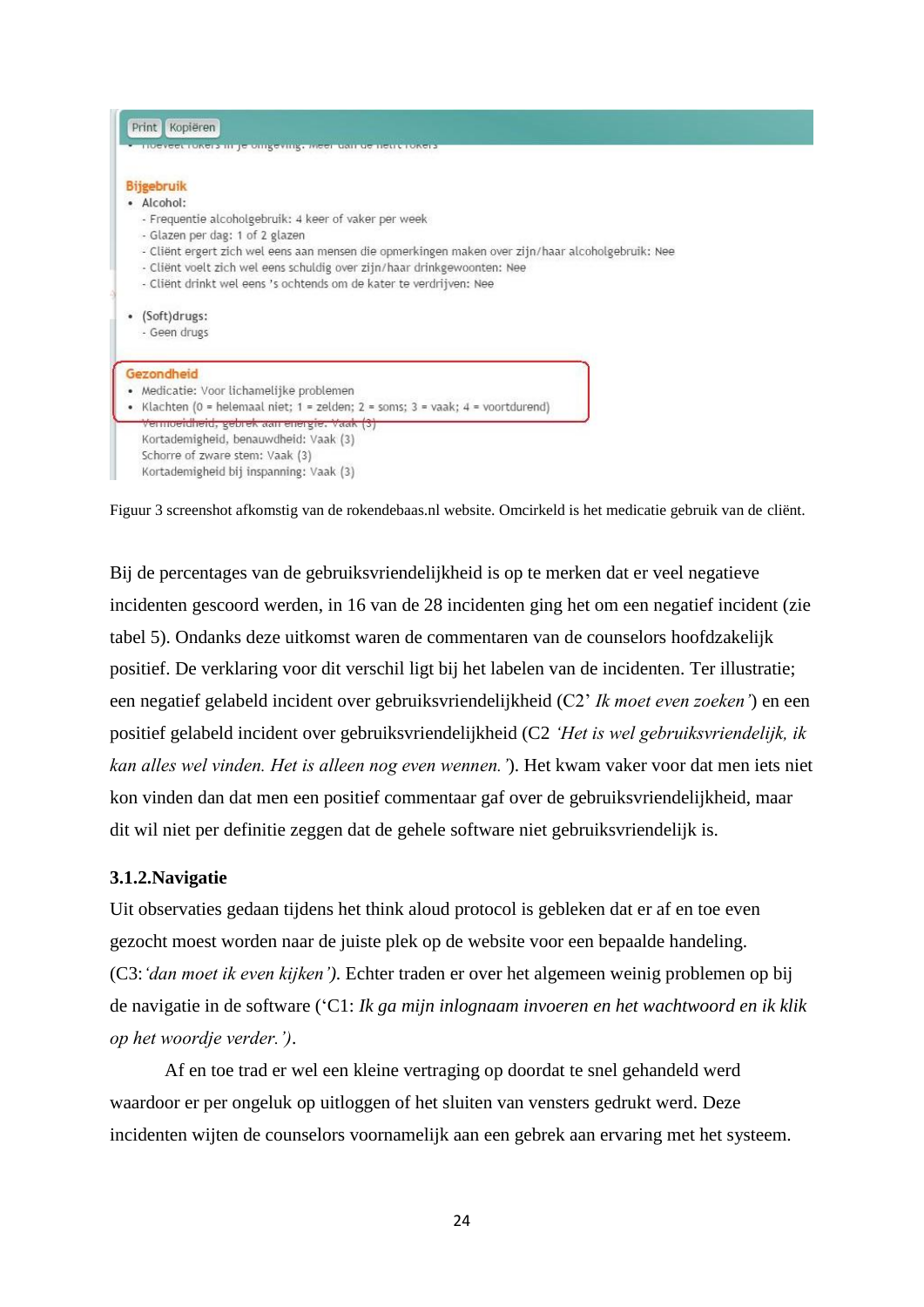(C3: '*Nou als we het hebben over de vaardigheden op de computer als ik het nog een paar keer gedaan heb het wel gaat lukken'.)*

Het verzenden van berichten zorgde bij geen van de counselors voor problemen (C2:*'En dan moeten we naar versturen natuurlijk, verzenden')*. De zevende taak die de counselors kregen was het sturen van een opdracht naar de cliënt ('Anders Doen'). Voor C2 zorgde dit voor moeilijkheden, ze wist niet precies waar ze de opdracht kon vinden. Eerst zocht ze bij opgeslagen e-mails ('concepten') en raakte even verdwaald maar toen ze eenmaal op de juiste plek was gewezen wist ze wel weer wat ze moest doen *(*C2:*'Nieuw bericht, daar zit ie. Waar moesten we kijken? Anders doen? Daar zit ie. Dan hebben we deze en dan die en dan toevoegen. Moet ik hem ook bewerken.').*

#### <span id="page-24-0"></span>**3.2. Service quality**

**Tabel 6**

Bij service quality zijn minder incidenten gescoord dan bij de andere twee constructen (tabel 4). De verdeling komt redelijk overeen met die van system quality, want ook hier zijn er relatief (58 %) veel positieve incidenten gescoord. Zoals in tabel 6 te zien is gingen bijna alle positieve incidenten over de mogelijkheden van de software, maar ondanks het geringe aantal aanbevelingen voor de software zijn deze waardevol voor de verbetering van de interventie.

| 1 adel 0                                                  |                 |                 |                 |                 |  |
|-----------------------------------------------------------|-----------------|-----------------|-----------------|-----------------|--|
| Beoordeling incidenten weergegeven per subthema en lading |                 |                 |                 |                 |  |
| Lading*                                                   |                 |                 |                 |                 |  |
| <b>Service quality</b>                                    | <b>Positief</b> | <b>Neutraal</b> | <b>Negatief</b> | Subthema totaal |  |
| Mogelijkheden v d software                                | 22(63%)         | $1(3\%)$        | $12(34\%)$      | 35 (78 %)       |  |
| Aanbevelingen software                                    | $4(40\%)$       | $2(20\%)$       | $4(40\%)$       | $10(22\%)$      |  |
| <b>Totaal</b>                                             | 26(58%)         | 3(7%)           | $16(36\%)$      | 45 (100 %)      |  |

*\* alle percentages zijn afgeronde getallen*

#### <span id="page-24-1"></span>**3.2.1.Mogelijkheden software**

Bij stap acht in het think aloud protocol werd gevraagd naar het verwerken van de 'samenvatting intake' in de DSV-database van het MST. De bedoeling van deze vraag was niet zo zeer of ze de handelingen konden verrichten, maar meer de manier waarop ze het zouden invoeren. Er is een makkelijke (snelle) maar ook een tijdrovend manier om het te doen. Wat hierin opviel is dat twee counselors (C2,C3) voor het overtypen kozen (tijdrovend) en de meer ervaren counselor voor de snelle oplossing koos (C1) (kopiëren en plakken en vervolgens de relevante tekst eruit halen). C3 gaf aan dat ze koos voor het overtypen terwijl ze wel van de snelle manier wist (C3: '*Ok, eeuhm. \*selecteert en kopieert tekst\* Nieuwe aanmaken?'*) omdat ze meer informatie erbij wilde hebben dan uit de 'samenvatting intake' komt. (C3: *'En dan zou ik zeggen bijvoorbeeld alcohol gebruik er bij zetten in wat voor een situaties drinken.'*)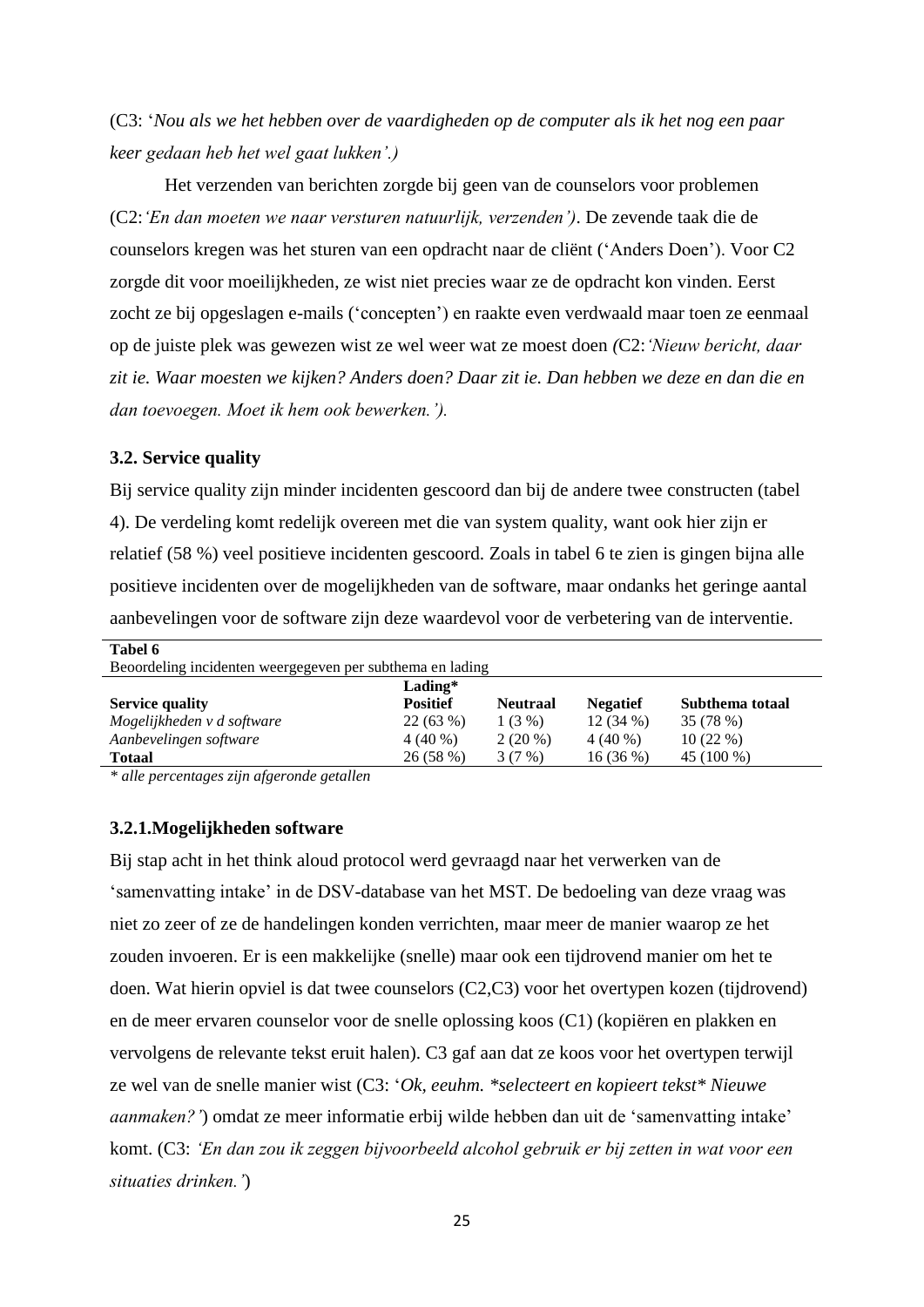Alle drie de counselors gebruikten een andere methode om de data over te zetten van de rokendebaas site naar de DSV-database. Dit duidt erop dat er geen consistente afspraken zijn over hoe hiermee gewerkt dient te worden. Een van de counselors gaf dit ook aan als mogelijk struikelpunt.

Van belang is dat iedereen op dezelfde manier werkt waardoor er eenheid en regelmaat gecreëerd wordt. Een van de counselors gaf dit ook aan (C2: '*dat je het allemaal conform de zelfde formule doet.').*

De optie om naar een stuk tekst van een website te verwijzen door middel van een link knop (gevraagd in stap 6, zie bijlage: think aloud protocol) werd door geen van de counselors benut. De vraag was '*Bert heeft u een vraag gestuurd, zoek deze vraag op en beantwoord deze zo goed en volledig mogelijk, gebruik linkjes indien u dit handig vindt*.' Er is daar expliciet aan toegevoegd '*gebruik linkjes indien u dit handig vindt.*' Dit is gedaan om de counselor een hint te geven dat een link geven in deze kwestie de meest efficiënte manier is.

In het interview dat aansluitend gehouden werd, kwam naar voren dat men van de functie op de hoogte was. Zo werd er door één counselor aangegeven dat het (C1:*'een beetje flauw het bos in sturen'.)* was nu ze alleen verwees naar (C1: '*kijk eens op de site').* Hiermee bedoelde de counselor dat ze vond dat er beter verwezen had moeten worden naar een specifieke plek op de site. Dit is wel een opmerkelijke toevoeging aan het niet geven van de optie. De counselor geeft immers aan dat ze er wel van op de hoogte was, maar dat ze er voor koos om het niet te doen. Tijdens het interview is hier verder op ingegaan en werd als antwoord gegeven dat het te maken had met de testsetting (C1: '*de rol nu speelt voor het testen.*'). Het komt dus volgens de counselors door de kunstmatige setting en niet het gebrek aan kennis.

#### <span id="page-25-0"></span>**3.2.2. Aanbevelingen software**

Zoals eerder beschreven waren er verbeterpunten aangemerkt door de counselors. Bij het rookschrift gaf een van de counselors aan dat er misschien met kleur gewerkt zou kunnen worden zodat het duidelijker zou zijn dat er een self-monitoring (momentbeschrijving) bij zit. (C3: '*denk ik dan wel, misschien met kleur of zo?*') In figuur 4 is te zien dat er geen verschil in de twee registraties zit terwijl bij de tweede registratie wel een moment beschrijving zit en bij de eerste niet, zoals te zien in de tweede afbeelding. Zoals te zien is in figuur 5 bevat de momentbeschrijving relevante informatie over het welbevinden van de cliënt. Van belang is dus dat dit niet over het hoofd gezien wordt.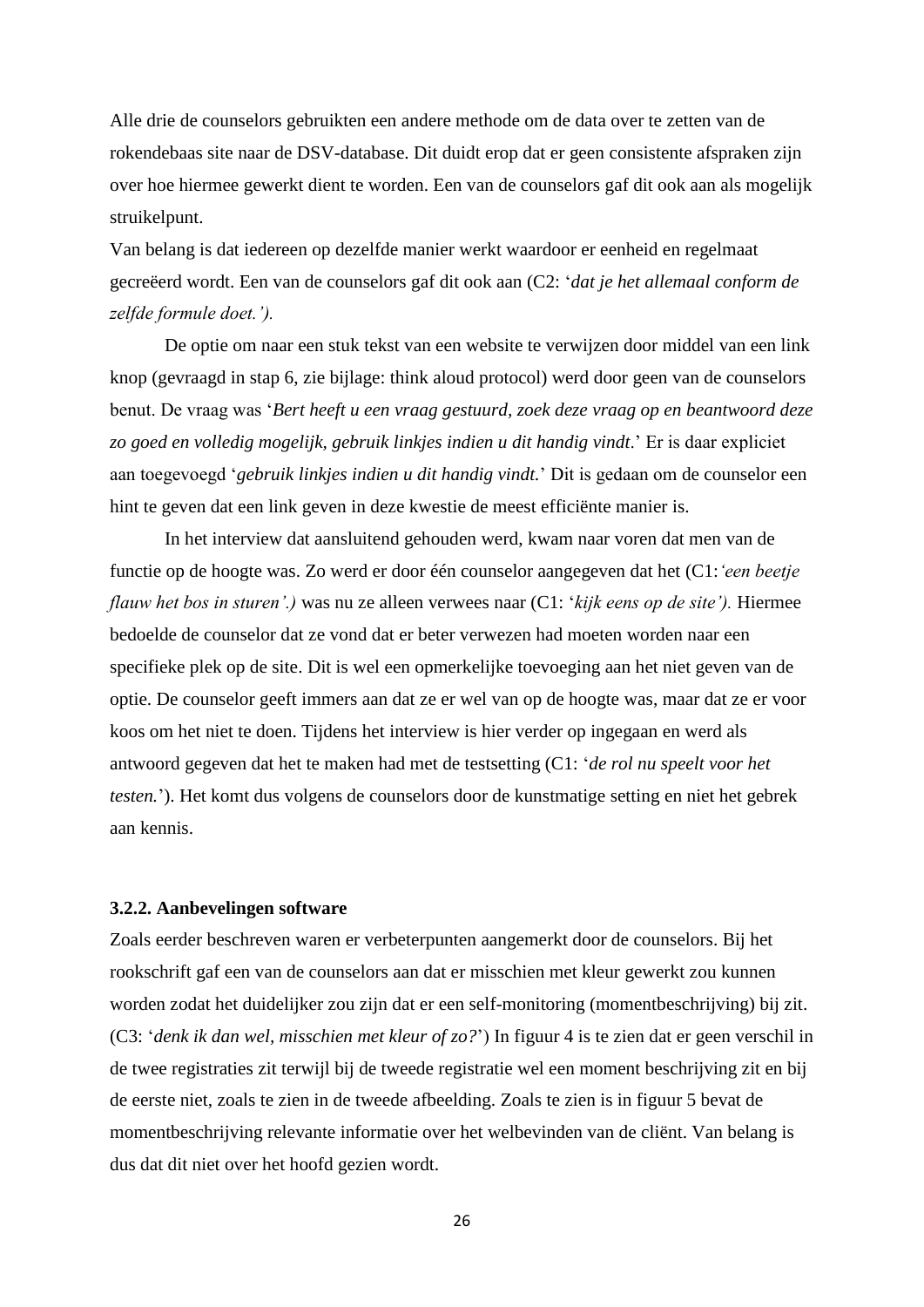|       | Zaterdag 07 Februari 2015                                                      |
|-------|--------------------------------------------------------------------------------|
| Tijd  | Opmerkingen                                                                    |
| 00:00 |                                                                                |
| 01:00 |                                                                                |
| 02:00 |                                                                                |
| 03:00 |                                                                                |
| 04:00 |                                                                                |
| 05:00 |                                                                                |
| 06:00 |                                                                                |
|       | 0 00 Zin in, gerookt   Trek: 9   Gebruikelijke merk   Aantal: 4   Rookgenot: 9 |
| 08:00 |                                                                                |
| 09:00 |                                                                                |
| 10:00 |                                                                                |
| 11:00 |                                                                                |
| 12:00 |                                                                                |
| 13:00 |                                                                                |
| 14:00 |                                                                                |
| 13:00 |                                                                                |
| 16:00 |                                                                                |
|       | 17 2in in, gerookt   Trek: 8   Gebruikelijke merk   Aantal: 2   Rookgenot: 8   |
| 18:00 |                                                                                |
| 13:00 |                                                                                |
| 20:00 |                                                                                |
| 21-80 |                                                                                |
| 22.00 |                                                                                |
| 23:00 |                                                                                |
|       |                                                                                |

Figuur 4 screenshot afkomstig van de rokendebaas.nl website. Omcirkeld zijn de momentbeschrijvingen van de cliënt. Hier is wordt geïllustreerd dat er geen verschil in weergave is tussen het wel of niet aanwezig zijn van een momentbeschrijving.

|                                                                | 17:00 uur   Zin in, gerookt   Trek: 8   Gebruikelijke merk   Aantal: 2   Rookgenot: 8 |
|----------------------------------------------------------------|---------------------------------------------------------------------------------------|
| Situatie                                                       |                                                                                       |
| Waar: Thuis                                                    |                                                                                       |
| Ik was (daar met): alleen                                      |                                                                                       |
| Bezigheid: TV kijken                                           |                                                                                       |
| Gebeurtenis: Ik zag op tv iemand roken en dacht dat wil ik ook |                                                                                       |
| Gedachten                                                      |                                                                                       |
| Ik heb zo'n trek, ik moet nu even roken                        |                                                                                       |
| Ikkan er niet tegen als dingen anders gaan dan gepland         |                                                                                       |
| Gevoel                                                         |                                                                                       |
| gespannen                                                      | woedend                                                                               |
| teleurgesteld in mezelf                                        |                                                                                       |
| Gedrag                                                         |                                                                                       |
| Ik ga naar de keukenis en pak mijn sigaretten                  |                                                                                       |

momentbeschrijving van de cliënt opent. Zoals te zien bevat de momentbeschrijving relevante informatie. '

C1 gaf aan dat ze moeilijkheden had met het feit dat ze niet overal toegang toe heeft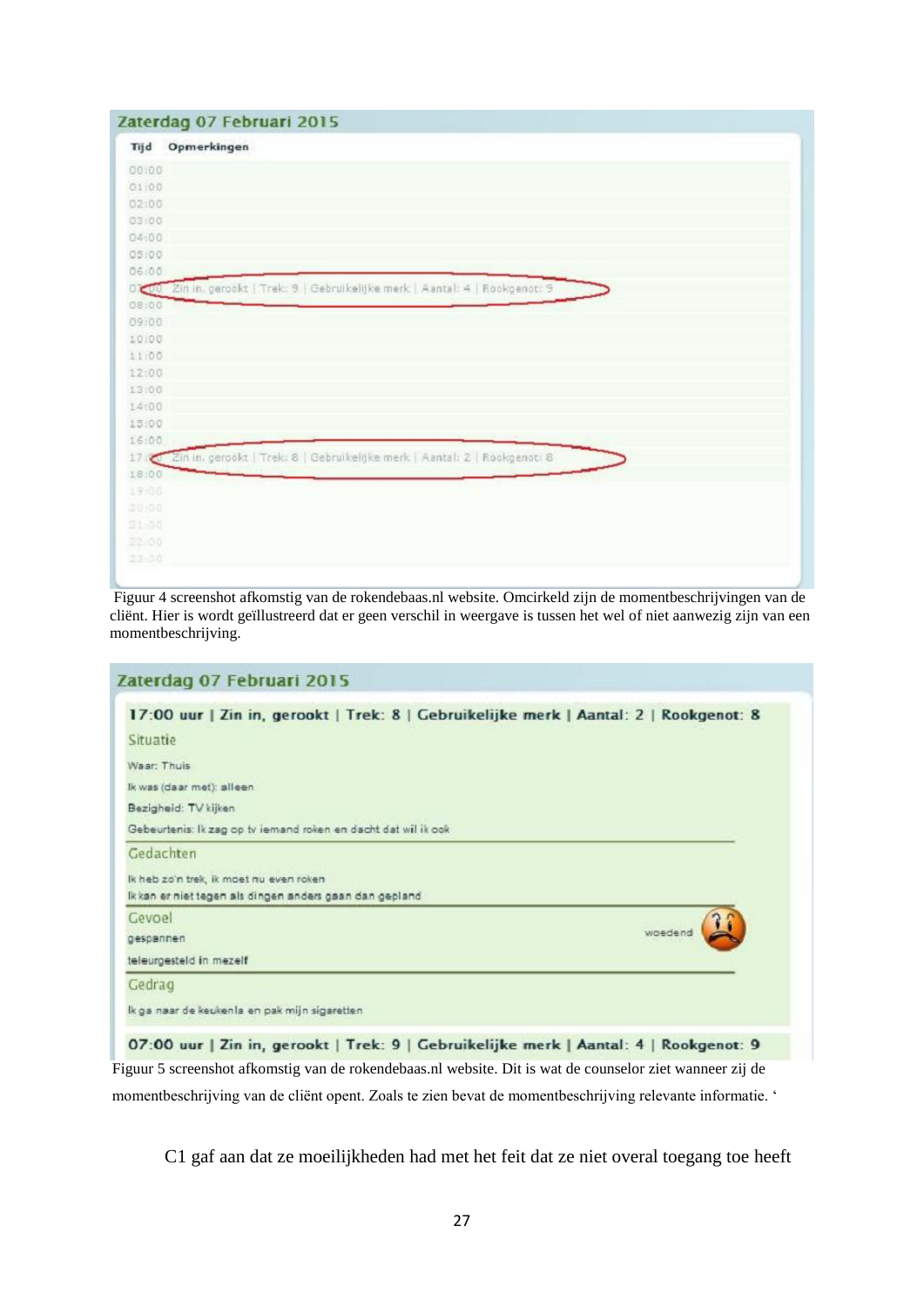(C1:*'Dat ik dan als eigenlijk als cliënt moet inloggen en dat betekend dat ik uit mijn hele systeem moet'* om daar aan toe te voegen *'En dat eeuhm vind ik een groot probleem.')*. In dit geval ging het om een door haar zo genoemd '*rekentool'* voor de cliënten die eerst willen minderen om vervolgens te stoppen met roken. De tool rekent uit hoeveel sigaretten er per dag gerookt mogen worden. Nu moet de counselor inloggen als cliënt om hier toegang tot te krijgen. Ze sprak de wens uit dat dit veranderd zou worden. (I: '*U gewoon voor minderen een schema op zou kunnen stellen?'* ze antwoordde C1: '*Ja, absoluut!')*

Bij de laatste *aanbeveling software* moet even terugverwezen worden naar *gebruiksvriendelijkheid van de software,* daar was de '*samenvatting intake'* aan bod gekomen en daar kwam naar voren dat het soort medicatie niet werd getoond in de samenvatting (zie figuur 3). Dit zorgde ervoor dat men verwachte dat er dan geen soort medicijn was opgegeven door de cliënt en men ging dus ook niet verder op onderzoek uit.

#### <span id="page-27-0"></span>**3.3. Information/content quality**

In de laatste paragraaf van dit hoofdstuk wordt de information/content quality besproken. Wat opvalt bij het bekijken van de incidenten is dat er in tegenstelling tot de andere twee quality's hier meer negatief dan positief gescoord wordt, daarnaast scoort hier de neutrale lading ook veel hoger dan bij de andere twee (tabel 4). De negatieve incidenten zitten voornamelijk bij de bruikbaarheid van de interventie. Overigens moet opgemerkt worden dat het aantal negatieve en positieve incidenten bij de bruikbaarheid van de interventie dichtbij elkaar liggen (23 om 18) (zie tabel 7).

| Tabel 7                                                   |                 |                 |                 |                 |  |
|-----------------------------------------------------------|-----------------|-----------------|-----------------|-----------------|--|
| Beoordeling incidenten weergegeven per subthema en lading |                 |                 |                 |                 |  |
|                                                           | $Lading*$       |                 |                 |                 |  |
| <b>Information/content quality</b>                        | <b>Positief</b> | <b>Neutraal</b> | <b>Negatief</b> | Subthema totaal |  |
| Bruikbaaheid interventie                                  | 18 (38 %)       | 7(15%)          | 23 (48 %)       | 48 (80 %)       |  |
| Aanbevelingen interventie                                 | 1(8%)           | 3(25%)          | 8(67%)          | $12(20\%)$      |  |
| <b>Totaal</b>                                             | 19 (32 %)       | 10(17%)         | 31 (52 %)       | $60(100\%)$     |  |

*\* alle percentages zijn afgeronde getallen*

#### <span id="page-27-1"></span>**3.3.1. Bruikbaarheid interventie**

Over het algemeen zijn de counselors nog wat sceptisch als het gaat om de capaciteiten, maar ook de bereidheid om de benodigde informatie en vaardigheden zich eigen te maken (adhearance), van sommige cliënten. (bijvoorbeeld. C2: '*Er zijn natuurlijk mensen die helemaal niet. Niet willen lezen of kunnen lezen of die het allemaal veel te veel werk vinden en daardoor misschien vervroegd kunnen afhaken. Die op andere manieren misschien wel geholpen zouden kunnen redden')*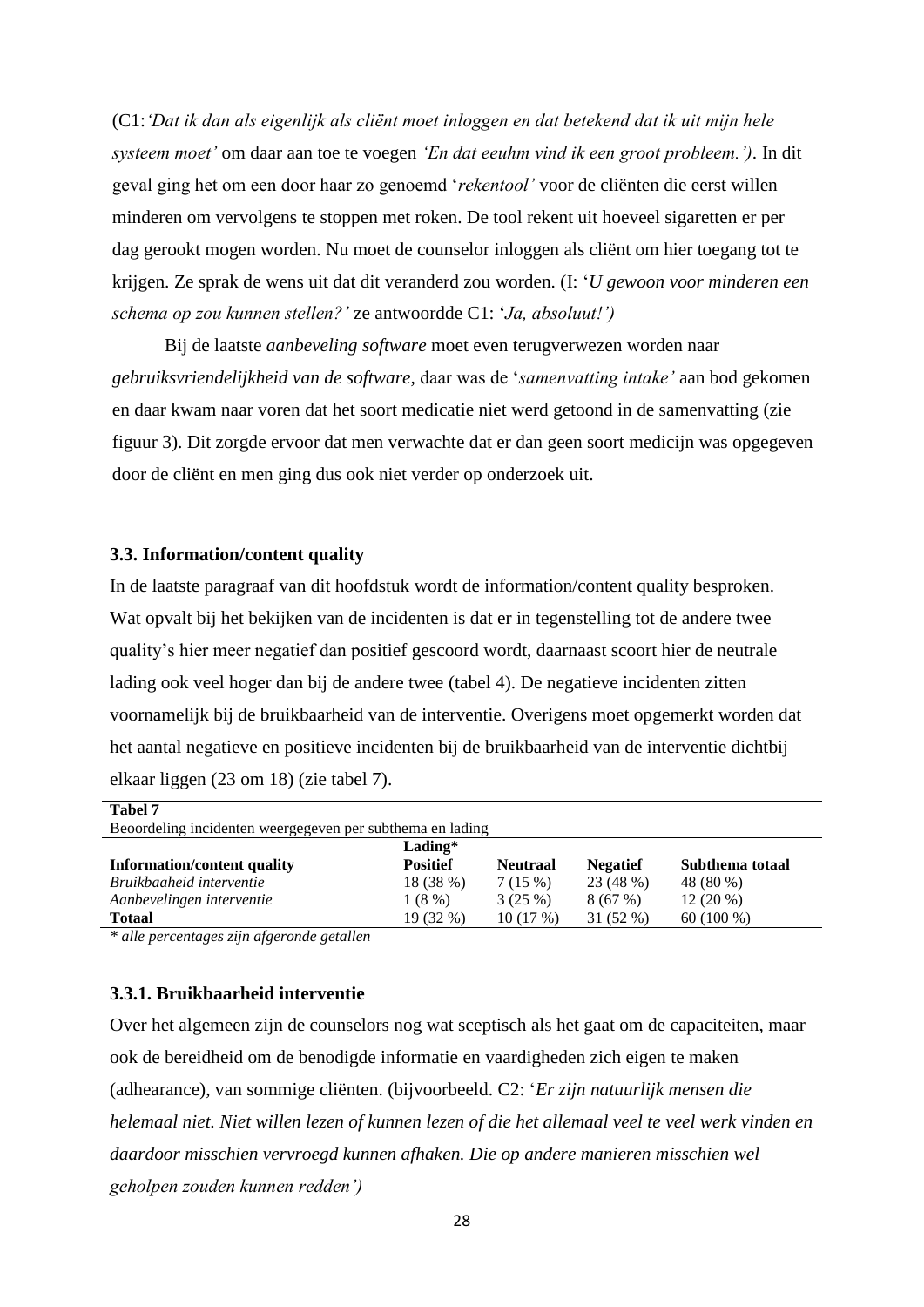De reikwijdte van de interventie is ook meegenomen in het subthema *bruikbaarheid interventie*. Daarmee wordt de populatie die deel kan nemen aan de interventie bedoeld. Mensen die voorheen wellicht niet terecht konden op de Stoppen met Roken Poli omdat ze of onregelmatige werktijden hebben of veel van huis zijn. Denk hierbij bijvoorbeeld aan vrachtwagenchauffeurs.

Alle drie de counselors zijn het erover eens dat de blended variant zorgt voor een grotere reikwijdte en dat het de interventie te goede komt. Een veel gehoord commentaar was dat de blended care variant ervoor zorgt dat de bereikbaarheid groter wordt (C3: *'die niet eeuh, moeilijk op de poli kunnen komen qua werk en qua tijd dat je daar een extra optie om die op die manier dan iets te kunnen bieden. Dat is denk ik voor sommigen wel een winst*´).

Een beperking van de interventie zou kunnen zijn dat, doordat er nu minder face-toface contact is, het risico ontstaat dat de cliënten minder eerlijk en open zullen zijn (disclosure) (C2:*'dan zie ik ze graag want dan kom je er eerder achter als ze je wat wijsmaken'* en *'ik zie veel van gezichten af, ik lees veel van gezichten af. En dat lijkt me soms lastig. Omdat het toch verslavingszorg is'*). Dit zorgde bij C2 voor twijfels over de interventie en de behandelmethode, het wekte de vraag op of de ingevulde data wel te vertrouwen is.

Ook de privacy werd aangehaald. Sommige mensen hebben meer moeite met hun emoties te uiten via een computerscherm dan in het echt (C2: *'niet altijd gevangen te worden in woorden. Dat weet je dan maar dat vinden ze prettig maar verder hoeft dat niet genoteerd te worden. Dat gaat verder niemand wat aan.').*

Op de vraag 'heeft u het idee dat u in staat bent de behandeling succesvol te laten verlopen?' Werd door alle counselors instemmend geantwoord (C1:*'ik heb er wel vertrouwen in.',* C2*: 'Ja, Ja eeuhm ja.'* en C3*:'Ja, dat denk ik wel ja')*. Hieruit blijkt dat het met de self-efficacy van de counselors goed gesteld is.

#### <span id="page-28-0"></span>**3.3.2. Aanbevelingen interventie**

Alle drie de counselors waren het er wel over eens dat ze over voldoende self-efficacy beschikten maar dat er wel behoefte is aan een opfriscursus. Het vertrouwen onder de counselors bestaat dat de missers te wijten zijn aan een gebrek aan routine en vertrouwdheid met de voor hen nog relatief onbekende software. Op de vraag of ze hier een oplossing voor hebben werd geantwoord dat men even opgefrist moest worden (C3: '*toch wel even een opfrisser nodig heeft'.)*. Als mogelijke toevoeging hiervoor werd opgemerkt door een van de counselors dat een soort van handleiding (manual) een goede toevoeging zou zijn. (C3: *'Dat*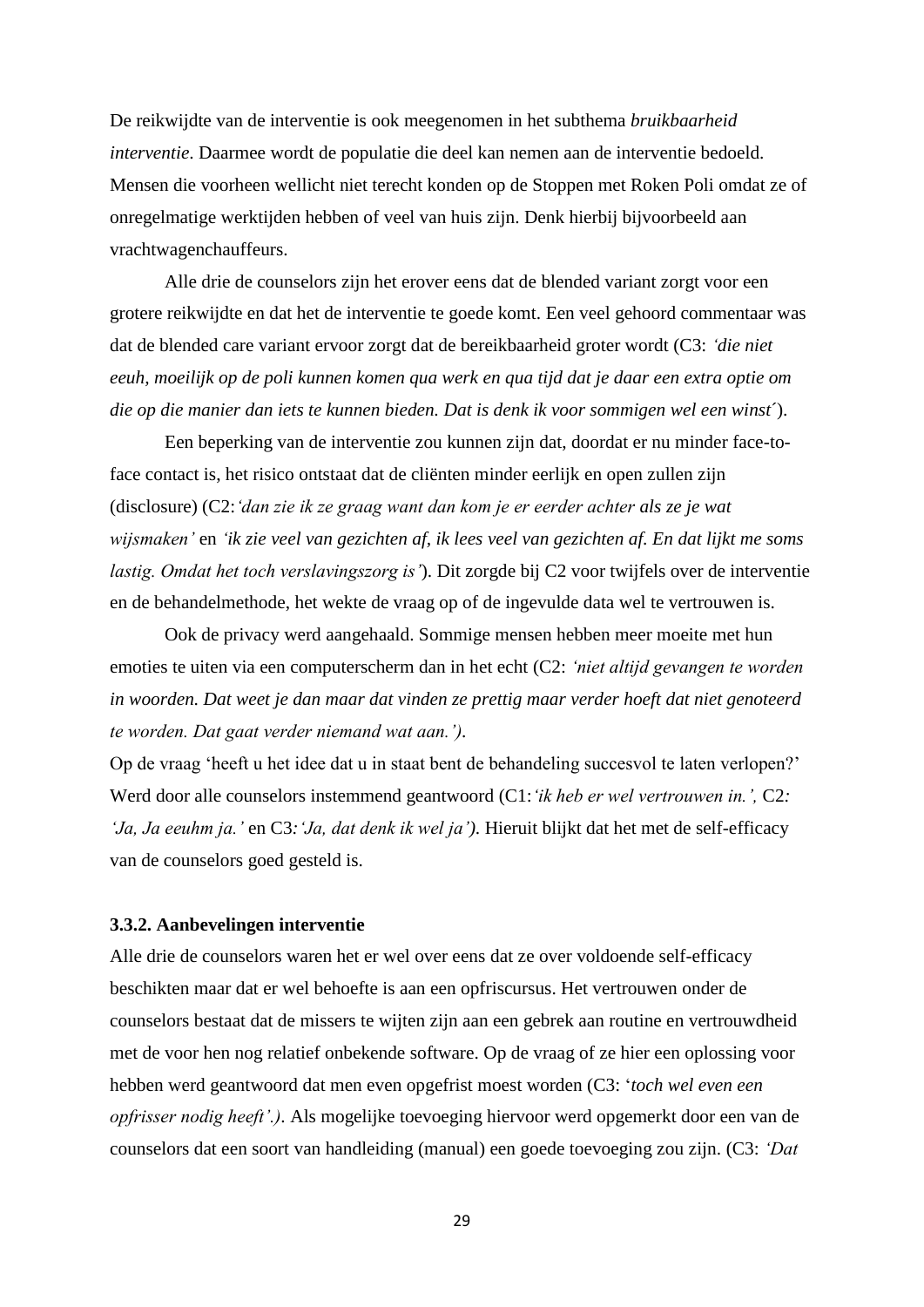*je een papier hebt \* onverstaanbaar\* een boek met hoe je het moet doen.'*). Deze manual zou dan als een soort van naslagwerk te gebruiken zijn.

Iets wat niet zo zeer met de usability test te maken had maar meer een opmerking van algemene strekking was dat er nog een aantal onzekerheden bestaan over hoe de blended care versie precies geïmplementeerd gaat worden. Dit kwam ter sprake tijdens het interview. Wie doet wat? Wie is waar verantwoordelijk voor? (C3:*'het belangrijke is dat je eeuhm. Gewoon goed zicht hebt hoe alles gaat lopen bij de artsen en eeuh, ja dat stukje dat daar afspraken over, duidelijk in kaart hebt')* Dit valt onder facilitating conditions zoals besproken in het UTAUT model.

Een onderwerp welke hier op aansluit is de selectie van de cliënten en de vorm van behandeling (minderen of direct stoppen) voor de blended care interventie. De counselors leven nog in een zekere mate van onzekerheid over hoe deze gaat plaats vinden (C3: '*Ik weet niet of dat voor hier is. Wat ik begrepen heb is dat de artsen bepalen welke manier ze gaan doen. Wat betreft het stoppen, dat lijkt me erg lastig allemaal*').

#### <span id="page-29-0"></span>**Hoofdstuk 4. Discussie**

In dit hoofdstuk zullen de conclusies, aanbevelingen en de limitaties ter sprake komen.

#### <span id="page-29-1"></span>**4.1. Discussie**

De bevindingen worden besproken in deze paragraaf, afsluitend zal de onderzoeksvraag worden beantwoord.

Na het analyseren van de data verkregen uit de usability test (think aloud protocol en het semi-gestructureerde interview) kan geconcludeerd worden dat de indruk vanuit de intermediar-users (zie users 2.1.) over het algemeen positief is, want er is sprake van een relative advantage ('*Relative advantage is the degree to which an innovation is perceived as better than the idea it supersedes'* (Rogers, 2002). In dit geval dus de blended care interventie ten opzichte van de vorige interventie, mits er een goede selectie op end-users gemaakt wordt. De counselors gaven aan dat zij onder goede selectie verstaan: de end-user moet kunnen lezen en schrijven, redelijk ervaren zijn met computers, een positieve houding tegenover e-health hebben en als laatste en misschien wel belangrijkste punt: de patiënten moeten willen stoppen met roken. Deze laatste verwachting wordt ondersteund door onderzoek van Postel, et al., (2011). Als hieraan voldaan wordt is de verwachting vanuit de counselors dat interventie succesvol zal zijn, zowel voor de cliënten als voor de counselors. Dit succes moet terug te zien zijn in hogere tevredenheid onder de cliënten maar ook in hogere stoppen met roken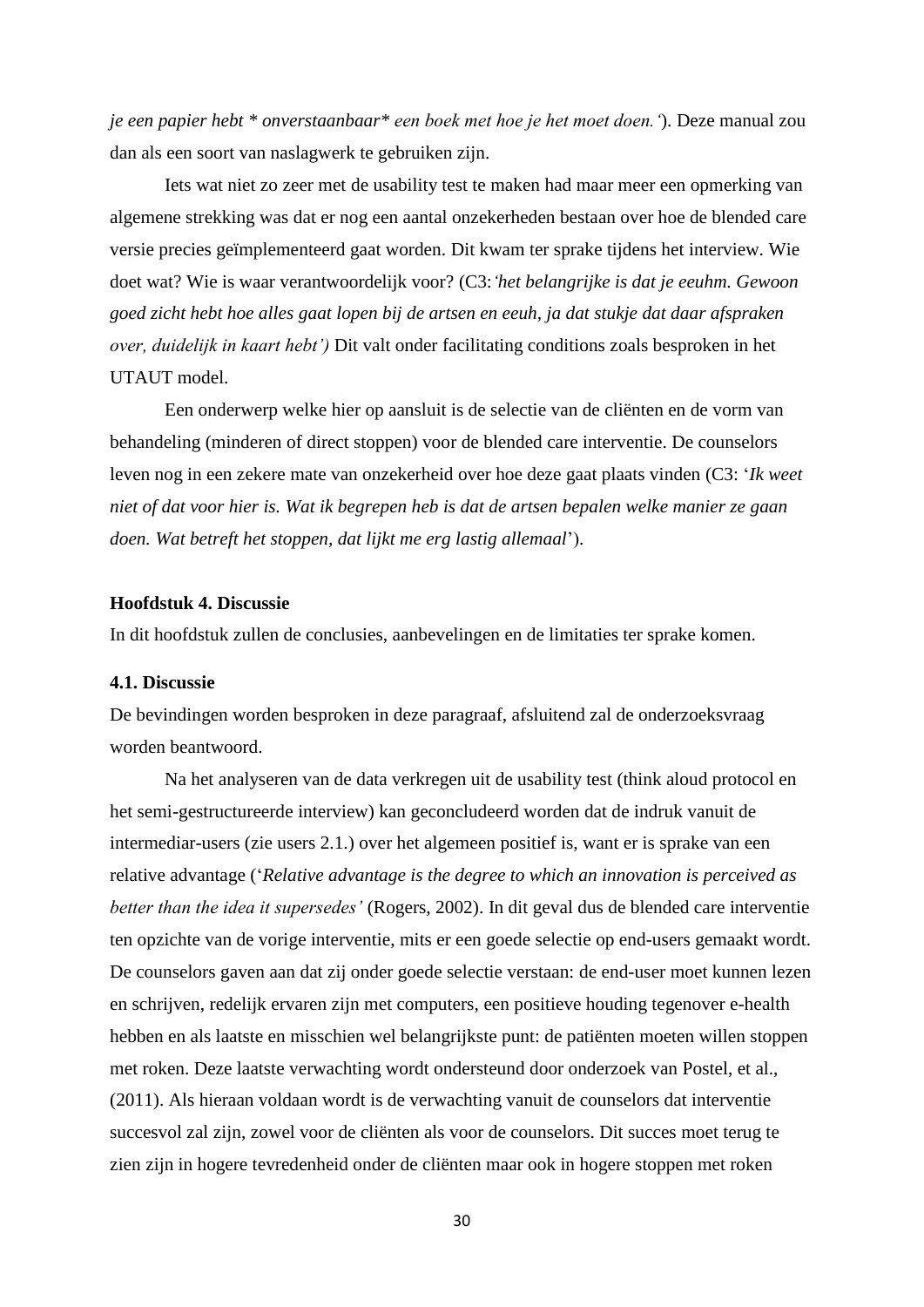aantallen. Als eerste werd aangemerkt dat de blended care interventie de mogelijkheid biedt om gestructureerd te werk te gaan. De counselors gaven aan dat er door de software overzicht wordt aangebracht in de te volbrengen opdrachten, omdat zowel de counselors als de cliënten duidelijk zicht krijgen op welke werkzaamheden er verricht moeten worden. Dit komt overeen met een van de bevindingen uit onderzoek naar blended care behandelingen in de gezondheidszorg van Postel, Witting & van Gemert-Pijnen (2013). De mate van structuur zorgt ervoor dat er efficiënter gewerkt kan worden. Ook het snel paraat kunnen hebben van alle relevante informatie van de cliënt draagt bij aan een hogere efficiëntie. Als tweede punt kwam de self-efficacy van de counselors naar voren, want de counselors beschikken over voldoende self-efficacy om de interventie succesvol te laten zijn. Gevoelens van self-efficacy beïnvloeden een divers scala aan fenomenen zoals zelf regulatie, standvastigheid en het verlangen om te presteren (Bandura, 1982). Dit is een goed gegeven en zal bevorderlijk zijn voor de interventie. De counselors zaten qua ideeën en gebruikservaringen met betrekking tot de interventie veelal op één lijn. Wanneer er naar het labelen van de incidenten gekeken wordt dan valt dit terug te zien (tabel 2). Echter zeggen de aantallen en percentages op zichzelf nog niet genoeg, want een zelfde incident kan ook anders beoordeeld worden. Als men kijkt naar de antwoorden tijdens de interviews dan blijken deze meningen op veel gebieden overeen te komen, daarnaast spreekt het gegeven dat elk van de counselors het think aloud protocol heeft kunnen afronden ook voor deze bewering. De observaties gedaan door de onderzoeker bevestigingen dit beeld. Overigens moet er wel een nuancering aangebracht worden bij het aantal incidenten. Het think aloud protocol (rokendebaas) en het semi-gestructureerde (MST) interview belichten allebei tot op zekere hoogte andere aspecten van de blended care interventie. Er kan een verschil in importantie en aantallen tussen de incidenten zitten omdat het in sommige gevallen bij een incident gaat om een goed verrichte handeling ('*klikken van de juiste knop*') en in andere gevallen om een suggestie ('*toevoegen functie minderen voor de counselors*'). Bij de eerst genoemde gaat het om een klein detail, terwijl het bij de laatst genoemde belangrijk zal zijn voor het verbeteren van de interventie. Het gevolg hiervan is dat men niet veel moet kijken naar de percentages van de incidenten maar ook vooral naar de inhoud van de incidenten. Zo is het toevoegen van de eerder genoemde functie 'minderen' van veel groter belang voor het verbeteren van de interventie. Deze benadering is terug gekomen in de resultatensectie.

Vanuit het oogpunt van de cliënt hadden de counselors ook een opmerking. Op basis van de bevindingen van dit onderzoek kan gesteld worden dat de bereikbaarheid van de interventie gezien wordt als een groot voordeel. Cliënten kunnen hun online behandeling op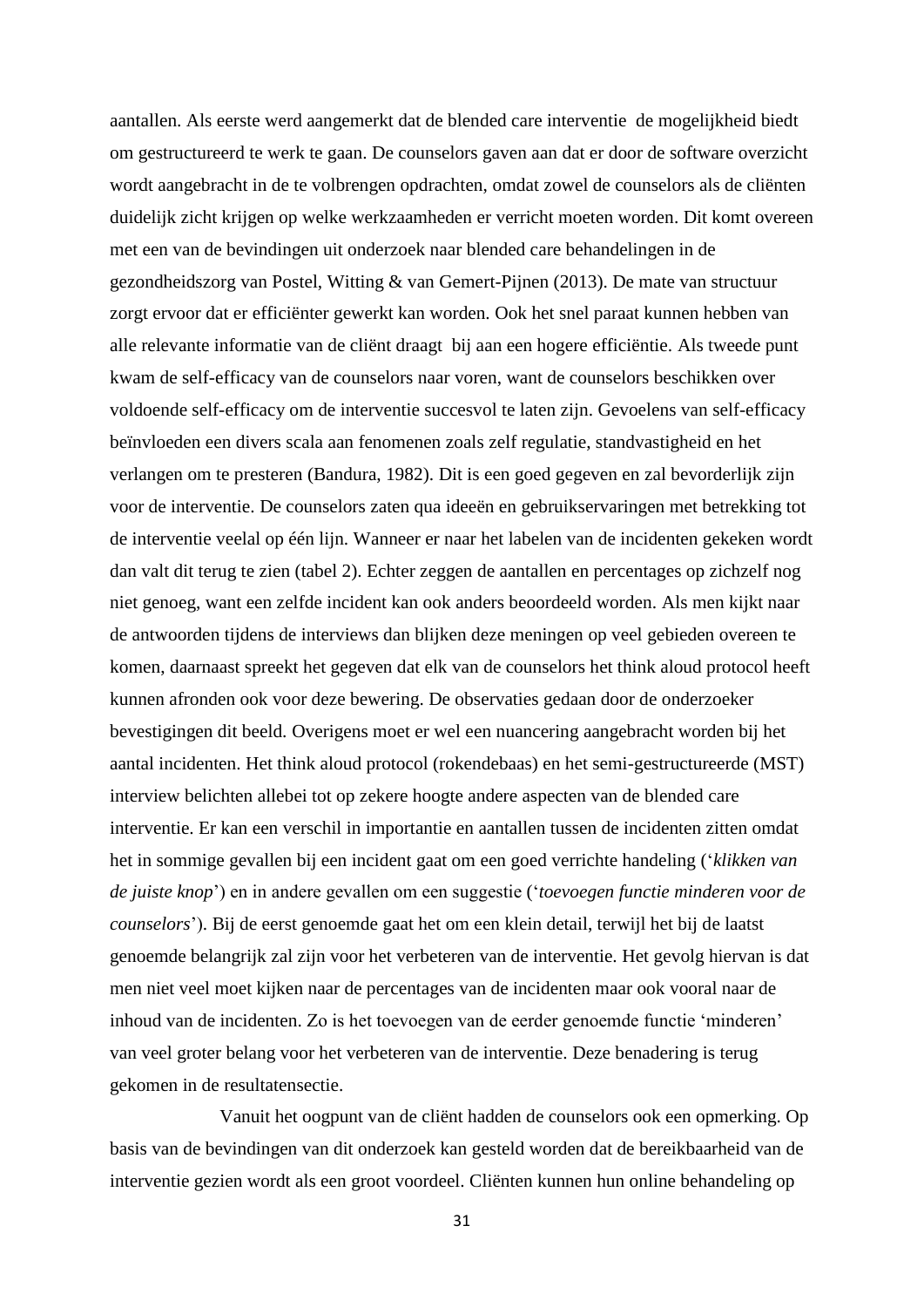de werkplek of thuis uitvoeren. Dit zijn bekende voordelen van e-health (Civljak et al,. 2010). Ondanks dat het voordeel van bereikbaarheid niet direct van toepassing is op de counselors, ze werken immers niet vanuit hun eigen huis maar vanuit hun kantoor, wordt er wel verwacht dat de counselor hier ook baat bij zullen hebben omdat de cliënten meer betrokken zijn bij hun eigen stoppen met roken behandeling.

Naast de positieve punten zijn er echter nog wel enkele verbeteringspunten en/of aandachtspunten aan te merken die wellicht tot een nog succesvollere interventie zouden kunnen leiden.

Hoewel men over het algemeen tevreden is over de software van de rokendebaas website zijn er enkele verbeterpunten aan te merken. Deze zullen besproken worden aan de hand van de determinanten van Delone & McClean (2003). Om te beginnen met de "system quality". De afwezigheid van de weergave welk medicijn een cliënt tot zich neemt in de 'samenvatting intake' werd als hinderlijk en onbegrijpelijk ervaren. Er werd immers wel aangegeven dat de cliënt medicijnen tot zich neemt maar vervolgens niet welke medicijnen dit betreffen. Daarnaast bestond er bij het rookschrift ook onduidelijkheid over de selfmonitoringstool 'momentbeschrijving'. Deze werden door de deelnemers over het hoofd gezien. Wellicht dat het komt door een gebrek aan ervaring van de counselors met de software maar wellicht ook omdat de feature gewoon weg te onduidelijk is. Het verduidelijken van de self-monitoring zou opgelost kunnen worden door middel van tunneling, dit wil zeggen dat het systeem (de software) de gebruikers zou moeten sturen naar het gedrag dat wenselijk is (Oinas-Kukkonen, & Harjumaa, 2009). De essentie van tunneling is dat het systeem wordt gebruikt om de user te sturen naar het uitvoeren van het gewenste gedrag (Oinas-Kukkonen, & Harjumaa, 2009). Als laatste determinant wordt de "content/information quality" behandeld. Een aanbeveling die gedaan kan worden is het aanbieden van een cursus van één dagdeel. Ondanks dat de counselors allemaal aangaven over voldoende self-efficacy te beschikken lijkt het gebruiksgemak van de software toch niet zo hoog te zijn dat men er na één cursus mee aan de slag kan. De hoge mate van self-efficacy van de counselors lijkt onder de voorwaarde van een nieuwe uitleg over de software te zijn, anders hadden ze hier immers niet naar verwezen. Schijnbaar is de kennis langzamerhand weggezakt en is er behoefte aan verankering van deze kennis. Door een cursus te geven in combinatie met een handleiding (manual) verwachten de counselors deze verankering te bewerkstelligen. In deze handleiding moeten de te volgen stappen staan beschreven. De onderzoeker verwacht dat mits de stappen uit de handleiding nageleefd zullen worden het ten goede van de program fidelity zal komen.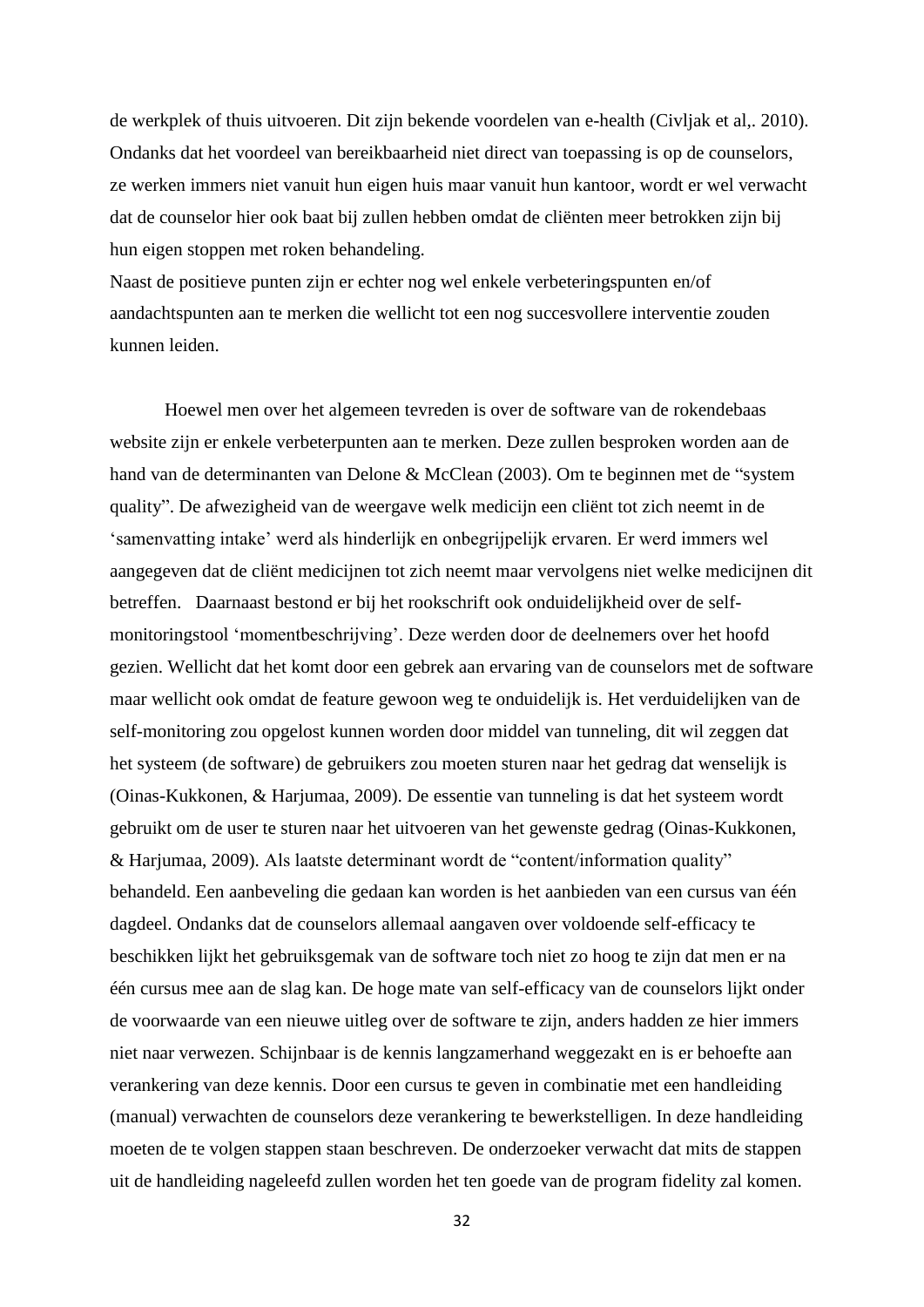Als dat gebeurt dan werkt elke counselor namelijk via dezelfde werkwijze. Echter is het maar de vraag of er gebruik gemaakt zal worden van de manual, er is gebleken dat wanneer men een manual moet raadplegen er gemiddeld vaker voor wordt gekozen om helemaal af te zien van de handeling welke op gezocht zou moeten worden in de handleiding (Novick & Ward, 2006). Er werd aangegeven dat er behoefte is aan program fidelity, omdat men dan structuur aan kan brengen. Alle counselors moeten op dezelfde manier gaan werken, de afspraken met de longarts moeten ook voor iedereen hetzelfde zijn. Bij deze afspraken moet gedacht worden aan wie bepaalt welk traject (minderen of direct stoppen) de cliënt volgt etc. Dit is onder meer van belang omdat de continuïteit van de zorgverlening gewaarborgd zal worden wanneer de cliënten van collega's behandeld kunnen worden volgens dezelfde werkwijze.

Een van de counselors merkte op dat ze twijfelde aan de betrouwbaarheid van de cliënten, met als gevolg ook aan de betrouwbaarheid van de interventie. Ze gaf aan dat de cliënten een hogere mate van anonimiteit zouden voelen en hierdoor minder snel geneigd zouden zijn de waarheid te spreken in vergelijking met een face-to-face behandeling. Dit is opvallend, omdat er juist een hogere kwaliteit van de data verwacht door de toegenomen anonimiteit en de afwezigheid het geven van sociaal wenselijke antwoorden (Tates, 2010). Het gevolg van deze anonimiteit zou in dit geval het tegenovergestelde zijn als wat de counselor verwacht, namelijk een meer open en eerlijke houding. Overigens voegde de counselor er wel aan toe dat ze deze verwachting had omdat er tijdens online contact minder snel een vertrouwensband opgebouwd zou worden, maar dit was enkel op haar gevoel gebaseerd. Een laatste uitkomst had betrekking op de capaciteiten en de bereidheid van de end-users. De counselors waren sceptisch over de capaciteiten maar ook tegenover de bereidheid van de cliënten om zich de benodigde informatie en vaardigheden eigen te maken (adherence). De gebruikte taal door de counselors moet begrijpelijk zijn en de software mag niet te ingewikkeld zijn. Verwacht wordt dat vooral laaggeschoolde users en users van middelbaar of oudere leeftijd moeilijkheden zullen hebben met het begrijpen van de gebruikte taal. Juist bij online interventies is het van belang dat er begrijpelijke taal gecommuniceerd wordt, eventuele misverstanden door onbegrip kunnen immers niet opgemerkt worden (Schalken, Wolters, Tilanus, van Gemert, van Hoogenhuyze, Meijer, et al., 2010)

De verwachtingen van de counselors van het MST ten aanzien van de nieuwe blended care interventie over het algemeen positief. De interventie is gebruiksvriendelijk, vergroot de bereikbaarheid en de counselors hebben voldoende self-efficacy om de interventie succesvol te laten zijn. Er zijn nog wel enkele aanpassingen in de software nodig om het gebruiksgemak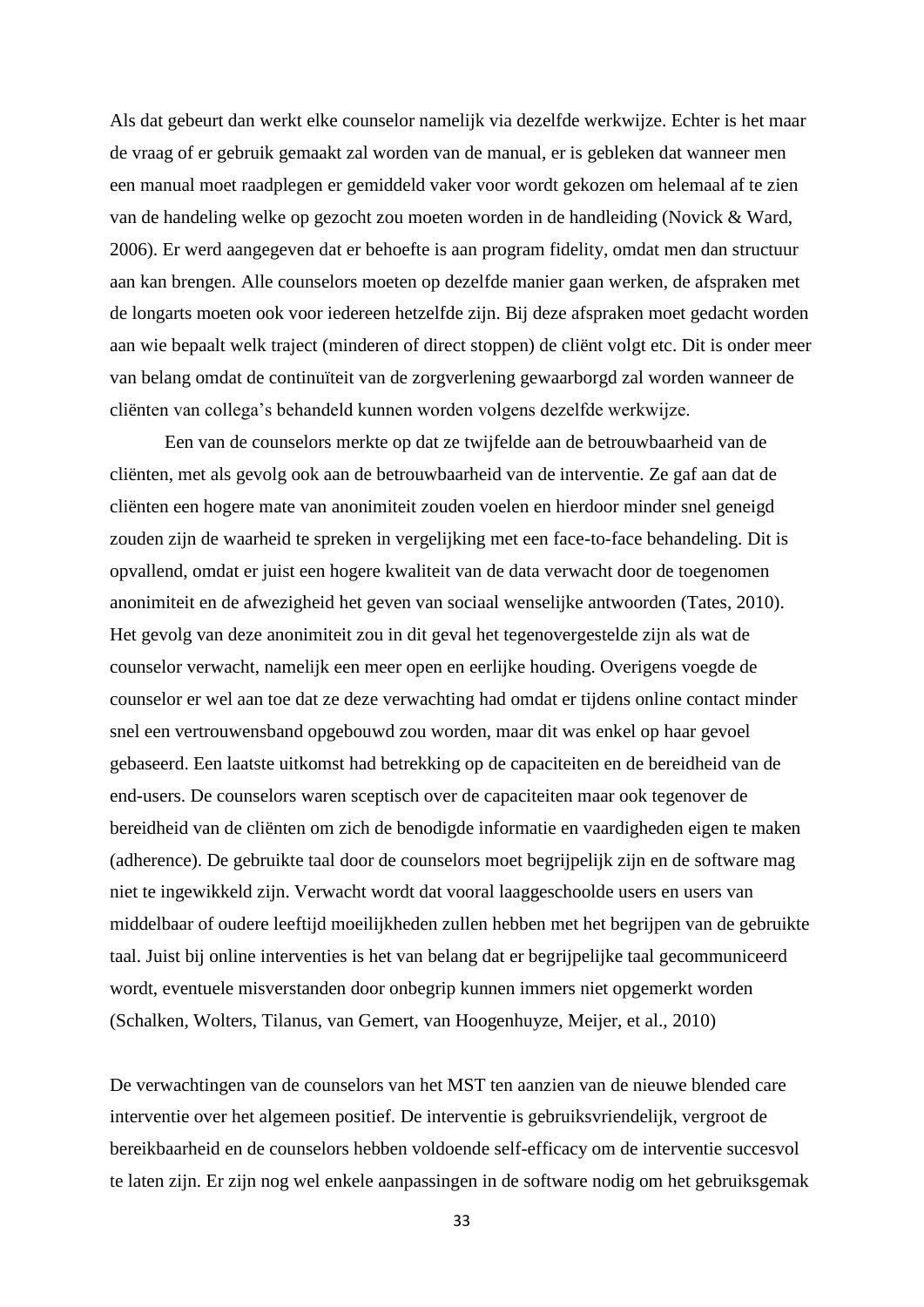van de interventie te verhogen. Voor de self-monitorings feature moet ervoor gezorgd worden dat men het opmerkt, het toevoegen van perceptuele cues zoals kleur en een pop-up (indien er een self-monitorings moment (en) aanwezig is/zijn op die dag), zou hier voor kunnen zorgen. Het probleem met de samenvatting intake is eenvoudig op te lossen. Het soort medicatie dient toegevoegd te worden. Daarnaast is een cursus in combinatie met een handleiding wenselijk om de effectiviteit van de counselors te verhogen en er voor te zorgen dat er een hogere mate program fidelity is.

#### <span id="page-33-0"></span>**4.1 Limitaties**

Er zijn een aantal limitaties aan te wijzen met betrekking tot dit onderzoek. Om te beginnen met de belangrijkste. De determinanten van Delone & McClean (2003) hebben voor de nodige verwarring gezorgd bij de onderzoeker. Er traden problemen op bij het onderscheid maken tussen de verschillende determinanten. In het bijzonder tussen "service en system quality" waren veel overeenkomsten en was het rangschikken van de incidenten onder het juiste (sub)thema lastig. Een gevolg hiervan zou kunnen zijn dat één van de twee determinanten onderbelicht is gebleven bij de behandeling van de resultaten en het trekken van de conclusies. De waarde die aan de subthema's toebedeeld is kan ook een scheve verhouding veroorzaken. Zoals eerder in het onderzoek vermeld zijn niet alle incidenten even belangrijk voor de uitkomst van het onderzoek. Hierbij kan bijvoorbeeld gedacht worden aan *'het klikken op verzenden'* tegenover het vinden van een verbeterpunt *('toevoegen optie minderen voor bij de counselors')* voor de hele interventie. Omdat het eerste soort incidenten tijdens dit onderzoek zijn onderverdeeld bij de "system quality" en de tweede bij de "service quality" kan het zo zijn dat de "system quality" onderbelicht is geweest bij de behandeling van de resultaten. Het model van Delone & McLean zou naar mening van de onderzoeker een gebruiksvriendelijke en efficiënter model zijn geweest voor dit onderzoek wanneer de determinanten "system en service quality" zouden worden samengevoegd tot een overkoepelende determinant. Deze determinant zal zich dan richten op het software matige aspect van de interventie en de "information/content quality" zal zich richten op de meer inhoudelijke kant van de interventie. Een andere verklaring voor de problemen bij het coderen zouden bij de onderzoeker zelf kunnen liggen. De codes waarmee gewerkt is waren globaal van aard en hierdoor was er overlap binnen de codes. Zo zou men kunnen stellen dat navigatie (SYN) onder gebruiksvriendelijkheid (SYG) valt, hierdoor is de definitie van de code van invloed op de kwaliteit van de classificaties. Wellicht kan er achteraf gesteld worden dat de definities niet helder genoeg waren. Het gevolg van deze limitatie is dat een andere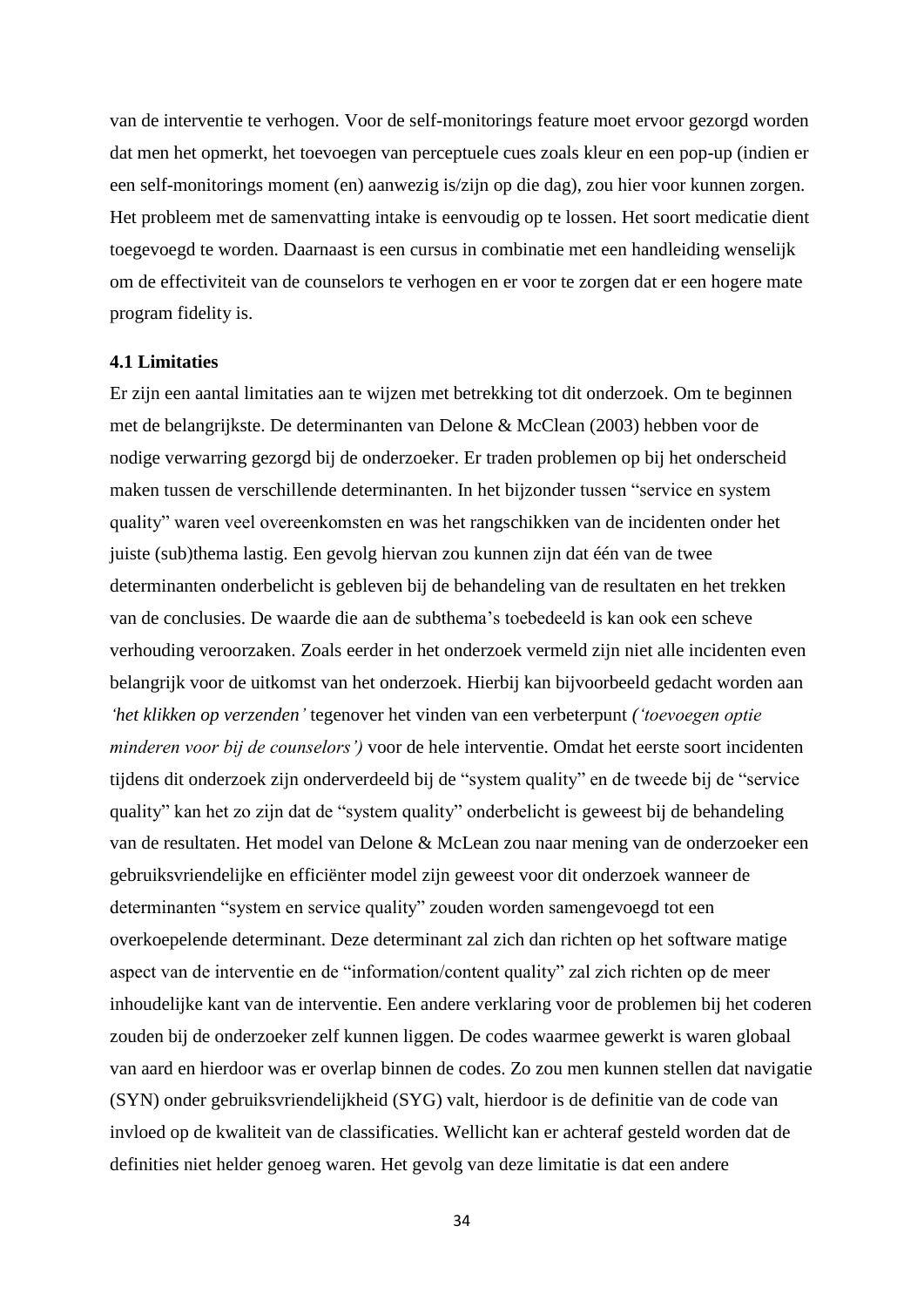onderzoeker wellicht tot andere oordelen zou kunnen komen over welk incident onder welke determinant zult scharen. Dit is terug te zien in de lage interbeoordelaarsbetrouwbaarheid van 0.24. Doordat de constructen van dit model lastig te operationaliseren waren, bleek het toekennen van de daaruit verkregen (sub)codes niet consistent te zijn. De verschillen in toekenning van labels zijn in zekere zin onvermijdelijk bij dit soort kwalitatief onderzoek. De vraag is of het nog binnen de grenzen is gebleven of dat deze hier zijn overschreden. Ondanks het feit dat door deze beperkingen incidenten wellicht een ander label hadden moeten krijgen, is het voornamelijk van belang dat de incidenten benoemd en beoordeeld zijn. Het is voor de opdrachtgever (MST) namelijk vooral van belang dat er resultaten uit de usability test naar voren komen waardoor ze de interventie als geheel of de software als onderdeel kunnen aanpassen. Overigens beweerd de onderzoeker niet dat er geen incidenten gemist zouden kunnen zijn. Er zullen ongetwijfeld kleine dingen over het hoofd gezien worden. Echter durft de onderzoeker het vertrouwen uit te spreken dat de meest belangrijke data geanalyseerd en besproken is. Door de labels die zijn toegekend door de collega onderzoeker ook aandacht te bestuderen en te vergelijken met de eigen gevonden bevindingen is er gepoogd de data zo volledig mogelijk te krijgen. De al lage (0,24) maat van interbeoordelaarsbetrouwbaarheid (inter rater reliability) is overschat omdat er bij de berekeningen geen rekening is gehouden met de overeenstemming in incidenten ten gevolge van kans (Hallgren,2012). Deze maat moet dus met enige voorzichtigheid bekeken worden en kan niet eenduidig geïnterpreteerd worden.

Om af te sluiten was er ook nog sprake van een positieve methodologische aspect, de populatie waaruit de usability test is gedaan bestond uit drie counselors, dit betrof de gehele populatie werkzaam aan de Stoppen met Roken Poli van het MST (longarts uitgezonder). Hierdoor is er dus een zo compleet mogelijk beeld ontstaan van de werkwijze bij dit specifieke ziekenhuis. Ook is het think aloud protocol op gesteld met een expert-user die ook een rol heeft gespeeld in het ontwikkelen van de rokendebaas software, hierdoor is er het vertrouwen dat de benodigde kennis ook daadwerkelijk bevraagd is tijdens de usability test.

Een andere interessant discussiepunt is de vraag of er bij deze usability test wel de gehele blended care interventie aan bod is geweest. Lag de nadruk misschien niet te veel op het online gedeelte? Bij stap 8 van het think aloud protocol is aandacht besteed aan interactie tussen het rokendebaas.nl systeem en X-care (MST), maar verder lag de focus voornamelijk op het softwarematige gedeelte. Tijdens het semi-gestructureerde interview is er wel gevraagd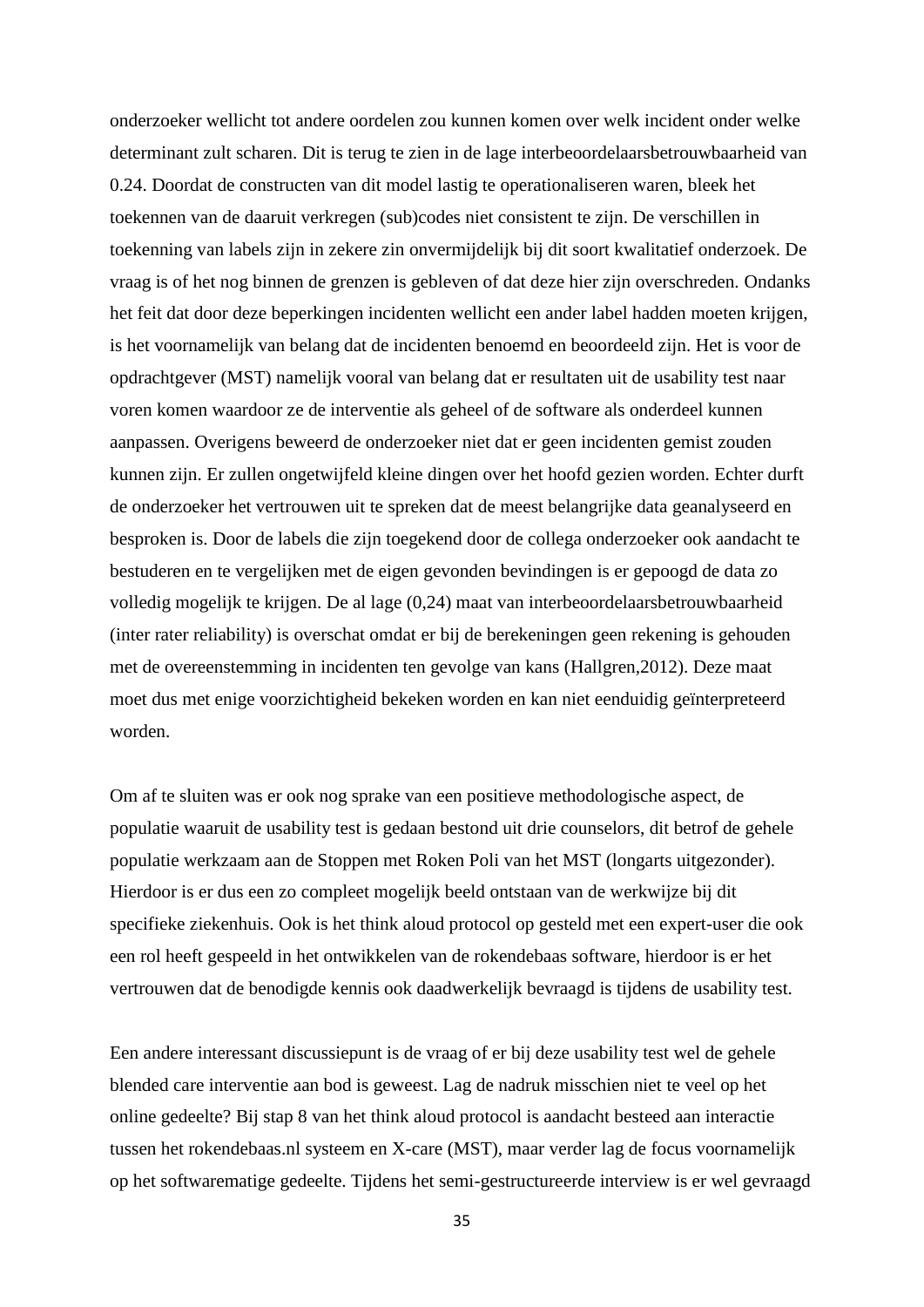naar de andere kant (face-to-face) van de interventie, maar er is geen test gelegenheid geweest.

Ook de generaliseerbaarheid van de resultaten van dit onderzoek, maar ook de hele interventie naar andere ziekenhuizen is moeilijk te bepalen. Het is te verwachten dat in elk ziekenhuis een (iets) andere werkwijze gehanteerd zal worden. Het is dus irreëel om te denken dat als het hier aan het MST in Enschede succesvol blijkt te zijn dat het op dezelfde manier in een ziekenhuis in Amsterdam geïmplementeerd kan worden. De cultuur is daar compleet anders en dat kan van grote invloed zijn op het te behalen succes.

Tot slot zijn de verwachtingen van de counselors van het MST ten aanzien van de nieuwe blended care interventie over het algemeen positief. Het is een gebruiksvriendelijke en bereikbaarheid vergrotende interventie. De counselors beschikken over self-efficacy wat vertrouwen geeft in een succesvolle interventie. Na het doorlopen van een korte cursus (één dagdeel) verwachten de counselors in staat te zijn de interventie succesvol te laten verlopen.

#### <span id="page-35-0"></span>**4.2 Aanbevelingen vervolgonderzoek.**

- Evaluatie moment: het lijkt de onderzoeker verstandig om een kort evaluatie moment in te lassen na 1 maand zodat de counselors hun ervaringen over de nieuwe interventie uit kunnen spreken. Tijdens dit evaluatie moment moet er ook ruimte zijn om eventuele aanpassingen te bespreken.
- Onderzoek gericht op face-to-face gedeelte interventie: het is wellicht zinvol om een onderzoek te richten op het face-to-face contact met de cliënten. Hoe gaat dat samen met de online counseling en waar liggen hier de knelpunten.
- Coderingschema: Wanneer een andere onderzoeker soort gelijk onderzoek gaat doen wordt het verstandig geacht om het coderingschema van Delone & McLean aan te passen. Naar aanleiding van dit onderzoek wordt de aanbeveling gedaan om de "system quality" en de "service qualtiy" samen te voegen tot een soort "quality". De ervaring van de onderzoeker heeft geleerd dat er te moeilijk een duidelijk onderscheid is te maken tussen deze twee "quality's".
- Generaliseerbaarheid: om de generaliseerbaarheid van de interventie te beoordelen zal hij eerst een tijdje van start moeten gaan aan het MST. Dan kan beter bepaald worden waar opgelet moet worden bij het implementeren van de studie in andere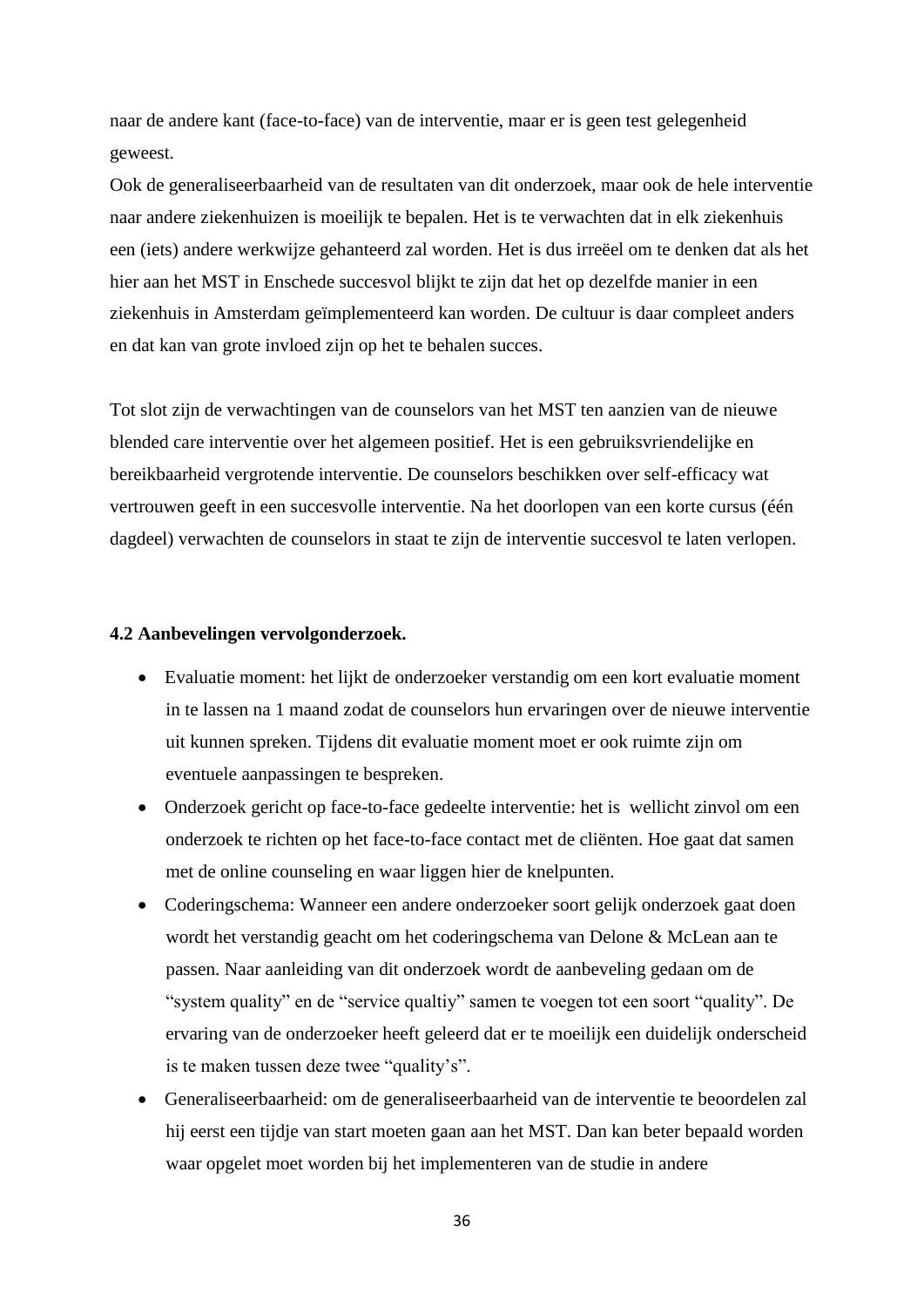ziekenhuizen. Wanneer dit onderzocht wordt moet men ook vooral rekening houden met de cultuur waarin men het wil implementeren. Het is namelijk niet uit te sluiten dat wat in Twente wel werkt in de Randstad voor problemen zou kunnen zorgen. Er is dus vraag naar een eindevaluatie na bijvoorbeeld één jaar.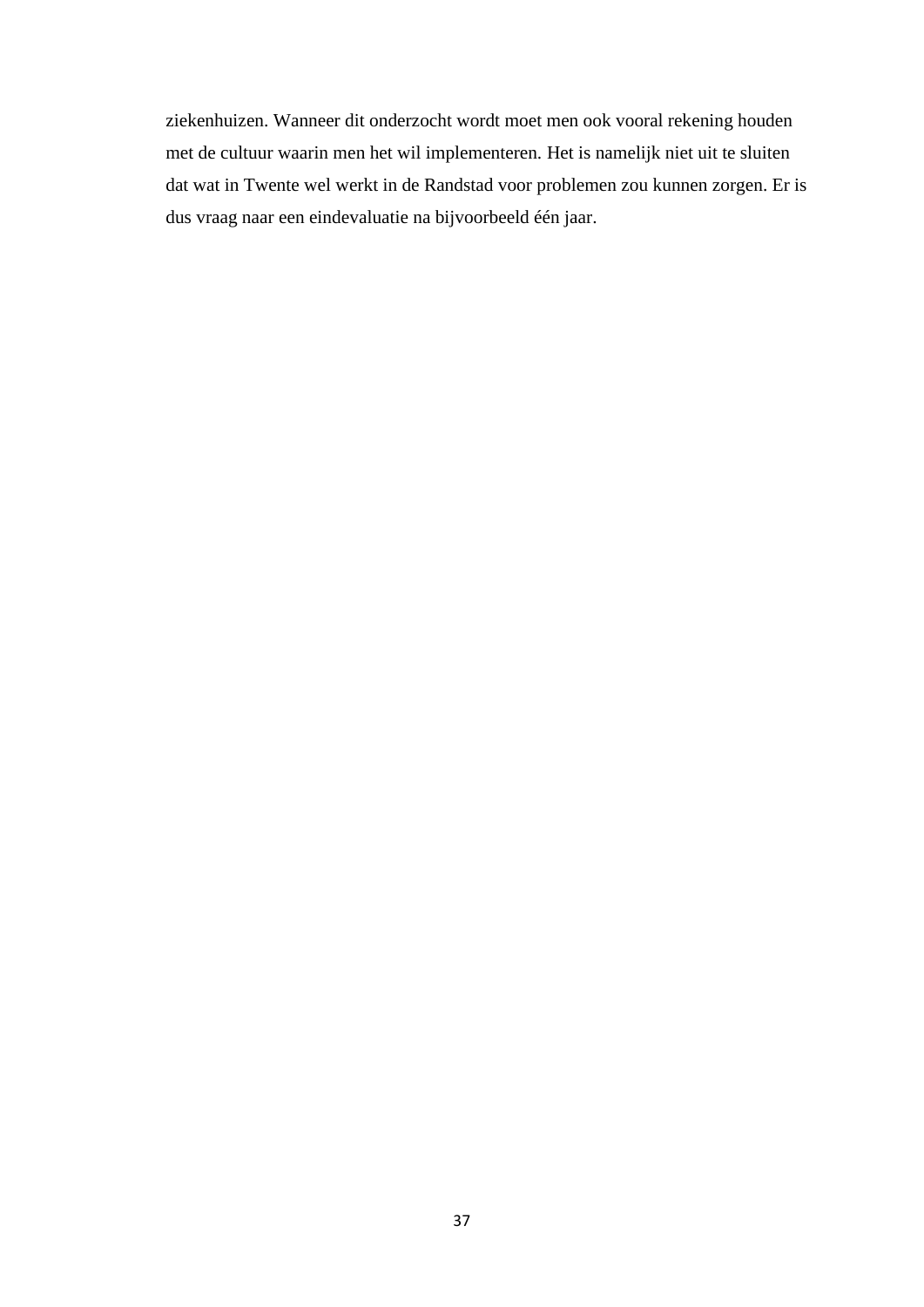## <span id="page-37-0"></span>**Literatuurlijst**

- Bandura, A. (1982). *Self-efficacy mechanism in human agency.* American Psychologist, Vol 37 (2), Feb 1982, 122-147. http://dx.doi.org/10.1037/0003-066X.37.2.122
- Barak, A., Hen, L., Boniel-Nissim, M., & Shapira, N. a. (2008). A Comprehensive Review and a Meta-Analysis of the Effectiveness of Internet-Based Psychotherapeutic Interventions. *Journal of Technology in Human Services*, 26 (2/4), 109-160. doi: 10.1080/15228830802094429.
- Brown J., Kotza D., Michie S., Stapleton J., Walmsley F., & West R. (2014). How effective and cost-effective was the national mass media smoking cessation campaign 'Stoptober'? *Drug and Alcohol Dependence*, Volume 135, 1 February 2014, Pages 52–58
- Christenhusz,L. C.A., Prenger,R. M., Pieterse, M, E., Seydel,E. R., & Palen, J. van der (2012). Cost-effectiveness of an Intensive Smoking Cessation Intervention for COPD Outpatients. *Nicotine & Tobacco Research*, Volume 14, Number 6 (June 2012) 657–663
- Civljak M., Sheikh A., Stead L.F., & Car J. (2012). The Cochrane Collaboration. *Published by JohnWiley & Sons, Ltd*. 2012
- Civljak M., Sheikh A., Stead L.F., & Car J. (2012). The Cochrane Collaboration. *Published by JohnWiley & Sons, Ltd*. 2014
- (COR) Continue Onderzoek Rookgewoonten. (2013). is een continue monitor over rookgedrag onder 20.000 volwassenen vanaf 15 jaar. *De gegevens worden verzameld door TNS NIPO, tot en met 2012 in opdracht van STIVORO, vanaf 2013 het Trimbos-instituut.*
- DeLone W.H., & McLean E. R. (2003). The DeLone and McLean model of information systems success: a Ten year update. *J Manag Inf Syst 2003*, 19:9.
- Deursen, A.J.A.M. van., & Dijk, J.A.G.M. van. (2011). Trendrapport computer- en internetgebruik 2011. Een Nederlands en Europees perspectief. *Enschede: Universiteit Twente*.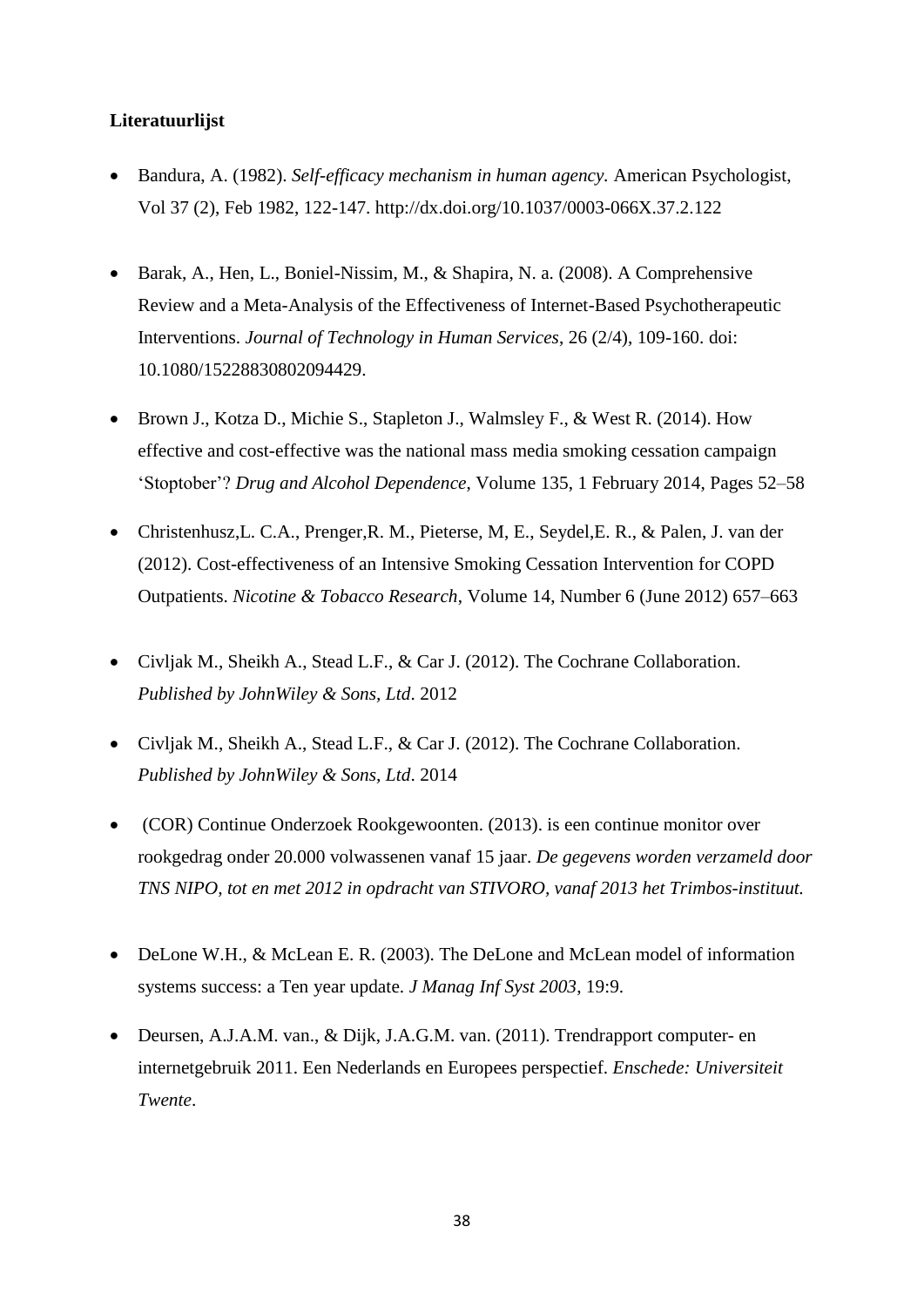- Dijkstra A., Vries H.de., & Roijackers J. (1999). Targeting smokers with low readiness to change with tailored and nontailored self-help materials. *PreventiveMedicine* 1999;28  $(2):203-11.$
- Eysenbach, G. (2001). What is e-health? *Journal of Medical Internet Research*, 3 (2), e20. doi:10.2196/jmir.3.2.e20.
- Fiore M, Bailey W, Bennet G, Cohen S, Dorfman SF, & Fox B, et al. (2000). Treating tobacco use and dependence. *Clinical Guideline.Rockville,MD:U.S.Department ofHealth andHuman Services, Public Health Service,* 2000
- Fletcher, C., & Peto, R. (1977). The natural history of chronic airflow obstruction. *British medical Journal*, 1, 1645–1648. Retrieved from http://www.jstor.org/stable/20414935
- Fleuren, M., Wiefferink, K., & Paulussen, T. ( 2004). Determinants of innovation within health care organizations*. International Journal for Quality in Health Care* 2004; Volume 16, Number 2: pp. 107–123
- Gemert-Pijnen, L. van., Kelders, S., Kulyk, O., Limburg, M. van., Nijhof, N., & Nijland, N., et al. (2013). Improving e-health. *Boomdoc Eleven international* publishing 2013
- *Hallgren, K. A. (*2012). Computing Inter-Rater Reliability for Observational Data: An Overview and Tutorial*. Published in final edited form as: Tutor Quant Methods Psychol.* 2012; 8 (1): 23–34.
- Jaspers M.W.M. (2009). A comparison of usability methods for testing interactive health technologies: methodological aspects and empirical evidence. *Int J Med Inf 2009*, 78:340– 353.
- Kelders, S.M., Gemert Pijnen, J. E. van., Werkman, A., Nijland, N., & Seydel, E.R. (2011). Effectiveness of a Web-Based Intervention Aimed at Healthy Dietary and Pshysical Activity Behavior: A Randomized Controlled Trial. About Users and Usage. *Journal of Medical Internet Research*, 13 (2):e32.
- Krijgsman, J., de Bie, J., Burghouts, A., Jong, J. de., Cath, G.J., Gennip, L van., & Friele, R. (2013). *e-health Monitor-2013*. Den Haag: Nictiz en het NIVEL.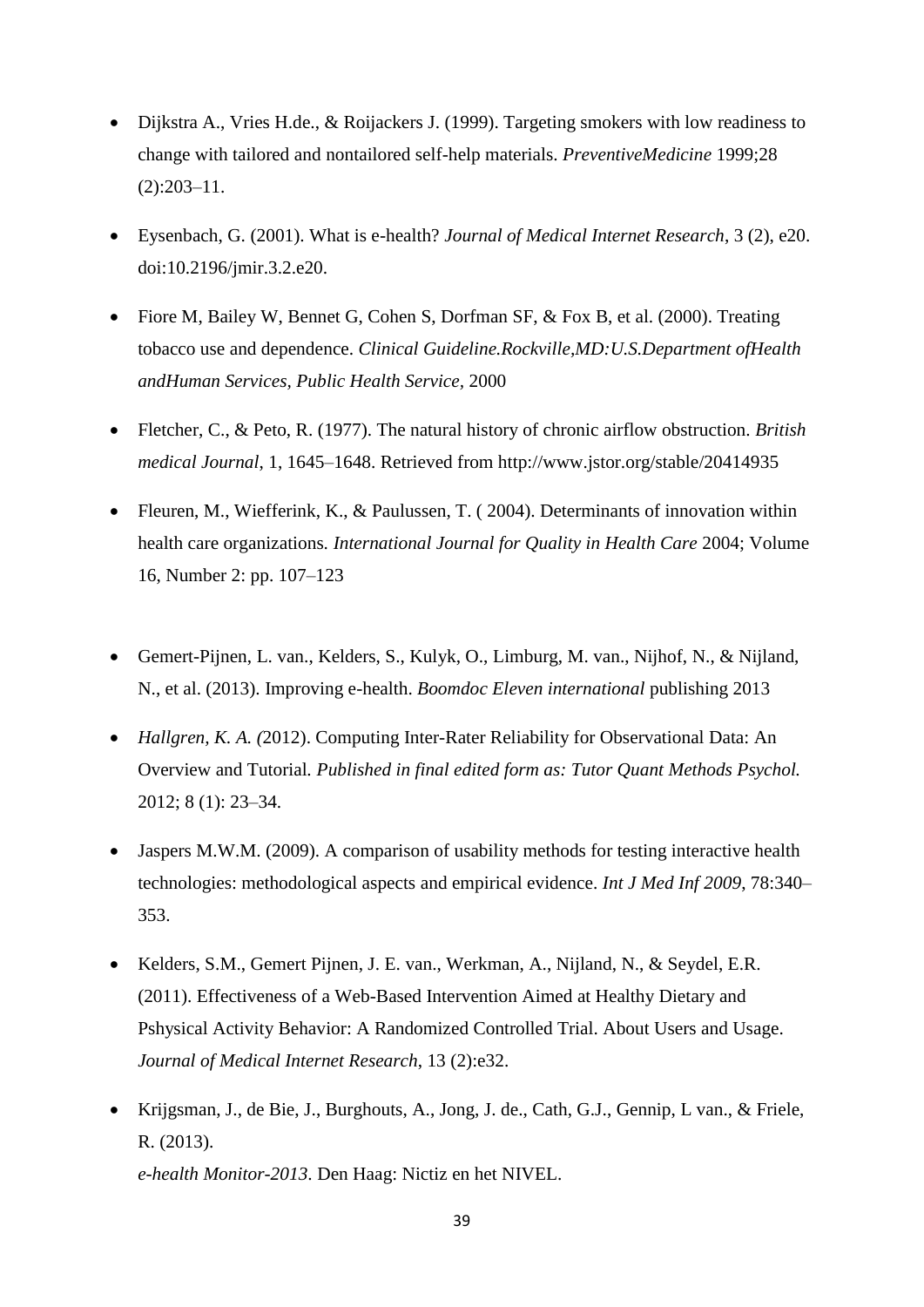- Lancaster T, & Stead LF. (2005). Individual behavioural counselling for smoking cessation. *Cochrane Database of Systematic Reviews 2005*, Issue 2. [DOI: 10.1002/14651858.CD001292.pub2]
- Lancaster T, & Stead LF. (2002). Self-help interventions for smoking cessation. *The Cochrane Database of Systematic Reviews* 2002, Issue 3. Art. No.: CD001118. DOI: 10.1002/14651858.CD001118.
- Limburg van, M., van Gemert-Pijnen, J.E.W.C., Nijland, N., Ossebaard, H.C., Hendrix, R.M.G. & Seydel, E.R. (2011). Why business modeling is crucial in the development of ehealth technoloies. *Journal of Medical Internet Research*, 13 (4), e124. doi: 10.2196/jmir.1674.
- Murray, C. J. L., & Lopez, A. D. (1996). The global burden of disease: a comparative assessment of mortality and disability from disease, injuries, and risk factors in 1990 and projected to 2020. *Cambridge (MA): Harvard University Press on behalf of the WHO and the World Bank*, 1996.
- Nielsen, J. (1994) *Usability inspection methods.* New York, NY: John Wiley & Sons.
- Novick, D.G., Ward, K. (2006) Why don't people read the manual? *Departmental Papers (CS).* Paper 15.
- Oinas-Kukkonen, H., & Harjumaa, M. (2009). Systems Persuasive Systems Design: Key Issues, Process Model, and System Features. *Communications of the Association for Information*
- Oosterik, S. (2014).houvast, door Co creatie . *Universiteit Twente – Faculteit Gedragswetenschappen*, Enschede.
- Panhuis-Plasmans M. In 't., Luijben G, & Hoogenveen R. (2012). Zorgkosten van ongezond gedrag. Kosten van ziekten notities 2012-2. *RIVM*,2012.
- Pieterse, M. E., Seydel, E. R., DeVries, H., Mudde, A. N., & Kok, G. J. (2001). Effectiveness of a minimal contact smoking cessation program for Dutch general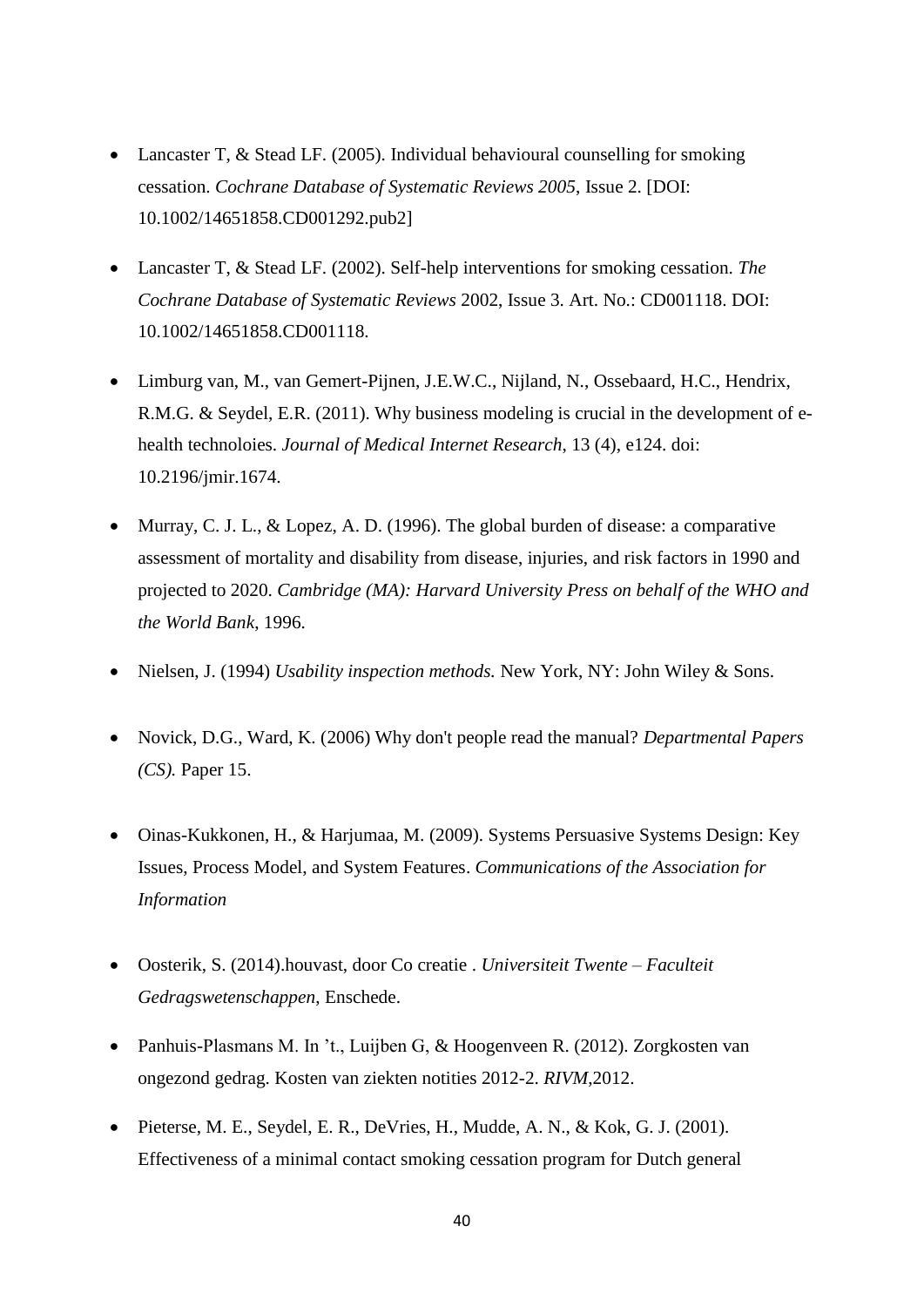practitioners: A randomized controlled trial. *Preventive Medicine*, 32, 182–190. doi:10.1006/pmed.2000.0791

- Poel F. te., Bolman C., Reubsaet A., & Vries H. de. (2009). Efficacy of a single computertailored e-mail for smoking cessation: results after 6 months. *Health Educ. Res. (2009) 24 (6): 930-940.* doi: 10.1093/her/cyp036
- Postel, M., Witting, M. & van Gemert-Pijnen, L. (2013) Blended behandeling in de geestelijke gezondheidszorg *Directieve Therapie* Jaargang 33 nummer 3 2013
- Postel, M., Haan, H, A de. Huurne, E. D. ter., Palen J, van der., Becker, E.S., Jong, C. A. de. (2001). Attrition in Web-Based Treatment for Problem Drinkers *J Med Internet Res 2011;13(4):e117* DOI: 10.2196/jmir.1811
- Rogers, E. M. (2002). Diffusion of preventive innovations. *Addictive Behaviors 27 (2002) 989–993* Department of Communication and Journalism, University of New Mexico, Albuquerque, NM 87131-1171, USA
- Schalken, F., Wolters, W., Tilanus, W., Gemert, M. van., Hoogenhuyze, C. van., Meijer, E., Kraefft, E., Brenninkmeijer, M. & Postel, M. (2010). Handboek online hulpverlening. Hoe onpersoonlijk contact heel persoonlijk wordt*. Houten: Bohn Stafleu van Loghum.*
- Siemer, L. (2013). evaluation of usability, adherence, effectiveness and costs of a blended face-to-face and web-based smoking cessation treatment versus treatment as usual. *Saxion Hogeschool Enschede*
- Silagy C, Mant D, Fowler, G., & Lancaster T. (1999). Nicotine replacement therapy for smoking cessation. *The Cochrane Library*, Issue 4, 1999. Oxford: Update Software.
- Someren, M.W. van., Barnard, Y.F. & Sandberg, J.A.C. (1994). Think Aloud Method: A practical guide to modelling cognitive processes. *Londen: Academic Press* (blz. 26-27).
- Stead L.F, Bergson G, & Lancaster T. (2008). Physician advice for smoking cessation. *Cochrane Database of Systematic Reviews* 2008, Issue 2. Art. No.: CD000165.DOI:0.1002/14651858.CD000165.pub3.
- Stead LF, & Lancaster T. (2005). Group behaviour therapy programmes for smoking cessation. *Cochrane Database of Systematic Reviews* 2005, Issue 2.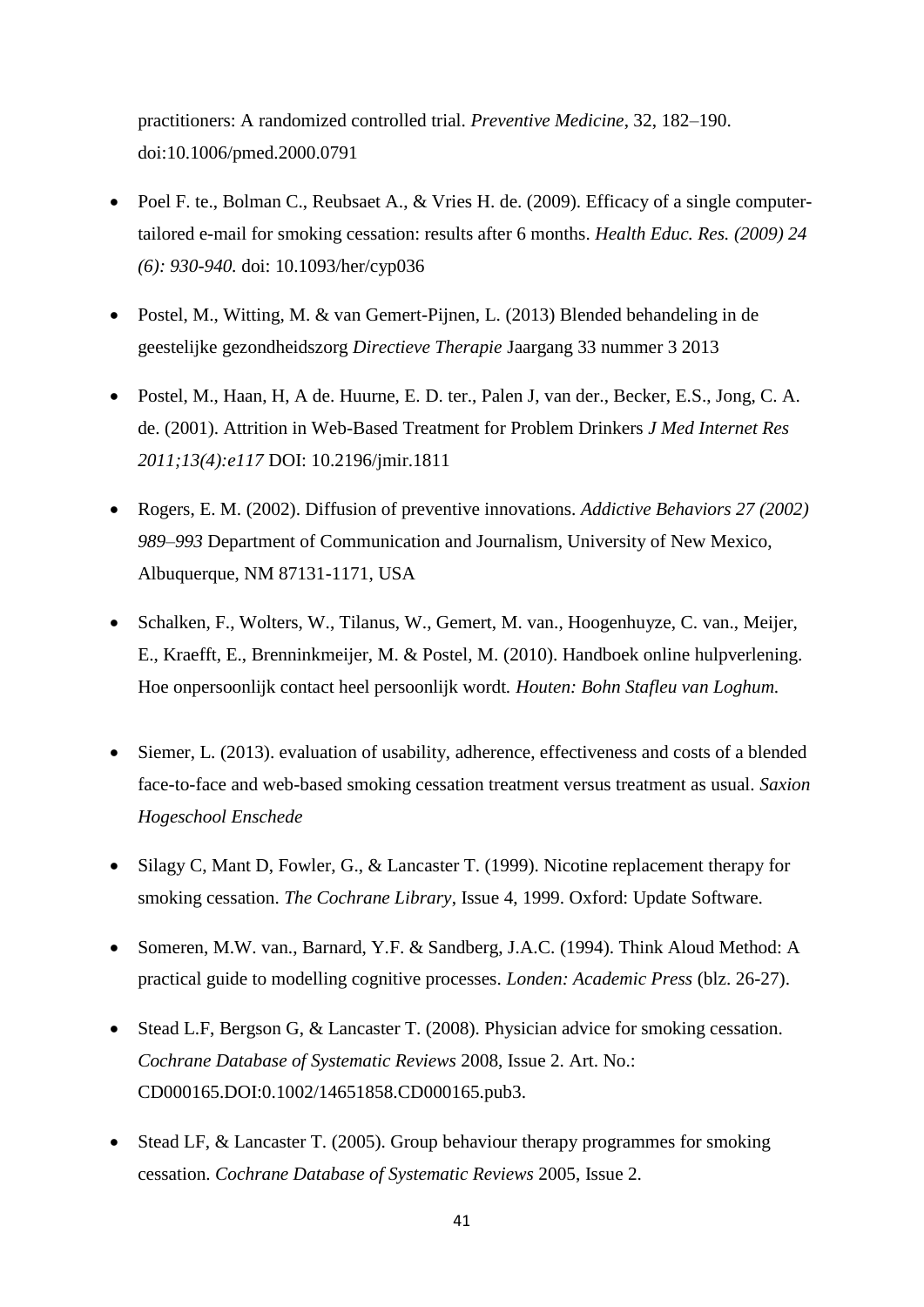#### [DOI: 10.1002/14651858.CD001007.pub2]

- Strecher, V. J., Shiffman, S. & West, R. (2005). Randomized controlled trial of a webbased computer-tailored smoking cessation program as a supplement to nicotine patch therapy. *Addiction*, 100: 682–688. doi: 10.1111/j.1360-0443.2005.01093.x
- Tashkin, D., Kanner, R., Bailey, W., Buist, S., Anderson, P., & Nides, M., et al. (2001). Smoking cessation in patients with chronic obstructive pulmonary disease: A doubleblind, placebo-controlled, randomised trial. *Lancet*, 357, 1571–1575. doi:10.1016/s0140- 6736 (00)04724-3
- Tates, K. (2010). Online focusgroepgesprekken als methode van data verzamelen. *KWALON 44* (2010, jaargang 15, nr. 2)
- Venkatesh, V., Morris, M.G., Davis, F.D., & Davis, G.B. (2003). User Acceptance of Information Technology: Toward a Unified View, *MIS Quarterly*, 27, 2003, 425-478. UTAUT
- WHO, World Health Organization (2014). *Fact sheet about health benefits of smoking cessation.* Geneva, Switzerland: WHO.
- World Health Organization (1998). *Action for Tobacco Control: Guideline for Controlling and Monitoring the Tobacco Epidemic.* Geneva, Switzerland: WHO.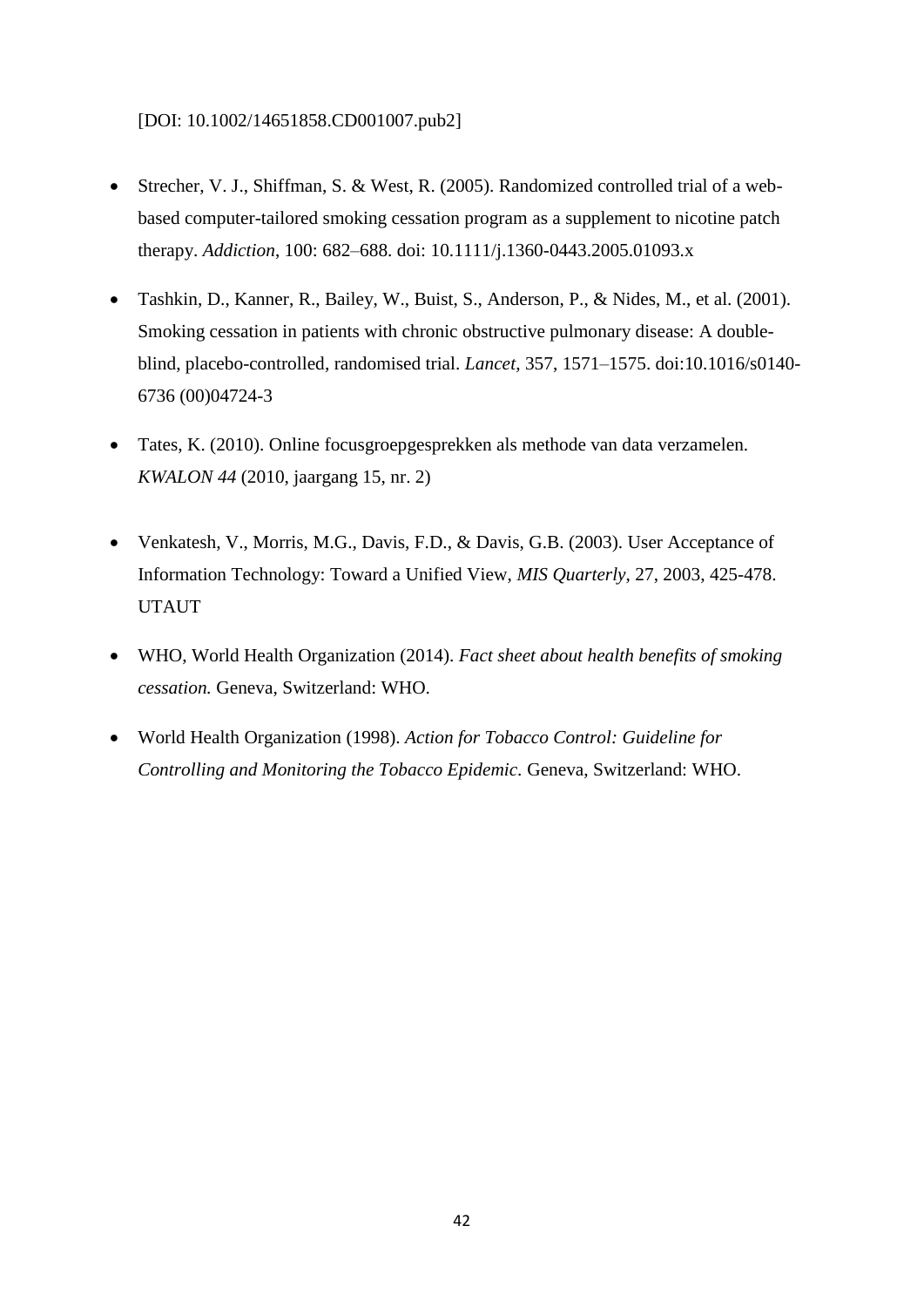# <span id="page-42-0"></span>**Bijlagen: Bijlage A**

# **Think aloud test met daarop volgend semi-gestructureerd interview.**

Beste counselor,

Om te beginnen zou ik u graag willen vragen om alles wat op dit blaadje staat hardop voor te willen lezen. Op deze manier kunt u al vast een beetje aan het hardop nadenken wennen en zal de data straks makkelijker te verwerken zijn. Hier voor alvast mijn dank.

We zijn hier om een think aloud test te doen met betrekking tot de nieuwe blended behandeling voor de 'stoppen met roken' poli van het MST.

Think aloud klinkt misschien ingewikkeld maar dat is het niet. Het gaat er simpelweg om dat u probeert zo veel mogelijk hardop te denken tijdens het uitvoeren van enkele handelingen. Tijdens dit proces zult u af en toe een bemoedigend woord horen van mij om u te stimuleren om hardop te blijven denken. U hoeft hier verder niet op te reageren, maar het enkel naar uw beste mogelijkheid proberen uit te voeren. **Er zit geen tijdslimiet aan de opdracht en u kunt geen fouten maken.** U moet u proberen voor te stellen dat u alleen in uw spreekkamer aan het werk bent zoals u dat normaal ook zou doen, met de enige toevoeging dat u hardop nadenkt en me vertelt wat u doet.

Bijvoorbeeld: Als u een bericht verzendt dan zegt u hardop 'Ik klik op verzend bericht'. Ik snap dat het wat onwennig kan zijn maar probeer het maar gewoon zo goed mogelijk te doen. Alle verzamelde data zal vertrouwelijk worden behandeld en enkel voor onderzoeksdoeleinden worden gebruikt. Mocht u nog vragen hebben dan mag u die nu stellen.

Voor we beginnen aan de test mag u eerst het informed consent formulier voor uzelf doorlezen, dit hoeft dus niet hardop. Daarna gaan we aan de beginnen.

Hieronder vind u de stappen die u voor het think aloud gedeelte mag uitvoeren. Indien u ergens echt niet uit komt zal ik u verder helpen maar probeer zo veel mogelijk zelf te doen.

## Stap 1.

Ga naar<https://acceptatie.rokendebaas.nl/Behandeling/Portal-Niet-clienten.aspx> en beschrijf me wat u op de site ziet.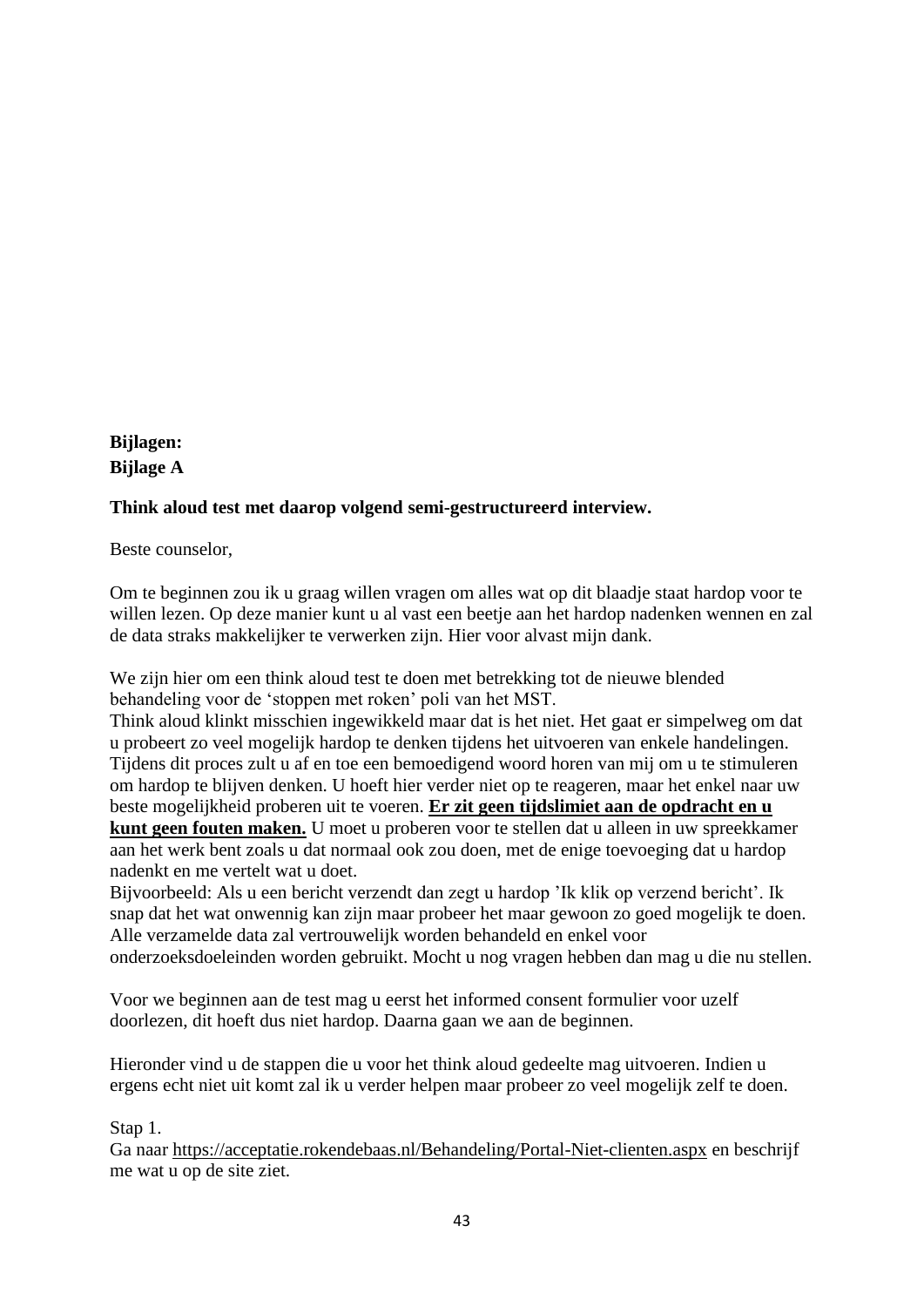Stap 2.

*Log in op de hier bovengenoemde website waar ook uw testcliënt staat met de onderstaande inlognaam en het bijbehorende wachtwoord.* Inlognaam: Counselor Wachtwoord: \*\*\*\*

Stap3. *Open het dossier van de cliënt. Genaamd 'bert\*'.*

De volgende vragen gaan over de casus van de cliënt. Om deze vragen te beantwoorden zult u in het dossier van de cliënt op zoek moeten gaan naar de informatie die de cliënt heeft ingevuld.

Stap 4.

- Vraag 1 Hoe oud is de cliënt?
- Vraag 2 Gebruikt de cliënt op dit moment medicijnen? Zo ja, welke medicijnen?
- Vraag 3 Wat is zijn depressiescore?

### Stap 5.

Open het rookschrift van de cliënt en vertel me zo volledig mogelijk wat de cliënt heeft opgeschreven bij zijn laatste registratie.

Stap 6.

De cliënt heeft u een vraag gesteld, zoek deze vraag op en beantwoord deze zo goed en volledig mogelijk. Gebruik linkjes indien u dat handig vindt.

Stap 7.

Nu wilt u de cliënt de opdracht 'anders doen' toesturen. Hoe zou u dat aanpakken?

Stap 8.

*Open in X-CARE patiënt Test, B man (01-01-1962) en ga naar DSV. vervolgens opent u de samenvatting van de intake van rokendebaas.nl.* Haal uit de samenvatting de informatie die u nodig heeft en zet deze informatie in de DSV database. Als u klaar bent kunt u afsluiten, u hoeft de informatie **niet** op te slaan.

*Einde Think aloud gedeelte.*

#### **Semi-gestructureerd Interview.**

*Aantekeningen en vragen naar aanleiding think aloud gedeelte*

………………………………………………………………………………………………… …………… ………………………………………………………………………………………………… ………………………………………………………………………………………………… …………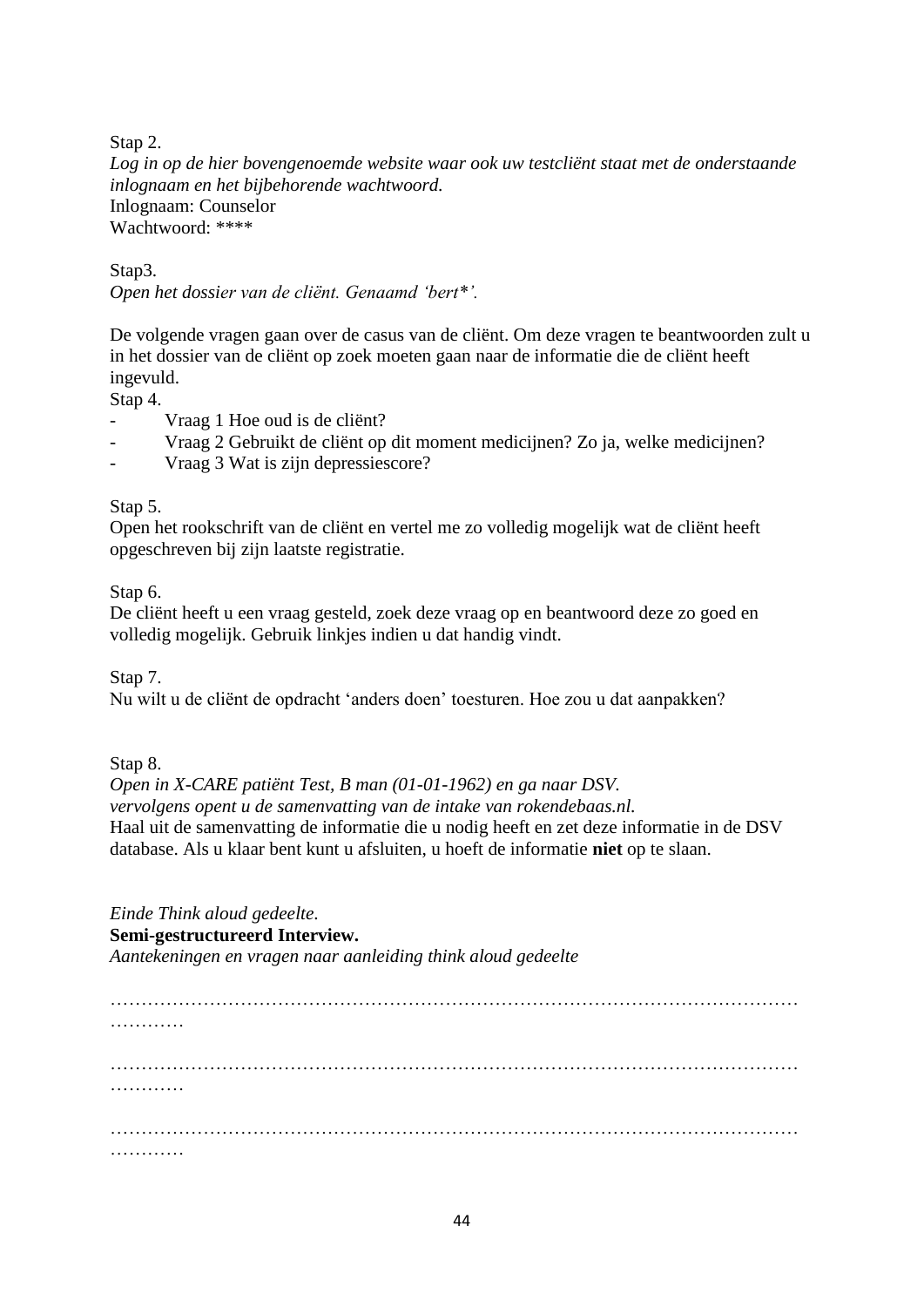| Duct vindt y van de celenvilsevingdelijkheid van de kehendeling veeny ele hylpyevlanev? |
|-----------------------------------------------------------------------------------------|

Wat vindt u van de gebruiksvriendelijkheid van de behandeling voor u als hulpverlener?  $\rightarrow$ Goede punten?  $\rightarrow$ Verbeter punten?

Verwacht u moeilijkheden bij specifieke taken die u moet gaan uitvoeren?

**→** Concrete taken noemen

 $\rightarrow$ Wat maakt het moeilijk.

Als u de blended care behandeling moet beoordelen; Welke punten vindt u sterk en welke punten vindt u minder sterk ?

 $\rightarrow$  Waarom?

Wat vindt u van de samenwerking tussen de rokendebaas site en DSV?

 $\rightarrow$  Wat zou anders/beter kunnen ?

Verwacht u dat uw cliënten makkelijk uit de voeten kunnen met de blended care behandeling  $\gamma$ 

 $\rightarrow$  verwacht u dat de cliënten tevreden zullen zijn met de behandeling?

Heeft u het idee dat u in staat bent de behandeling succesvol te laten verlopen?

 $\rightarrow$  Bij twijfel, waarom ? Wat is er nodig om het wel succesvol te laten verlopen ?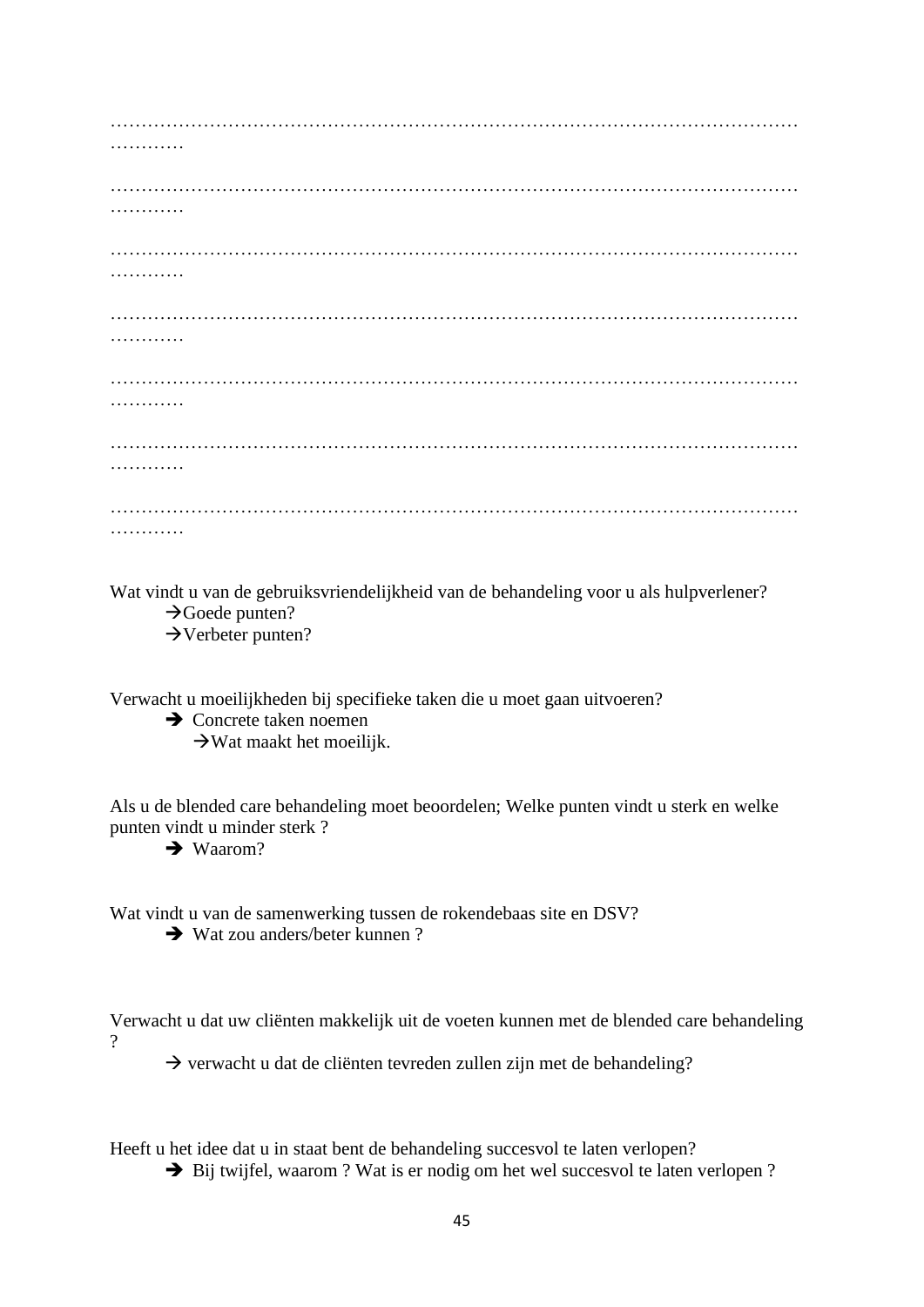Heeft u het gevoel dat voldoende bent voorbereid om deze behandeling succesvol te laten zijn?

 $\rightarrow$  Eventuele toevoegingen ?

Kunt u nog eventuele toevoegingen bedenken of iets wat juist beter achterwege gelaten zouden kunnen worden binnen de behandeling

 $\rightarrow$  Met welk doel ?

Zijn er nog dingen die u graag anders zou zien?  $\rightarrow$  Waarom ?

Zoals u weet heb ik ook usability tests met uw collega's gedaan. Een aantal dingen die daar naar voren kwamen wil ik graag ook met u bespreken.

Een van de dingen die naar voren kwam was dat er binnen het programma van rokendebaas.nl bij de clienten wel een optie was om een schema op te stellen voor 'het minderen' maar bij jullie counselors niet. Hoe kijkt u hier tegen aan?

Een andere opmerking had te maken met vertrouwen. Er werd opgemerkt dat het moeilijk kan zijn om de clienten op hun woord te geloven zonder dat je ze in de ogen aan kunt kijken. Wat is uw mening hierover?

Wat zijn uw verwachtingen wat betreft de resultaten van de nieuwe blended care behandeling



 $\rightarrow$  Waarom?

**Bijlage B. Informed consent** 

Geachte mevrouw,